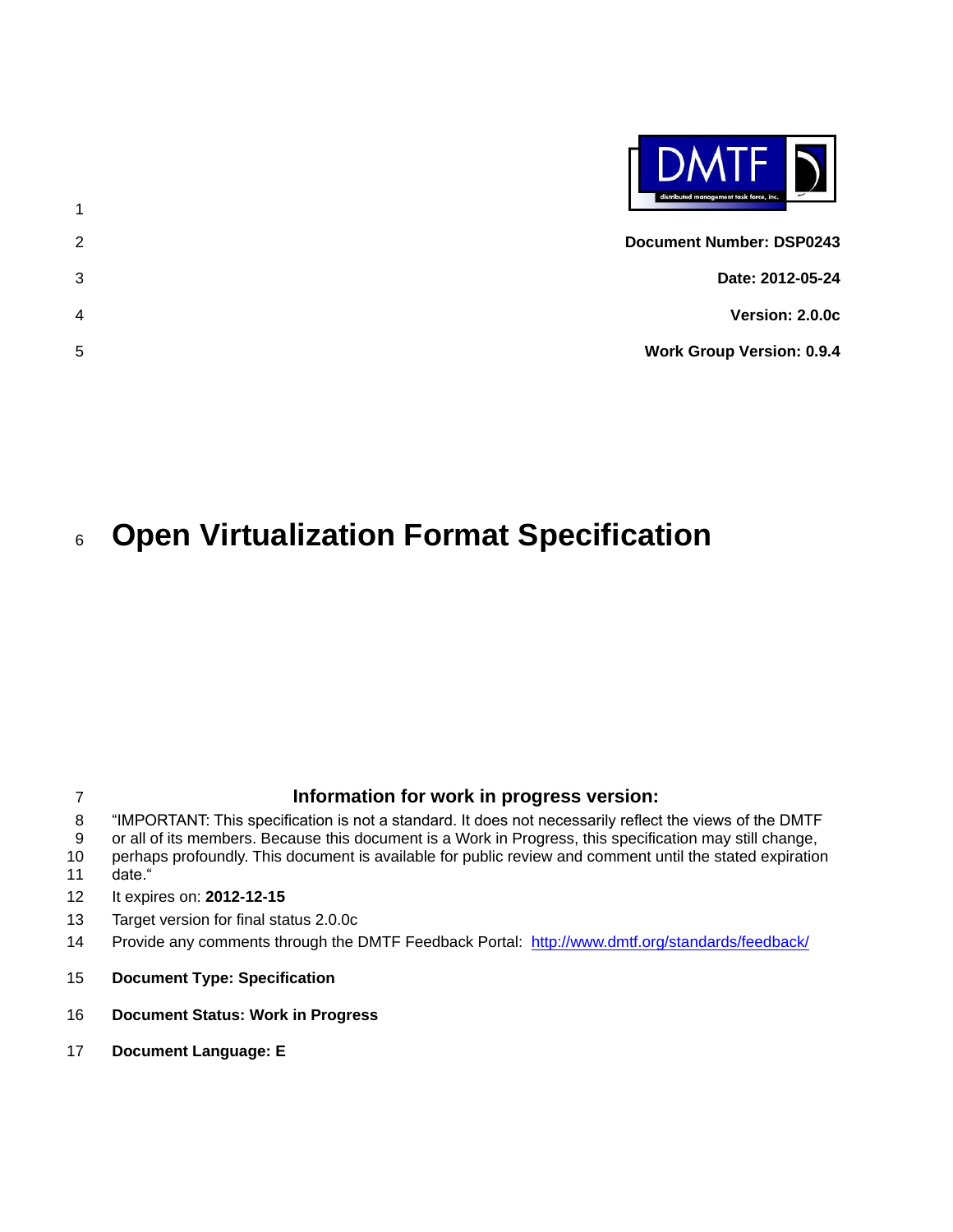18 | Copyright notice

Copyright © 2012 Distributed Management Task Force, Inc. (DMTF). All rights reserved.

 DMTF is a not-for-profit association of industry members dedicated to promoting enterprise and systems management and interoperability. Members and non-members may reproduce DMTF specifications and documents, provided that correct attribution is given. As DMTF specifications may be revised from time to time, the particular version and release date should always be noted.

Implementation of certain elements of this standard or proposed standard may be subject to third party

patent rights, including provisional patent rights (herein "patent rights"). DMTF makes no representations

 to users of the standard as to the existence of such rights, and is not responsible to recognize, disclose, or identify any or all such third party patent right, owners or claimants, nor for any incomplete or

inaccurate identification or disclosure of such rights, owners or claimants. DMTF shall have no liability to

any party, in any manner or circumstance, under any legal theory whatsoever, for failure to recognize,

disclose, or identify any such third party patent rights, or for such party's reliance on the standard or

incorporation thereof in its product, protocols or testing procedures. DMTF shall have no liability to any

party implementing such standard, whether such implementation is foreseeable or not, nor to any patent

owner or claimant, and shall have no liability or responsibility for costs or losses incurred if a standard is

withdrawn or modified after publication, and shall be indemnified and held harmless by any party

implementing the standard from any and all claims of infringement by a patent owner for such

implementations.

For information about patents held by third-parties which have notified the DMTF that, in their opinion,

- such patent may relate to or impact implementations of DMTF standards, visit
- [http://www.dmtf.org/about/policies/disclosures.php.](http://www.dmtf.org/about/policies/disclosures.php)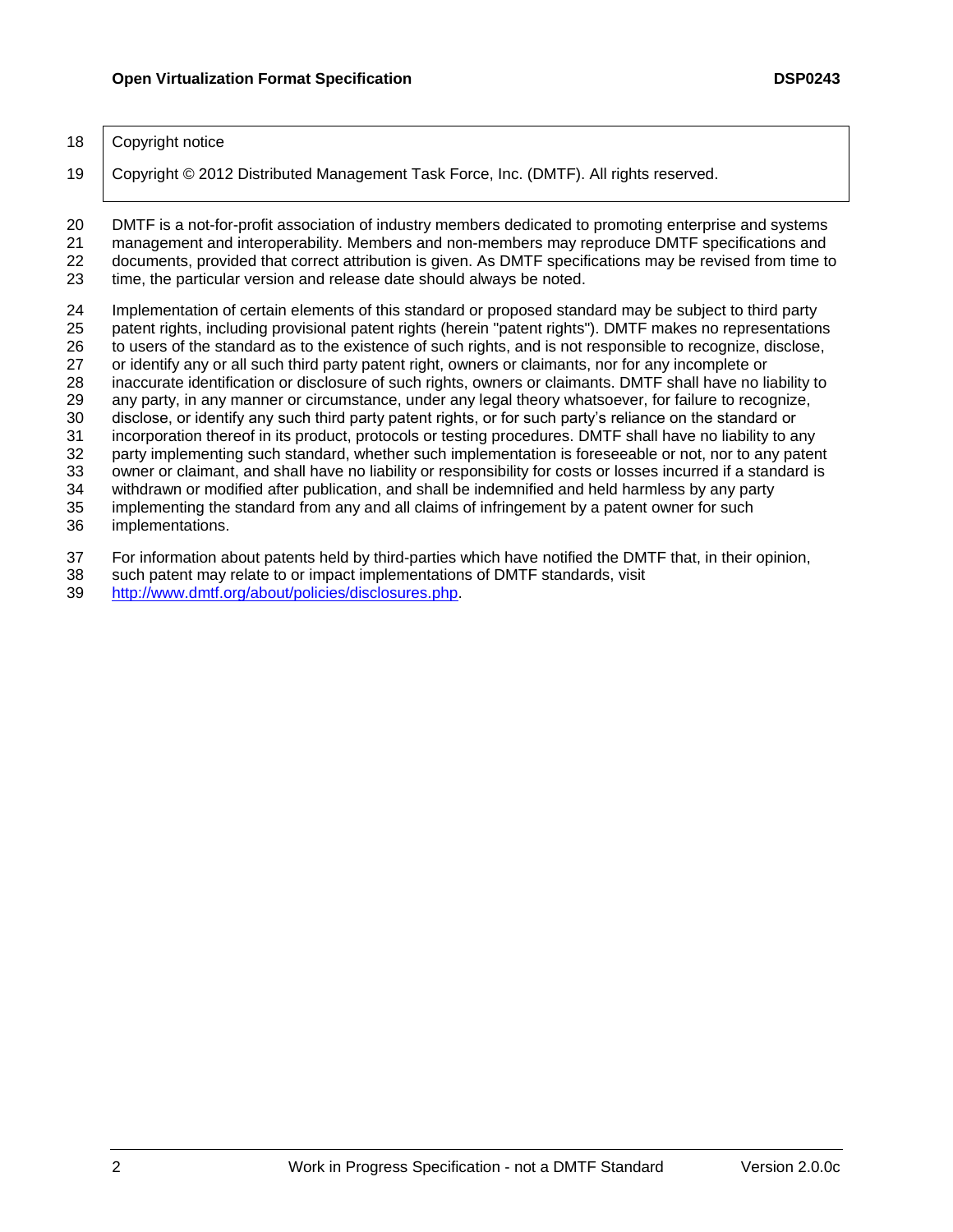#### 40

# **CONTENTS**

| 41 |                |            |  |  |  |
|----|----------------|------------|--|--|--|
| 42 |                |            |  |  |  |
| 43 | 1              |            |  |  |  |
| 44 | 2              |            |  |  |  |
| 45 | 3              |            |  |  |  |
|    |                |            |  |  |  |
| 46 | 4              |            |  |  |  |
| 47 | 5              |            |  |  |  |
| 48 |                | 5.1        |  |  |  |
| 49 |                | 5.2        |  |  |  |
| 50 |                | 5.3<br>5.4 |  |  |  |
| 51 |                |            |  |  |  |
| 52 | 6              |            |  |  |  |
| 53 | $\overline{7}$ |            |  |  |  |
| 54 |                | 7.1        |  |  |  |
| 55 |                | 7.2        |  |  |  |
| 56 |                | 7.3        |  |  |  |
| 57 |                | 7.4        |  |  |  |
| 58 | 8              |            |  |  |  |
| 59 |                | 8.1        |  |  |  |
| 60 |                | 8.2        |  |  |  |
| 61 |                | 8.3        |  |  |  |
| 62 |                | 8.4        |  |  |  |
| 63 | 9              |            |  |  |  |
| 64 |                | 9.1        |  |  |  |
| 65 |                | 9.2        |  |  |  |
| 66 |                | 9.3        |  |  |  |
| 67 |                | 9.4        |  |  |  |
| 68 |                | 9.5        |  |  |  |
| 69 |                | 9.6        |  |  |  |
| 70 |                | 9.7        |  |  |  |
| 71 |                | 9.8        |  |  |  |
| 72 |                | 9.9        |  |  |  |
| 73 |                | 9.10       |  |  |  |
| 74 |                | 9.11       |  |  |  |
| 75 |                | 9.12       |  |  |  |
| 76 |                | 9.13       |  |  |  |
| 77 |                | 9.14       |  |  |  |
| 78 |                |            |  |  |  |
| 79 |                | 9.16       |  |  |  |
| 80 | 10             |            |  |  |  |
| 81 |                | 10.1       |  |  |  |
| 82 |                | 10.2       |  |  |  |
| 83 |                | 10.3       |  |  |  |
| 84 | 11             |            |  |  |  |
| 85 |                | 11.1       |  |  |  |
| 86 |                | 11.2       |  |  |  |
| 87 |                |            |  |  |  |
| 88 |                |            |  |  |  |
| 89 |                |            |  |  |  |
|    |                |            |  |  |  |
| 90 |                |            |  |  |  |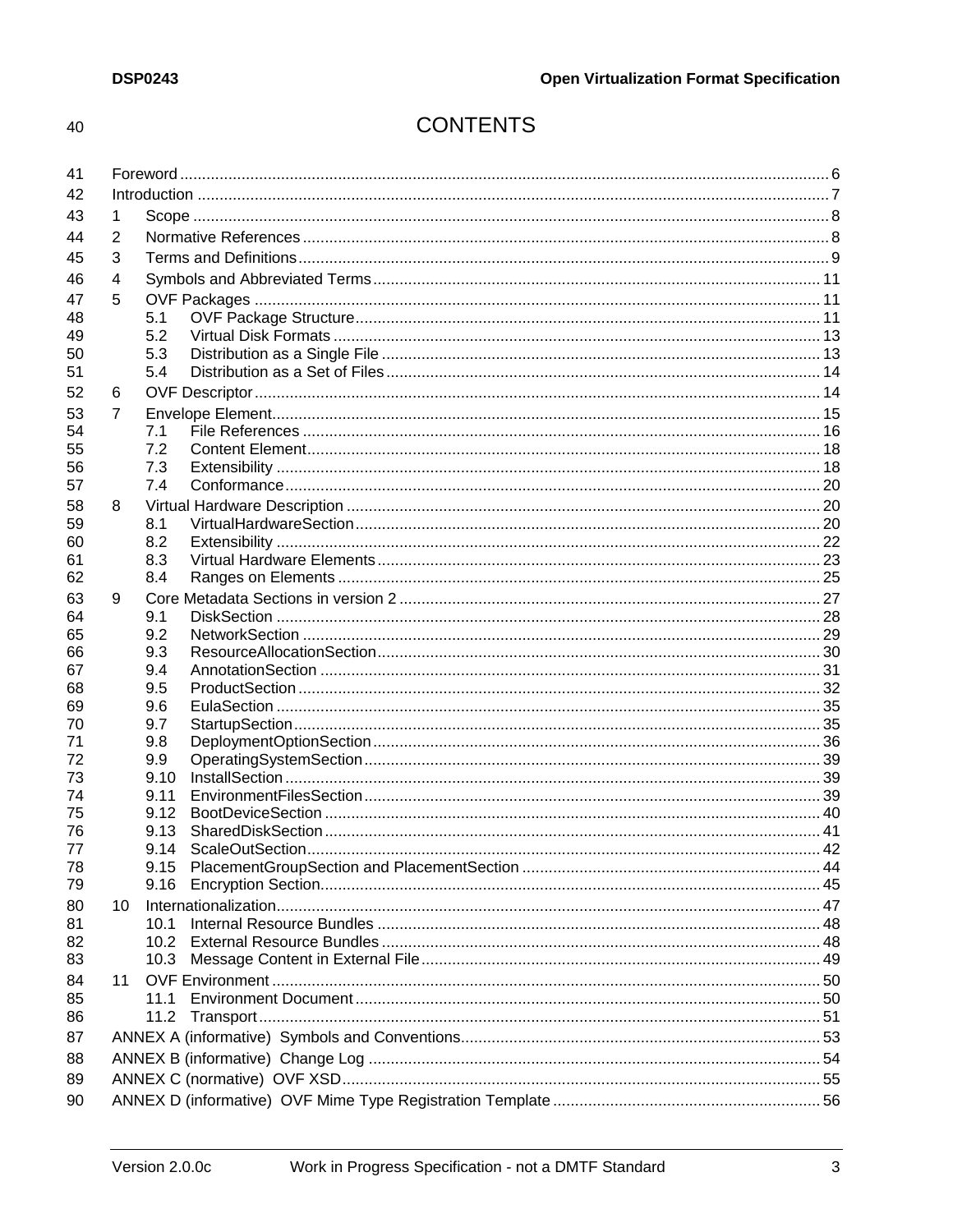|          | <b>Open Virtualization Format Specification</b> | <b>DSP0243</b> |
|----------|-------------------------------------------------|----------------|
| 91<br>92 |                                                 |                |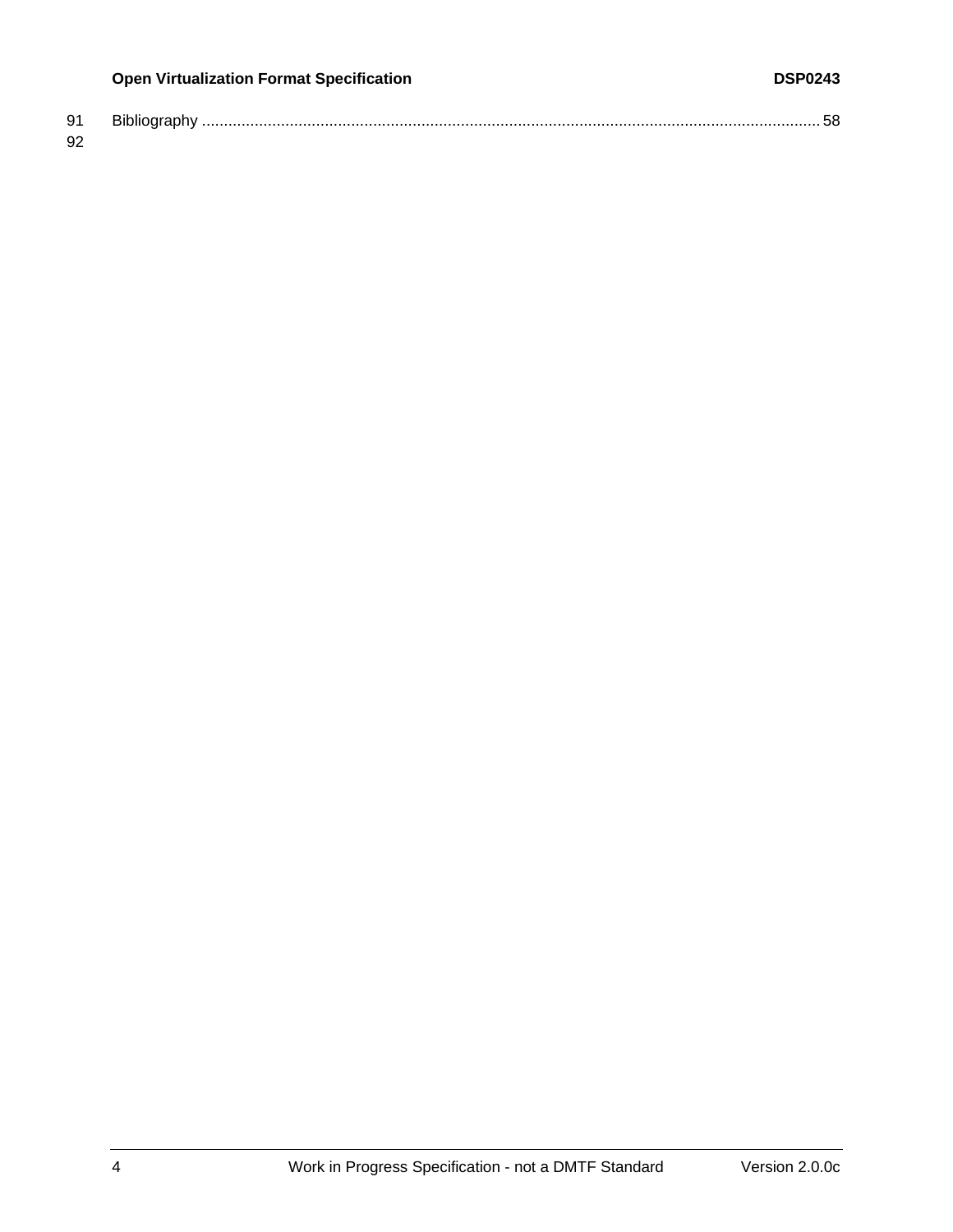## **Tables**

| 94  |  |
|-----|--|
| 95  |  |
| 96  |  |
| 97  |  |
| -98 |  |
| -99 |  |
| 100 |  |
| 101 |  |
| 102 |  |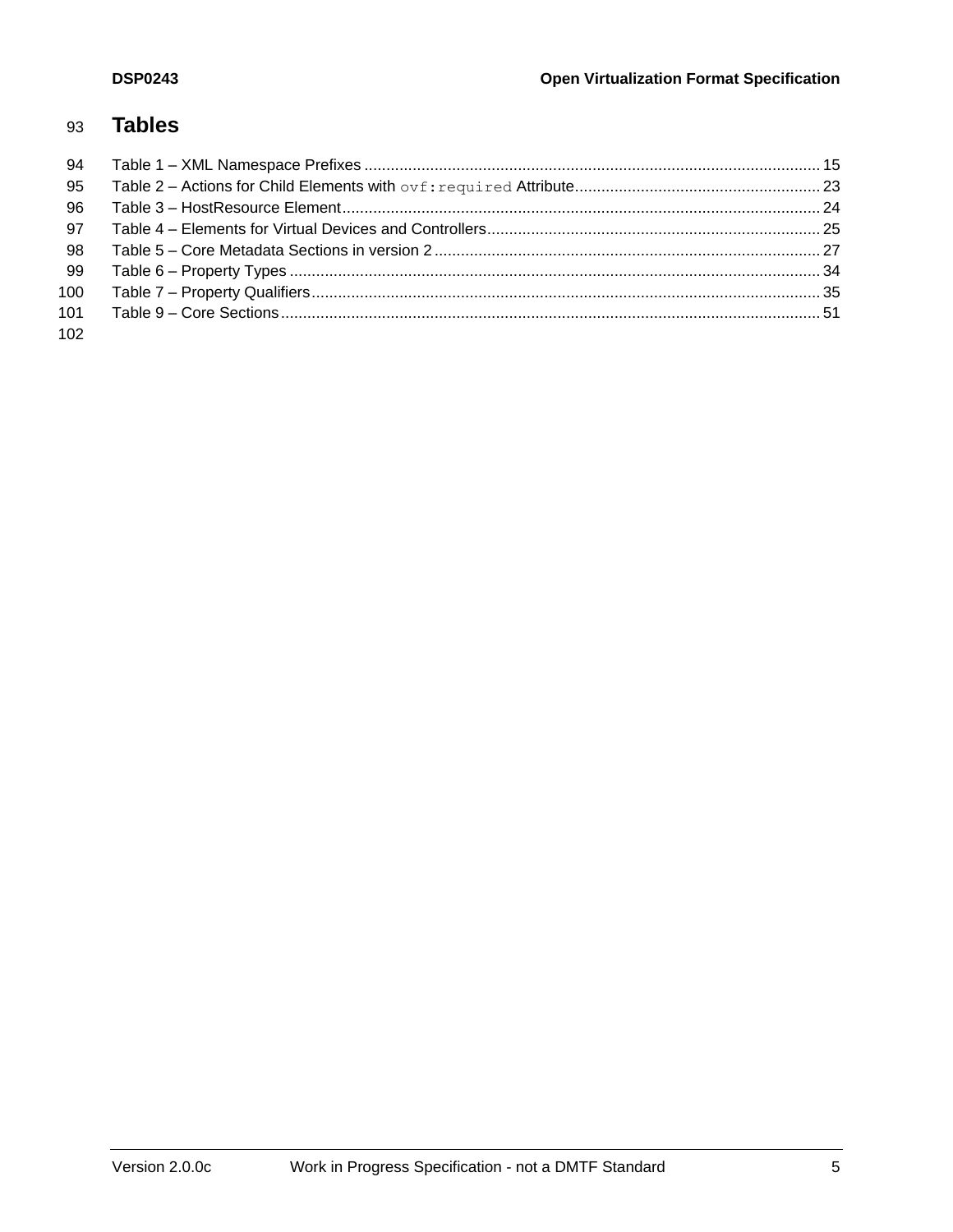| 104 | Th |
|-----|----|
| 105 | Ра |

## <span id="page-5-0"></span>Foreword

The *Open Virtualization Format Specification* (DSP0243) was prepared by the System Virtualization,

- Partitioning, and Clustering Working Group of the DMTF.
- 106 This specification has been developed as a result of joint work with many individuals and teams,<br>107 including:
- including:

| 108 | Vincent Kowalski           | <b>BMC Software</b>                   |
|-----|----------------------------|---------------------------------------|
| 109 | <b>Hemal Shah</b>          | <b>Broadcom Corporation</b>           |
| 110 | John Crandall              | <b>Brocade Communications Systems</b> |
| 111 | Marvin Waschke             | <b>CA Technologies</b>                |
| 112 | Naveen Joy                 | Cisco                                 |
| 113 | <b>Steven Neely</b>        | Cisco                                 |
| 114 | Shishir Pardikar           | Citrix Systems Inc.                   |
| 115 | Richard Landau             | Dell                                  |
| 116 | Jacques Durand             | Fujitsu                               |
| 117 | Derek Coleman              | Hewlett-Packard Company               |
| 118 | Robert Freund              | Hitachi, Ltd.                         |
| 119 | <b>Fred Maciel</b>         | Hitachi, Ltd.                         |
| 120 | Eric Wells                 | Hitachi, Ltd.                         |
| 121 | Abdellatif Touimi          | Huawei                                |
| 122 | Jeff Wheeler               | Huawei                                |
| 123 | HengLiang Zhang            | Huawei                                |
| 124 | Oliver Benke               | IBM                                   |
| 125 | Ron Doyle                  | IBM                                   |
| 126 | <b>Michael Gering</b>      | <b>IBM</b>                            |
| 127 | Michael Johanssen          | IBM                                   |
| 128 | Andreas Maier              | IBM                                   |
| 129 | Marc-Arthur Pierre-Louis   | IBM                                   |
| 130 | John Leung                 | Intel Corporation                     |
| 131 | <b>Nitin Bhat</b>          | <b>Microsoft Corporation</b>          |
| 132 | Maurizio Carta             | <b>Microsoft Corporation</b>          |
| 133 | Monica Martin              | <b>Microsoft Corporation</b>          |
| 134 | John Parchem               | <b>Microsoft Corporation</b>          |
| 135 | Ed Reed                    | <b>Microsoft Corporation</b>          |
| 136 | Nihar Shah                 | <b>Microsoft Corporation</b>          |
| 137 | Cheng Wei                  | <b>Microsoft Corporation</b>          |
| 138 | Narayan Venkat             | NetApp                                |
| 139 | Tatyana Bagerman           | Oracle                                |
| 140 | Srinivas Maturi            | Oracle                                |
| 141 | Dr. Fermín Galán Márquez   | Telefónica                            |
| 142 | Miguel Ángel Peñalvo       | Telefónica                            |
| 143 | Dr. Fernando de la Iglesia | Telefónica                            |
| 144 | Alvaro Polo                | Telefónica                            |
| 145 | <b>Steffen Grarup</b>      | VMware Inc.                           |
| 146 | Lawrence Lamers            | VMware Inc.                           |
| 147 | Rene Schmidt               | VMware Inc.                           |
| 148 | Paul Ferdinand             | <b>WBEM Solutions</b>                 |
| 149 | Junshen Chug               | <b>ZTE Corporation</b>                |
| 150 | Bhumip Khasnabish          | <b>ZTE Corporation</b>                |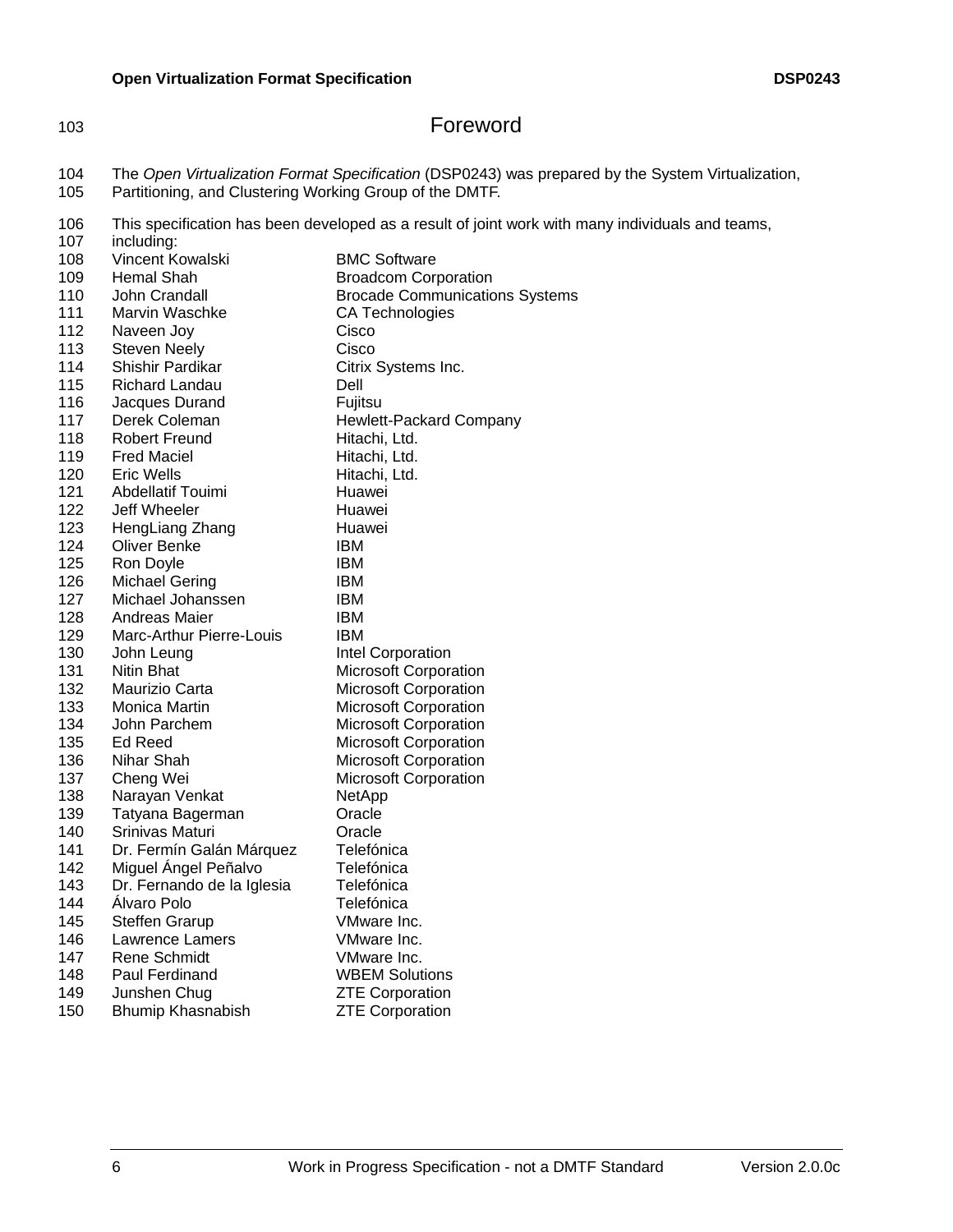## <span id="page-6-0"></span>**Introduction**

 The *Open Virtualization Format (OVF) Specification* describes an open, secure, portable, efficient and extensible format for the packaging and distribution of software to be run in virtual machines. The key properties of the format are as follows:

#### **Optimized for distribution**

 OVF supports content verification and integrity checking based on industry-standard public key infrastructure, and it provides a basic scheme for management of software licensing.

#### **Optimized for a simple, automated user experience**

 OVF supports validation of the entire package and each virtual machine or metadata component of the OVF during the installation phases of the virtual machine (VM) lifecycle management process. It also packages with the package relevant user-readable descriptive information that a virtualization platform can use to streamline the installation experience.

#### **Supports both single VM and multiple-VM configurations**

 OVF supports both standard single VM packages and packages containing complex, multi-tier services consisting of multiple interdependent VMs.

#### **Portable VM packaging**

- OVF is virtualization platform neutral, while also enabling platform-specific enhancements to be captured. It supports the full range of virtual hard disk formats used for hypervisors today, and it is extensible, which allow it to accommodate formats that may arise in the future. Virtual machine properties are captured concisely and accurately.
- **Vendor and platform independent**
- OVF does not rely on the use of a specific host platform, virtualization platform, or guest operating system.

#### **Extensible**

 OVF is immediately useful — and extensible. It is designed to be extended as the industry moves forward with virtual appliance technology. It also supports and permits the encoding of vendor-specific metadata to support specific vertical markets.

#### **Localizable**

 OVF supports user-visible descriptions in multiple locales, and it supports localization of the interactive processes during installation of an appliance. This capability allows a single packaged appliance to serve multiple market opportunities.

#### **Open standard**

- OVF has arisen from the collaboration of key vendors in the industry, and it is developed in an accepted industry forum as a future standard for portable virtual machines.
- It is not an explicit goal for OVF to be an efficient execution format. A hypervisor is allowed but not required to run software in virtual machines directly out of the Open Virtualization Format.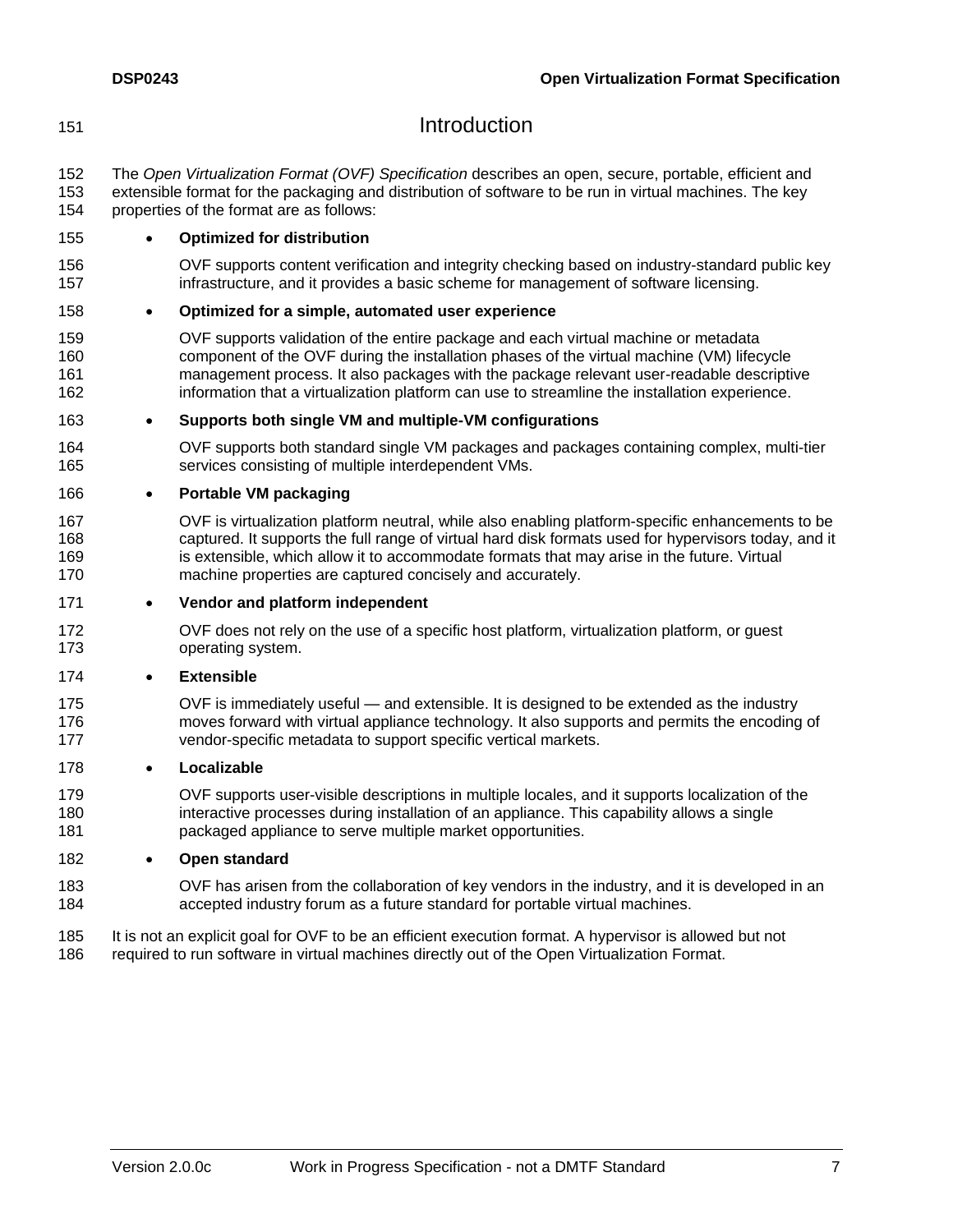### <span id="page-7-0"></span>**1 Scope**

 The *Open Virtualization Format (OVF) Specification* describes an open, secure, portable, efficient and extensible format for the packaging and distribution of software to be run in virtual machines.

 This version of the specification (2.0) is intended to allow OVF 1.x tools to work with OVF 2.0 descriptors in the following sense:

194 • Existing OVF 1.x tools should be able to parse OVF 2.0 descriptors.

195 • Existing OVF 1.x tools should be able to give warnings/errors if dependencies to 2.0 features are 196 required for correct operation.

## <span id="page-7-1"></span>**2 Normative References**

 The following referenced documents are indispensable for the application of this document. For dated references, only the edition cited applies. For undated references, the latest edition of the referenced document (including any amendments) applies.

- ISO/IEC/IEEE 9945:2009: Information technology -- Portable Operating System Interface (POSIX®) Base
- Specifications, Issue 7
- [http://www.iso.org/iso/iso\\_catalogue/catalogue\\_tc/catalogue\\_detail.htm?csnumber=50516](http://www.iso.org/iso/iso_catalogue/catalogue_tc/catalogue_detail.htm?csnumber=50516)
- <span id="page-7-6"></span> DMTF CIM Schema 2.33, <http://www.dmtf.org/standards/cim>
- DMTF DSP0004, *Common Information Model (CIM) Infrastructure Specification 2.6*, [http://www.dmtf.org/standards/published\\_documents/DSP0004\\_2.6.pdf](http://www.dmtf.org/standards/published_documents/DSP0004_2.6.pdf)
- <span id="page-7-4"></span> DMTF DSP0230, *WS-CIM Mapping Specification 1.0*, [http://www.dmtf.org/standards/published\\_documents/DSP0230\\_1.0.pdf](http://www.dmtf.org/standards/published_documents/DSP0230_1.0.pdf)
- <span id="page-7-5"></span> DMTF DSP1041, *Resource Allocation Profile (RAP) 1.1*, [http://www.dmtf.org/standards/published\\_documents/DSP1041\\_1.1.pdf](http://www.dmtf.org/standards/published_documents/DSP1041_1.1.pdf)
- DMTF DSP1043, *Allocation Capabilities Profile (ACP) 1.0*, [http://www.dmtf.org/standards/published\\_documents/DSP1043\\_1.0.pdf](http://www.dmtf.org/standards/published_documents/DSP1043_1.0.pdf)
- DMTF DSP8023, *Open Virtualization Format (OVF) 2.0 XML Schema*,
- http://schemas.dmtf.org/ovf/envelope/2/dsp8023\_2.0.0.xsd
- 
- <span id="page-7-2"></span> IETF RFC1738, T. Berners-Lee, *Uniform Resource Locators (URL)*, December 1994, <http://tools.ietf.org/html/rfc1738>
- <span id="page-7-3"></span> IETF RFC1952, P. Deutsch, *GZIP file format specification version 4.3*, May 1996, <http://tools.ietf.org/html/rfc1952>
- IETF Standard 68, *Augmented BNF for Syntax Specifications: ABNF*,
- <http://tools.ietf.org/html/rfc5234>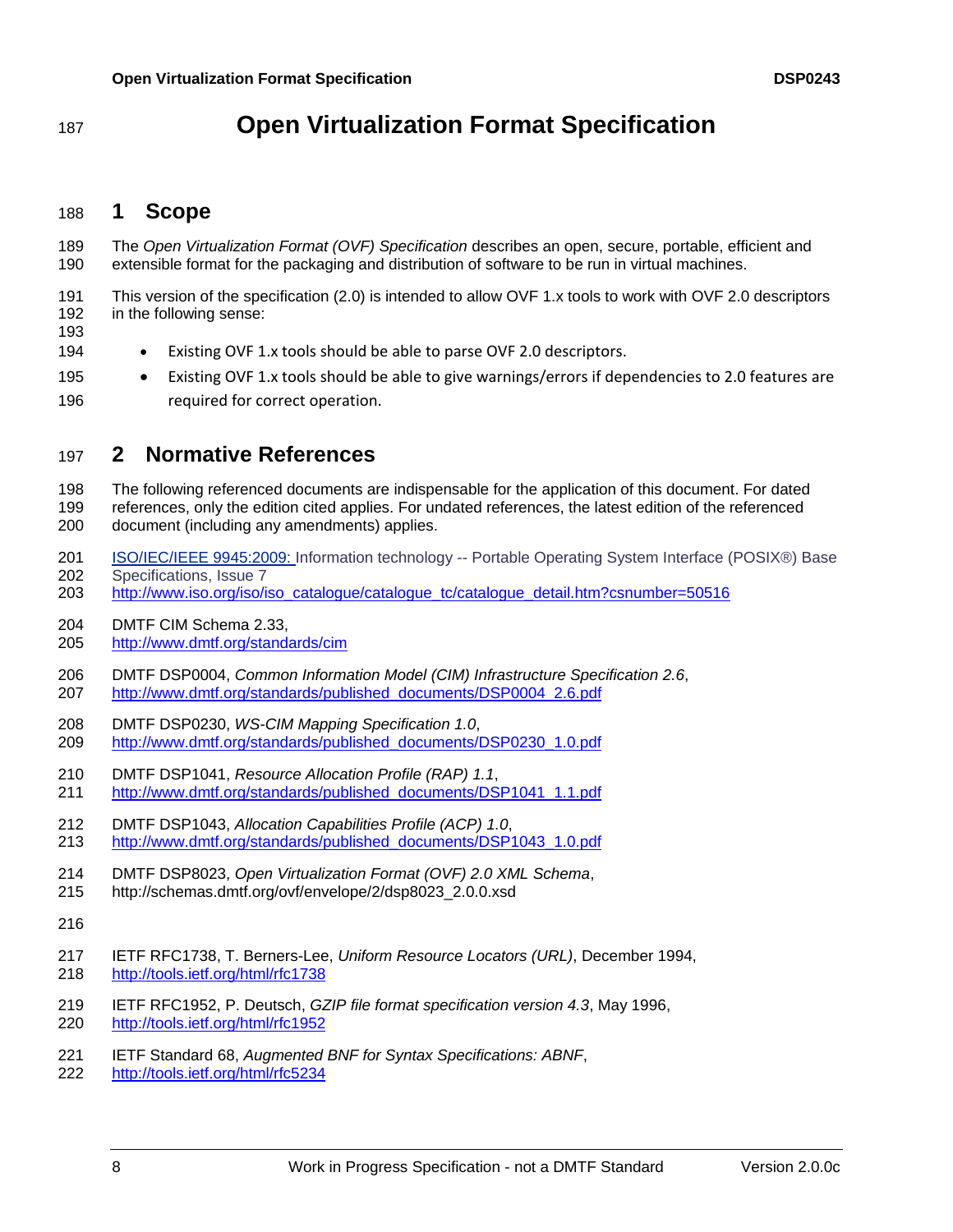- <span id="page-8-2"></span> IETF RFC2616, R. Fielding et al, *Hypertext Transfer Protocol – HTTP/1.1*, June 1999, <http://tools.ietf.org/html/rfc2616>
- <span id="page-8-1"></span> IETF Standard 66, *Uniform Resource Identifiers (URI): Generic Syntax*, <http://tools.ietf.org/html/rfc3986>
- ISO 9660, 1988 Information processing-Volume and file structure of CD-ROM for information interchange, [http://www.iso.org/iso/iso\\_catalogue/catalogue\\_tc/catalogue\\_detail.htm?csnumber=17505](http://www.iso.org/iso/iso_catalogue/catalogue_tc/catalogue_detail.htm?csnumber=17505)
- ISO, ISO/IEC Directives, Part 2, *Rules for the structure and drafting of International Standards*, <http://isotc.iso.org/livelink/livelink.exe?func=ll&objId=4230456&objAction=browse&sort=subtype>
- W3C, *[XML Schema Part 1: Structures Second Edition.](http://www.w3.org/TR/2004/REC-xmlschema-1-20041028/)* 28 October 2004. W3C Recommendation. URL: <http://www.w3.org/TR/2004/REC-xmlschema-1-20041028/>
- W3C, *[XML Schema Part 2: Datatypes Second Edition.](http://www.w3.org/TR/2004/REC-xmlschema-2-20041028/)* 28 October 2004. W3C Recommendation. URL: <http://www.w3.org/TR/2004/REC-xmlschema-2-20041028/>
- XML Encryption Syntax and Processing Version 1.1, March 2011,
- <span id="page-8-0"></span><http://www.w3.org/TR/xmlenc-core1/>

## **3 Terms and Definitions**

- For the purposes of this document, the following terms and definitions apply.
- **3.1**
- **can**
- used for statements of possibility and capability, whether material, physical, or causal
- **3.2**
- **cannot**
- used for statements of possibility and capability, whether material, physical, or causal
- **3.3**
- **conditional**
- indicates requirements to be followed strictly to conform to the document when the specified conditions are met
- **3.4**
- **mandatory**
- indicates requirements to be followed strictly to conform to the document and from which no deviation is permitted
- **3.5**
- **may**
- indicates a course of action permissible within the limits of the document
- **3.6**
- **need not**
- indicates a course of action permissible within the limits of the document
- **3.7**
- **optional**
- indicates a course of action permissible within the limits of the document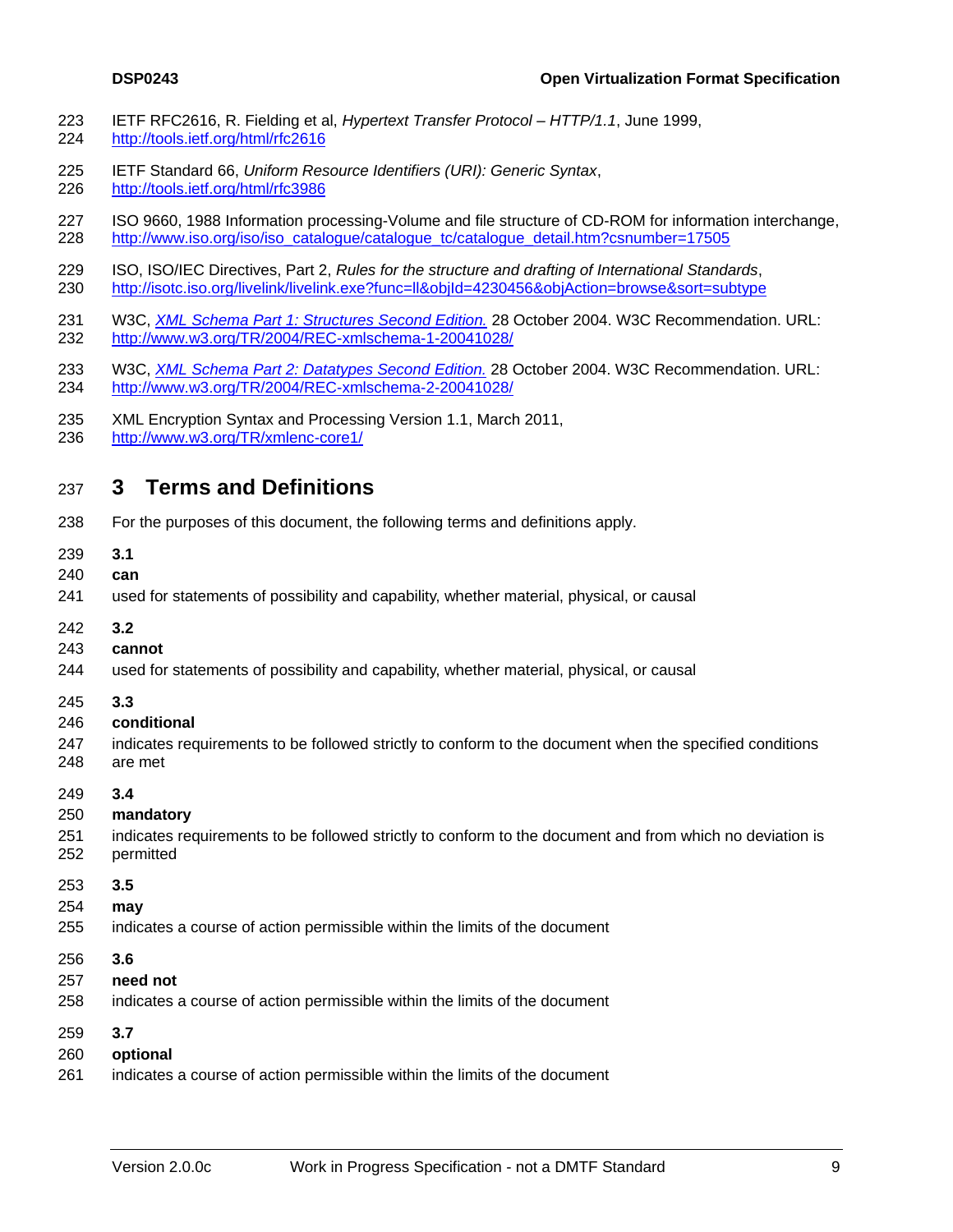<span id="page-9-0"></span>

| 262<br>263<br>264<br>265 | 3.8<br>shall<br>indicates requirements to be followed strictly to conform to the document and from which no deviation is<br>permitted                                                                                              |
|--------------------------|------------------------------------------------------------------------------------------------------------------------------------------------------------------------------------------------------------------------------------|
| 266<br>267<br>268<br>269 | 3.9<br>shall not<br>indicates requirements to be followed strictly to conform to the document and from which no deviation is<br>permitted                                                                                          |
| 270<br>271<br>272<br>273 | 3.10<br>should<br>indicates that among several possibilities, one is recommended as particularly suitable, without<br>mentioning or excluding others, or that a certain course of action is preferred but not necessarily required |
| 274<br>275<br>276        | 3.11<br>should not<br>indicates that a certain possibility or course of action is deprecated but not prohibited                                                                                                                    |
| 277<br>278<br>279        | 3.12<br>appliance<br>see virtual appliance                                                                                                                                                                                         |
| 280<br>281<br>282        | 3.13<br>deployment platform<br>the product that installs an OVF package                                                                                                                                                            |
| 283<br>284<br>285<br>286 | 3.14<br>guest software<br>the software, stored on the virtual disks, that runs when a virtual machine is powered on<br>The guest is typically an operating system and some user-level applications and services.                   |
| 287<br>288<br>289        | 3.15<br>OVF package<br>OVF XML descriptor file accompanied by zero or more files                                                                                                                                                   |
| 290<br>291<br>292        | 3.16<br><b>OVF descriptor</b><br>OVF XML descriptor file                                                                                                                                                                           |
| 293<br>294<br>295        | 3.17<br>platform<br>see deployment platform                                                                                                                                                                                        |
| 296<br>297<br>298<br>299 | 3.18<br>virtual appliance<br>a service delivered as a complete software stack installed on one or more virtual machines<br>A virtual appliance is typically expected to be delivered in an OVF package.                            |
| 300<br>301               | 3.19<br>virtual hardware                                                                                                                                                                                                           |

software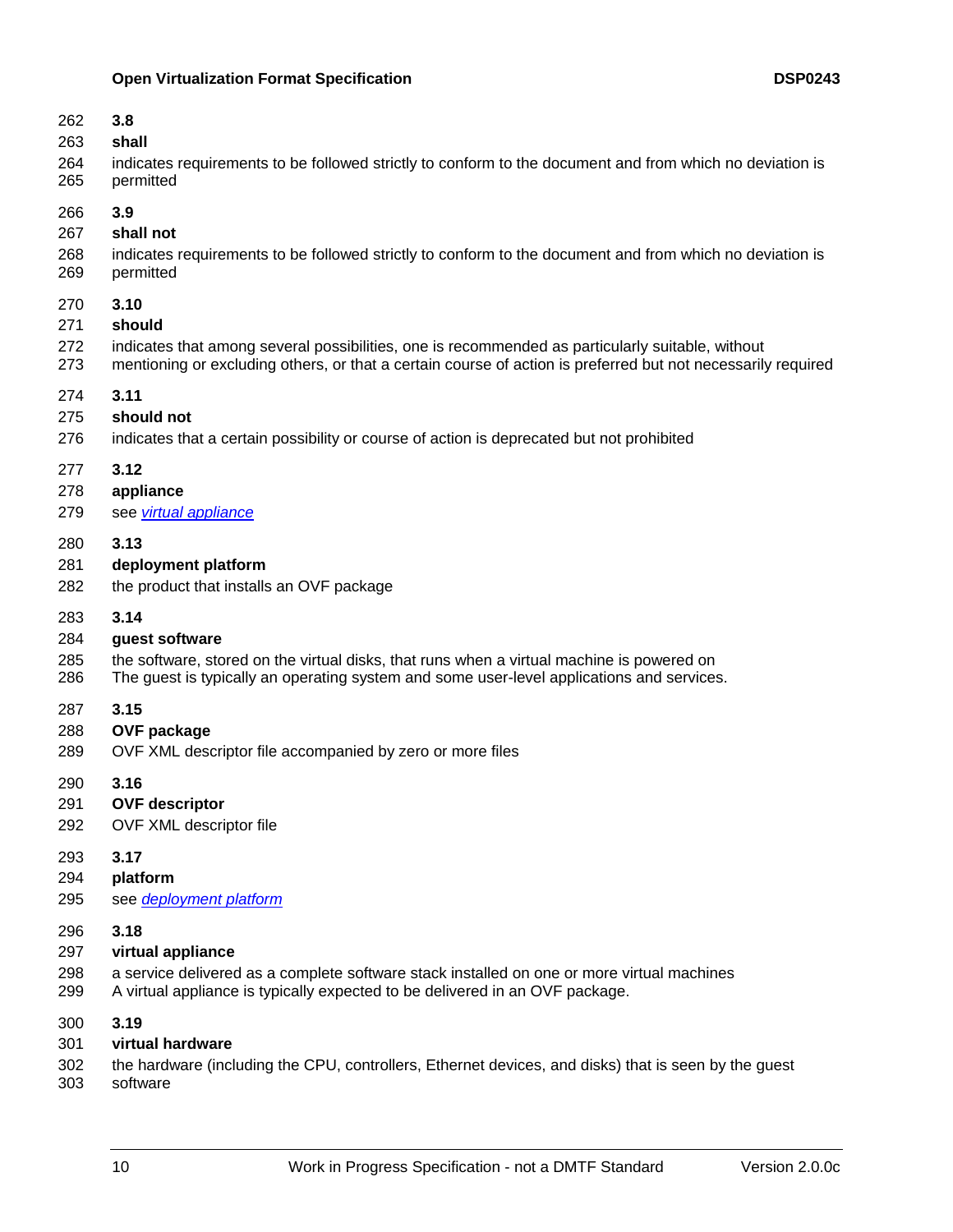**3.20**

#### <span id="page-10-3"></span>**virtual machine**

- the complete environment that supports the execution of guest software
- A virtual machine is a full encapsulation of the virtual hardware, virtual disks, and the metadata
- associated with it. Virtual machines allow multiplexing of the underlying physical machine through a
- software layer called a hypervisor.
- **3.21**

#### **virtual machine collection**

- a service comprised of a set of virtual machines
- The service can be a simple set of one or more virtual machines, or it can be a complex service built out
- of a combination of virtual machines and other virtual machine collections. Because virtual machine
- <span id="page-10-0"></span>collections can be composed, it enables complex nested components.

## **4 Symbols and Abbreviated Terms**

- The following symbols and abbreviations are used in this document.
- **4.1.1**
- **CIM**
- Common Information Model
- **4.1.2**
- **IP**
- Internet Protocol
- **4.1.3**
- **OVF**
- Open Virtualization Format
- **4.1.4**
- **VM**
- <span id="page-10-1"></span>Virtual Machine

## **5 OVF Packages**

### <span id="page-10-2"></span>**5.1 OVF Package Structure**

- An OVF package shall consist of the following files:
- **•** one OVF descriptor with extension . ovf
- **•** zero or one OVF manifest with extension . mf
- **•** zero or one OVF certificate with extension .cert
- 336 zero or more disk image files
- 337 zero or more additional resource files, such as ISO images
- 338 The file extensions .ovf. .mf and .cert shall be used.
- EXAMPLE 1: The following list of files is an example of an OVF package:
- package.ovf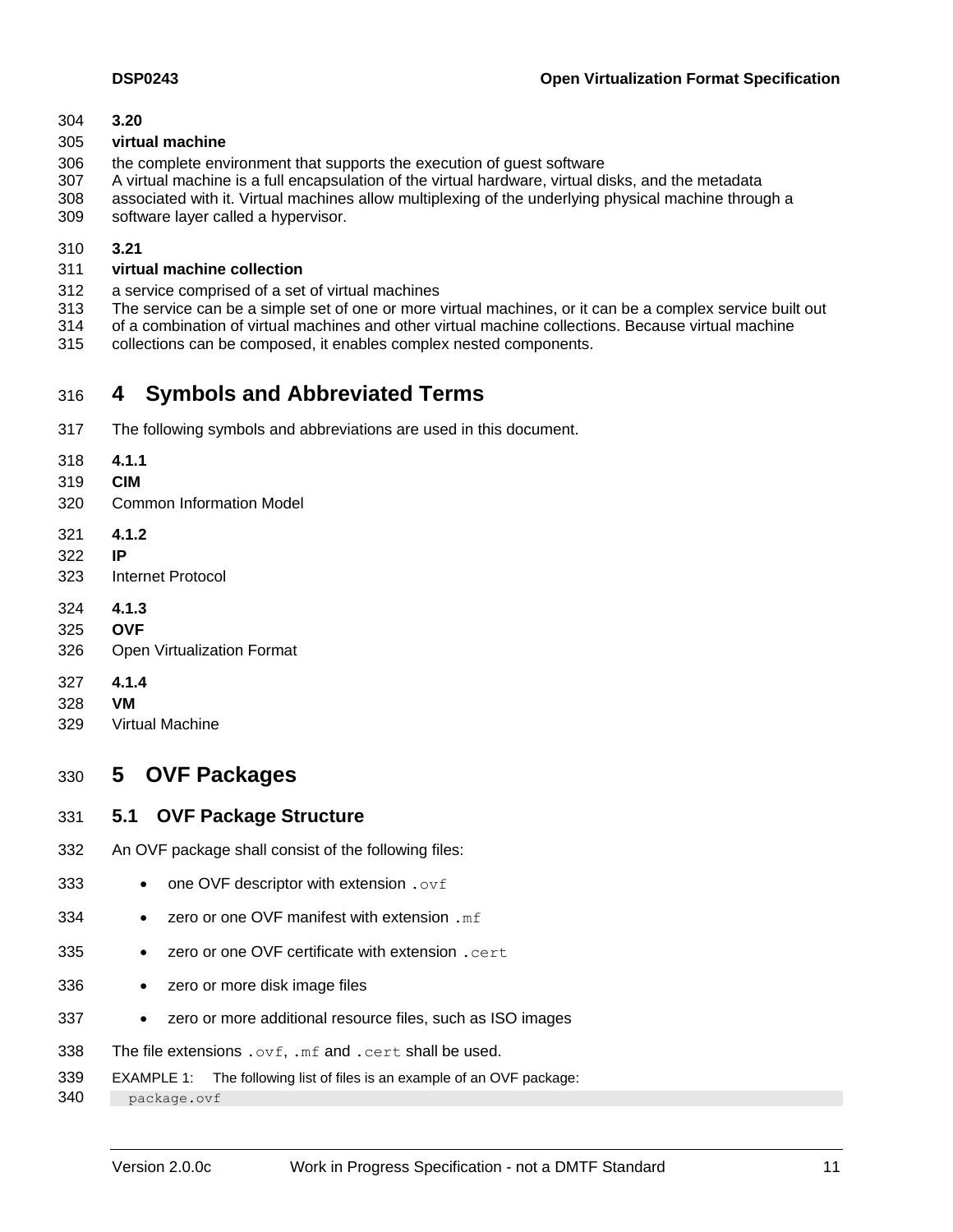| 341  | package.mf              |
|------|-------------------------|
| 342. | de-DE-resources.xml     |
| つイつ  | والمسوور الوالم فالمسوو |

 vmdisk1.vmdk vmdisk2.vhd

resource.iso

 An OVF package can be stored as either a single unit or a set of files, as described in [5.3](#page-12-1) and [5.4.](#page-13-0) Both modes shall be supported.

 An OVF package may have a manifest file containing the SHA digests of individual files in the package. OVF packages authored according to this version of the specification shall use SHA256 digests; older OVF packages are allowed to use SHA1. The manifest file shall have an extension .mf and the same 351 base name as the . ovf file and be a sibling of the . ovf file. If the manifest file is present, a consumer of the OVF package shall verify the digests by computing the actual SHA digests and comparing them with the digests listed in the manifest file. The manifest file shall contain SHA digests for all distinct files referenced in the References element of the OVF descriptor, see clause [7.1,](#page-15-0) and for no other files.

The syntax definitions below use ABNF with the exceptions listed in [ANNEX A.](#page-52-0)

The format of the manifest file is as follows:

```
357 manifest file = *( file digest)
358 file digest = algorithm "(" file name ")" "=" sp digest nl
359 algorithm = "SHA1" | "SHA256"
360 digest = *( hex-digit )
361 hex-digit = "0" | "1" | "2" | "3" | "4" | "5" | "6" | "7" | "8" | "9" | "a" | 
      362 "b" | "c" | "d" | "e" | "f" 
363 sp = \frac{8x20}{9}364 nl = 8 \times 0A365 EXAMPLE 2: The following example show the partial contents of a manifest file:
366 SHA256(package.ovf)= 9902cc5ec4f4a00cabbff7b60d039263587ab430d5fbdbc5cd5e8707391c90a4
```
SHA256(vmdisk.vmdk)= aab66c4d70e17cec2236a651a3fc618cafc5ec6424122904dc0b9c286fce40c2

 An OVF package may be signed by signing the manifest file. The digest of the manifest file is stored in a 369 certificate file with extension . cert file along with the base64-encoded X.509 certificate. The . cert file 370 shall have the same base name as the . ovf file and be a sibling of the . ovf file. A consumer of the OVF package shall verify the signature and should validate the certificate. The format of the certificate file shall be as follows:

```
373 certificate file = manifest digest certificate part
374 manifest digest = algorithm "(" file name ")" "=" sp signed digest nl
375 algorithm = "SHA1" | "SHA256"
376 signed digest = *( hex-digit)
377 certificate part = certificate header certificate body certificate footer
378 certificate header = "-----BEGIN CERTIFICATE-----" nl
379 certificate footer = "-----END CERTIFICATE-----" nl
380 certificate body = base64-encoded-certificate nl
381 ; base64-encoded-certificate is a base64-encoded X.509
382 ; certificate, which may be split across multiple lines
383 hex-digit = "0" | "1" | "2" | "3" | "4" | "5" | "6" | "7" | "8" | "9" | "a"
384 | "b" | "c" | "d" | "e" | "f" 
385 sp = \frac{6}{3}x20386 n \cdot 1 = \frac{1}{6} \times 0A
```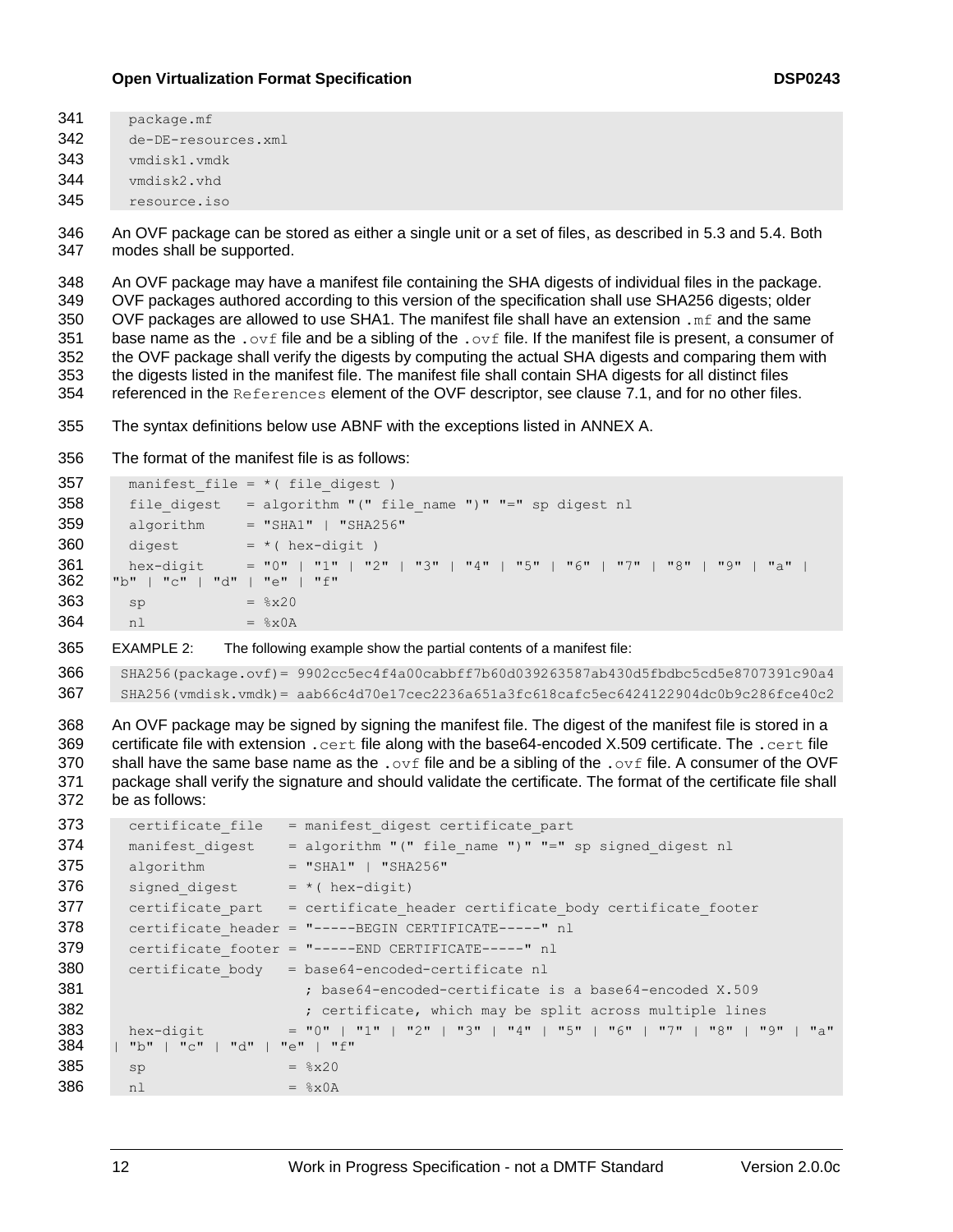EXAMPLE 3: The following list of files is an example of a signed OVF package:

| 388        | package.ovf                                                                                                                                                                  |  |
|------------|------------------------------------------------------------------------------------------------------------------------------------------------------------------------------|--|
| 389        | package.mf                                                                                                                                                                   |  |
| 390        | package.cert                                                                                                                                                                 |  |
| 391        | de-DE-resources.xml                                                                                                                                                          |  |
| 392        | ymdisk1.ymdk                                                                                                                                                                 |  |
| 393        | ymdisk2.ymdk                                                                                                                                                                 |  |
| 394        | resource.iso                                                                                                                                                                 |  |
| 395<br>396 | The following example shows the contents of a sample OVF certification file, where the SHA1 digest<br>EXAMPLE 4:<br>of the manifest file has been signed with a 512 bit key: |  |
| 397        | SHA1(package.mf)= 7f4b8efb8fe20c06df1db68281a63f1b088e19dbf00e5af9db5e8e3e319de                                                                                              |  |
| 398        | 7019db88a3bc699bab6ccd9e09171e21e88ee20b5255cec3fc28350613b2c529089                                                                                                          |  |
| 399        | -----BEGIN CERTIFICATE-----                                                                                                                                                  |  |
| 400        | MIIBgjCCASwCAQQwDQYJKoZIhvcNAQEEBQAwODELMAkGA1UEBhMCQVUxDDAKBgNV                                                                                                             |  |
| 401        | BAGTA1FMRDEbMBkGA1UEAxMSU1NMZWF5L3JzYSB0ZXN0IENBMB4XDTk1MTAwOTIz                                                                                                             |  |
| 402        | MzIwNVoXDTk4MDcwNTIzMzIwNVowYDELMAkGA1UEBhMCOVUxDDAKBqNVBAqTA1FM                                                                                                             |  |
| 403        | RDEZMBcGA1UEChMOTWluY29tIFB0eS4qTHRkLjELMAkGA1UECxMCO1MxGzAZBqNV                                                                                                             |  |
| 404        | BAMTElNTTGVheSBkZW1vIHNlcnZlcjBcMA0GCSqGSIb3DQEBAQUAA0sAMEgCQQC3                                                                                                             |  |
| 405        | LCXcScWua0PFLkHBLm2VejqpA1F4RQ8q0VjRiPafjx/Z/aWH3ipdMVvuJGa/wFXb                                                                                                             |  |
| 406        | /nDFLD1fWp+oCPwhBtVPAgMBAAEwDQYJKoZIhvcNAQEEBQADQQArNFsihWIjBzb0                                                                                                             |  |
| 407        | DcsU0BvL2bvSwJrPEqFlkDq3F4M6EqutL9axEcANWqbbEdAvNJD1dmEmoWny27Pn                                                                                                             |  |
| 408        | Ims6ZOZB                                                                                                                                                                     |  |
| 409        | -----END CERTIFICATE-----                                                                                                                                                    |  |

 The manifest and certificate files, when present, shall not be included in the References section of the OVF descriptor (see [7.1\)](#page-15-0). This ensures that the OVF descriptor content does not depend on whether the OVF package has a manifest or is signed, and the decision to add a manifest or certificate to a package

can be deferred to a later stage.

 The file extensions .mf and .cert may be used for other files in an OVF package, as long as they do not occupy the sibling URLs or path names where they would be interpreted as the package manifest or certificate.

#### <span id="page-12-0"></span>**5.2 Virtual Disk Formats**

 OVF does not require any specific disk format to be used, but to comply with this specification the disk format shall be given by a URI which identifies an unencumbered specification on how to interpret the disk format. The specification need not be machine readable, but it shall be static and unique so that the URI may be used as a key by software reading an OVF package to uniquely determine the format of the disk. The specification shall provide sufficient information so that a skilled person can properly interpret 423 the disk format for both reading and writing of disk data. It is recommended that these URIs are resolvable.

#### <span id="page-12-1"></span>**5.3 Distribution as a Single File**

 An OVF package may be stored as a single file using the TAR format. The extension of that file shall be 427 . ova (open virtual appliance or application).

EXAMPLE: The following example shows a sample filename for an OVF package of this type:

D:\virtualappliances\myapp.ova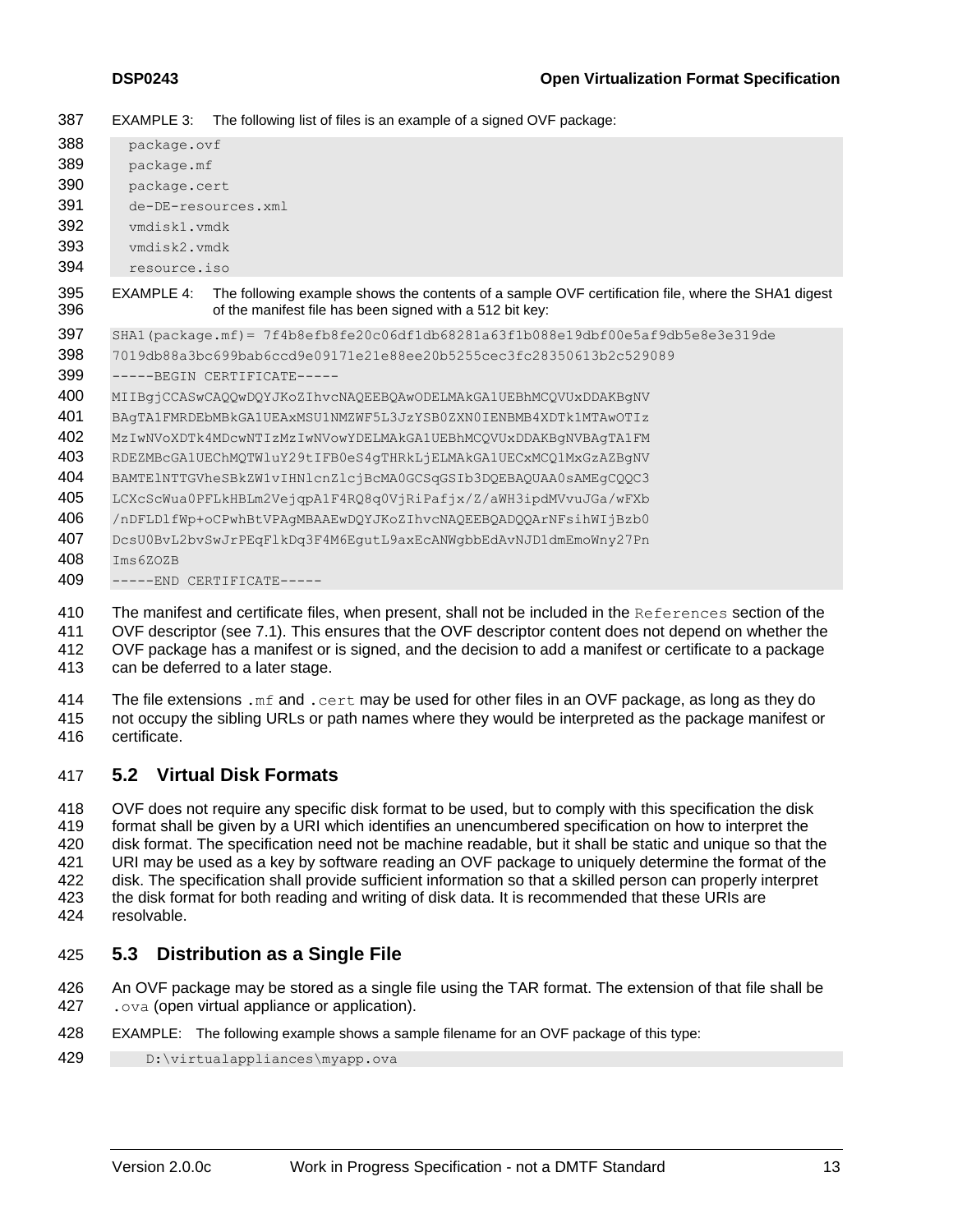- For OVF packages stored as single file, all file references in the OVF descriptor shall be relative-path
- references and shall point to files included in the TAR archive. Relative directories inside the archive are allowed, but relative-path references shall not contain ".." dot-segments.
- Ordinarily, a TAR extraction tool would have to scan the whole archive, even if the file requested is found
- at the beginning, because replacement files can be appended without modifying the rest of the archive. For OVF TAR files, duplication is not allowed within the archive. In addition, the files shall be in the
- following order inside the archive:
- 1) OVF descriptor
- 2) OVF manifest (optional)
- 3) OVF certificate (optional)
- 440 49 The remaining files shall be in the same order as listed in the References section (see [7.1\)](#page-15-0). Note that any external string resource bundle files for internationalization shall be first in the References section (see clause [10\)](#page-46-0).
- 5) OVF manifest (optional)
- 6) OVF certificate (optional)

 Note that the certificate file is optional. If no certificate file is present, the manifest file is also optional. If the manifest or certificate files are present, they shall either both be placed after the OVF descriptor, or both be placed at the end of the archive. If both manifest and certificate files are present, then the certificate file shall be immediately after the manifest file.

- For deployment, the ordering restriction ensures that it is possible to extract the OVF descriptor from an OVF TAR file without scanning the entire archive. For generation, the ordering restriction ensures that an
- OVF TAR file can easily be generated on-the-fly. The restrictions do not prevent OVF TAR files from being created using standard TAR packaging tools.
- The TAR format used shall comply with the USTAR (Uniform Standard Tape Archive) format as defined by the ISO/IEC/IEEE 9945:2009.

### <span id="page-13-0"></span>**5.4 Distribution as a Set of Files**

- An OVF package can be made available as a set of files, for example on a standard Web server.
- EXAMPLE: An example of an OVF package as a set of files on Web server follows:
- <http://mywebsite/>virtualappliances/package.ovf
- <http://mywebsite/>virtualappliances/vmdisk1.vmdk
- <http://mywebsite/>virtualappliances/vmdisk2.vmdk
- <http://mywebsite/>virtualappliances/resource.iso
- <span id="page-13-1"></span><http://mywebsite/>virtualappliances/de-DE-resources.xml

## **6 OVF Descriptor**

 All metadata about the package and its contents is stored in the OVF descriptor. This is an extensible XML document for encoding information, such as product details, virtual hardware requirements, and licensing.

- The DMTF DSP8023 schema definition file for the OVF descriptor contains the elements and attributes. The OVF descriptor shall validate with the DMTF DSP8023 2.0.0 XML schema.
- Clauses [7,](#page-14-0) [8,](#page-19-1) and [9,](#page-26-0) describe the semantics, structure, and extensibility framework of the OVF descriptor.
- These clauses are not a replacement for reading the schema definitions, but they complement the
- schema definitions.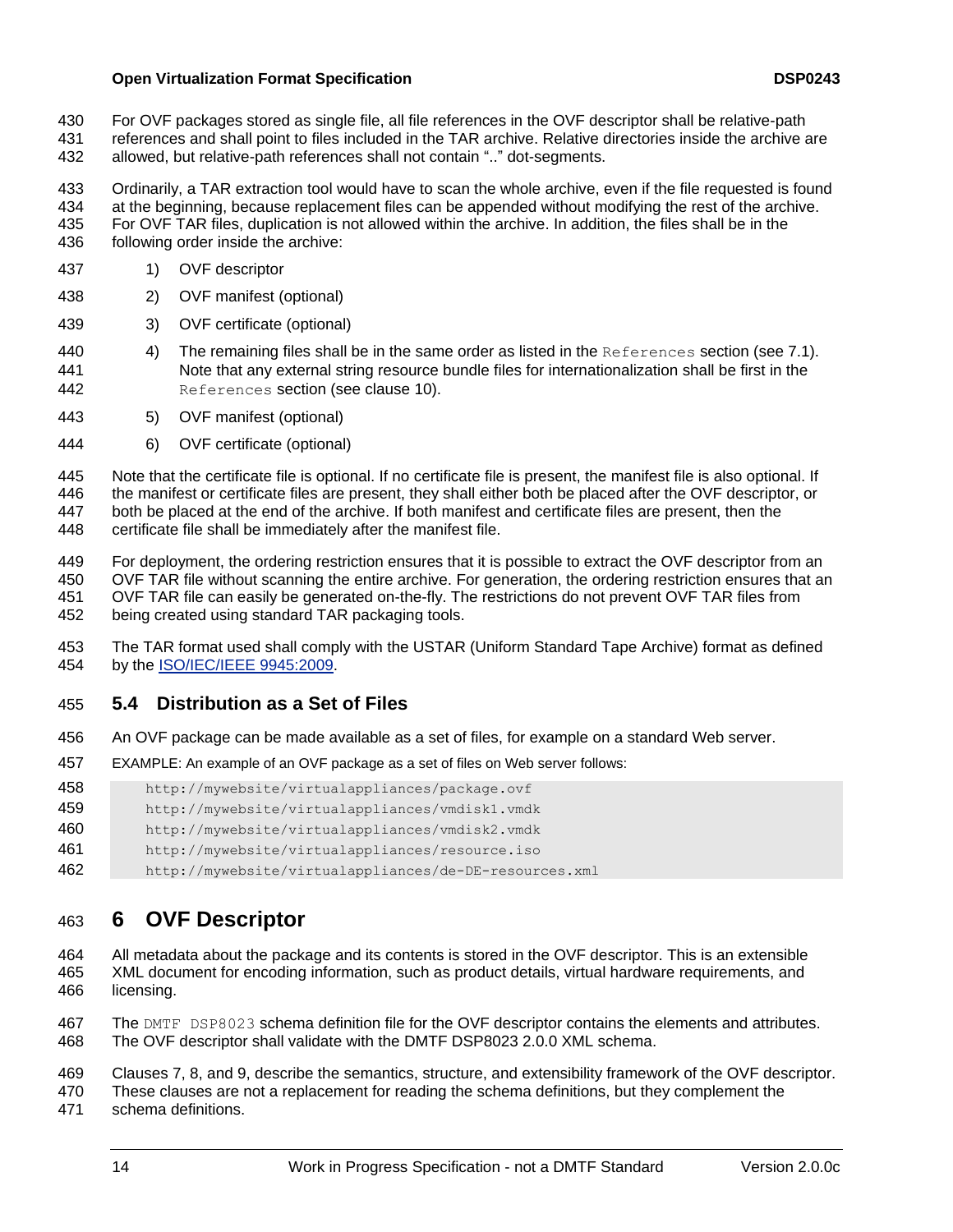- 472 The XML document of an OVF descriptor shall contain one Envelope element, which is the only element 473 allowed at the top level.
- 474 The XML namespaces used in this specification are listed in [Table 1.](#page-14-1) The choice of any namespace prefix
- 475 is arbitrary and not semantically significant.
- <span id="page-14-1"></span>

| <b>Prefix</b> | <b>XML Namespace</b>                                                                            |
|---------------|-------------------------------------------------------------------------------------------------|
| ovf           | http://schemas.dmtf.org/ovf/envelope/2                                                          |
| ovfeny        | http://schemas.dmtf.org/ovf/environment/1                                                       |
| rasd          | http://schemas.dmtf.org/wbem/wscim/1/cim-<br>schema/2/CIM ResourceAllocationSettingData         |
| vssd          | http://schemas.dmtf.org/wbem/wscim/1/cim-<br>schema/2/CIM VirtualSystemSettingData              |
| epasd         | http://schemas.dmtf.org/wbem/wscim/1/cim-<br>schema/2/CIM EthernetPortAllocationSettingDa<br>ta |
| sasd          | http://schemas.dmtf.org/wbem/wscim/1/cim-<br>schema/2/CIM StorageAllocationSettingData          |
| cim           | http://schemas.dmtf.org/wbem/wscim/1/common                                                     |

#### 476 **Table 1 – XML Namespace Prefixes**

## <span id="page-14-0"></span>477 **7 Envelope Element**

478 The Envelope element describes all metadata for the virtual machines (including virtual hardware), as 479 well as the structure of the OVF package itself.

- 480 The outermost level of the envelope consists of the following parts:
- 481 A version indication, defined by the XML namespace URIs.
- 482 A list of file references to all external files that are part of the OVF package, defined by the 483 References element and its File child elements. These are typically virtual disk files, ISO 484 images, and internationalization resources.
- 485 A metadata part, defined by section elements, as defined in clause [9.](#page-26-0)
- 486 A description of the content, either a single virtual machine (VirtualSystem element) or a 487 collection of multiple virtual machines (VirtualSystemCollection element).
- 488 A specification of message resource bundles for zero or more locales, defined by a Strings 489 element for each locale.
- 490 EXAMPLE: An example of the structure of an OVF descriptor with the top-level Envelope element follows:

491 <?xml version="1.0" encoding="UTF-8"?> 492 <Envelope xmlns:xsi="http://www.w3.org/2001/XMLSchema-instance" 493 xmlns:vssd="http://schemas.dmtf.org/wbem/wscim/1/cim-494 schema/2/CIM VirtualSystemSettingData" 495 xmlns:rasd="http://schemas.dmtf.org/wbem/wscim/1/cim-496 schema/2/CIM ResourceAllocationSettingData" 497 xmlns:ovf="http://schemas.dmtf.org/ovf/envelope/2" 498 xmlns="http://schemas.dmtf.org/ovf/envelope/2" 499 xml:lang="en-US"><br>500 <References> <References>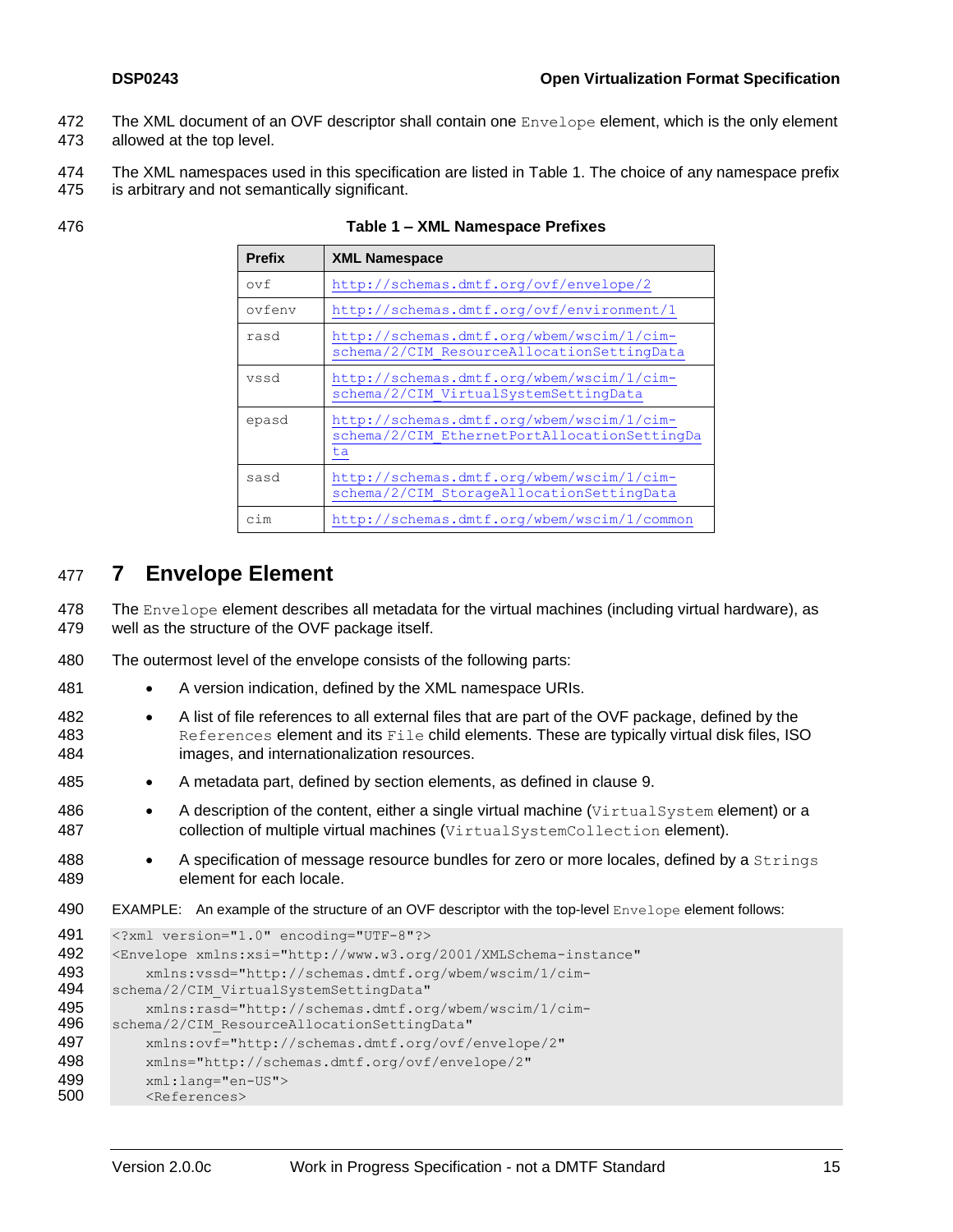```
501 <File ovf:id="de-DE-resources.xml" ovf:size="15240"
502 ovf:href="http://mywebsite/virtualappliances/de-DE-resources.xml"/>
503 <File ovf:id="file1" ovf:href="vmdisk1.vmdk" ovf:size="180114671"/> 
504 <File ovf:id="file2" ovf:href="vmdisk2.vmdk" ovf:size="4882023564" 
505 ovf:chunkSize="2147483648"/>
506 <File ovf:id="file3" ovf:href="resource.iso" ovf:size="212148764"<br>507 ovf:compression="qzip"/>
     507 ovf:compression="gzip"/>
508 <File ovf:id="icon" ovf:href="icon.png" ovf:size="1360"/>
509 </References>
510 <!-- Describes meta-information about all virtual disks in the package -->
511 <DiskSection>
512 <Info>Describes the set of virtual disks</Info><br>513 <!-- Additional section content -->
             513 <!-- Additional section content -->
514 </DiskSection>
515 <!-- Describes all networks used in the package -->
516 <NetworkSection>
517 <Info>List of logical networks used in the package</Info>
518 <!-- Additional section content -->
519 </NetworkSection>
520 <SomeSection ovf:required="false">
521 <Info>A plain-text description of the content</Info>
522 <!-- Additional section content -->
523 </SomeSection>
524 <!-- Additional sections can follow -->
525 <VirtualSystemCollection ovf:id="Some Product">
526 <!-- Additional sections including VirtualSystem or VirtualSystemCollection-->
527 </VirtualSystemCollection >
528 <Strings xml:lang="de-DE">
529 <!-- Specification of message resource bundles for de-DE locale -->
530 </Strings>
```
</Envelope>

532 The optional  $xml:$  lang attribute on the Envelope element shall specify the default locale for messages 533 in the descriptor. The optional  $Strings$  elements shall contain string resource bundles for different

locales. See clause [10](#page-46-0) for more details on internationalization support.

#### <span id="page-15-0"></span>**7.1 File References**

 The file reference part defined by the References element allows a tool to easily determine the integrity of an OVF package without having to parse or interpret the entire structure of the descriptor. Tools can safely manipulate (for example, copy or archive) OVF packages with no risk of losing files.

- External string resource bundle files for internationalization shall be placed first in the References element, see clause [10](#page-46-0) for details.
- 541 Each File element in the reference part shall be given an identifier using the  $ovf$ : id attribute. The identifier shall be unique inside an OVF package. Each File element shall be specified using the 543 ovf:href attribute, which shall contain a URL. Relative-path references and the URL schemes "file", 544 "http", and "https" shall be supported, see [RFC1738](#page-7-2) and [RFC3986.](#page-8-1) Other URL schemes should not 545 be used. If no URL scheme is specified, the value of the  $\text{out}$ : href attribute shall be interpreted as a path name of the referenced file that is relative to the location of the OVF descriptor itself. The relative 547 path name shall use the syntax of relative-path references in [RFC3986.](#page-8-1) The referenced file shall exist. 548 Two different File elements shall not reference the same file with their  $ovf$ : href attributes.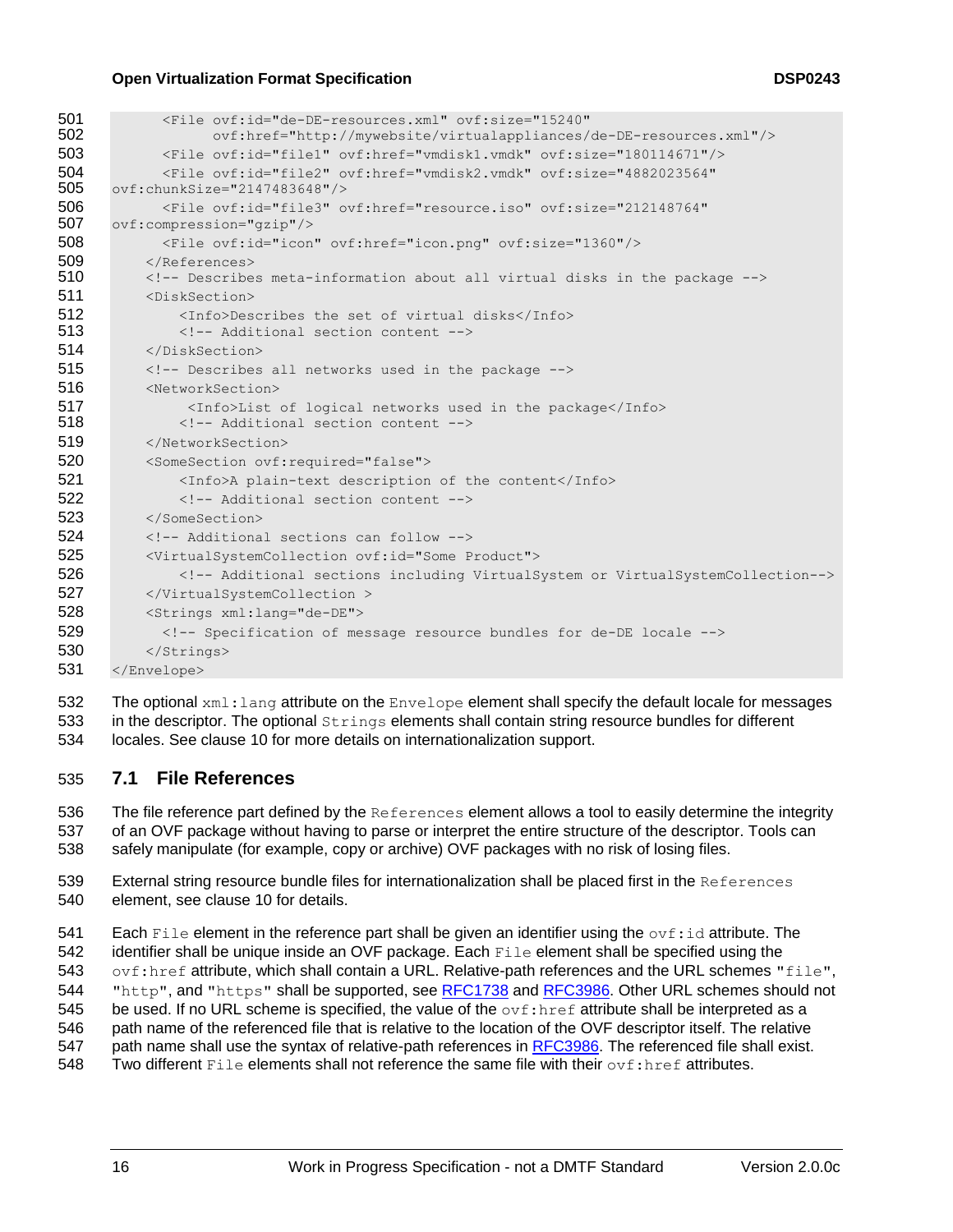- 549 The size of the referenced file may be specified using the  $\sigma$ t: size attribute. The unit of this attribute is
- 550 always bytes. If present, the value of the  $\text{ovf}: \text{size}$  attribute should match the actual size of the
- 551 referenced file.

552 Each file referenced by a  $File$  element may be compressed using gzip (see [RFC1952\).](#page-7-3) When a  $File$ 

553 element is compressed using gzip, the  $\text{ovf:compression}$  attribute shall be set to " $qzip$ ". Otherwise, 554 the  $\text{ovf:compression}$  attribute shall be set to "identity" or the entire attribute omitted. Alternatively, 555 if the href is an HTTP or HTTPS URL, then the compression may be specified by the HTTP server by 556 using the HTTP header Content-Encoding: gzip (see [RFC2616\)](#page-8-2). Using HTTP content encoding in 557 combination with the  $\text{ovf:compression}$  attribute is allowed, but in general does not improve the 558 compression ratio. When compression is used, the  $ovf:size$  attribute shall specify the size of the actual

559 compressed file.

560 Files referenced from the reference part may be split into chunks to accommodate file size restrictions on 561 certain file systems. Chunking shall be indicated by the presence of the  $\text{ovf: chunkSize}$  attribute; the

562 value of ovf: chunkSize shall be the size of each chunk, except the last chunk, which may be smaller.

563 When ovf: chunkSize is specified, the File element shall reference a chunk file representing a chunk 564 of the entire file. In this case, the value of the  $\text{ovf:}$  hexangleriat specifies only a part of the URL, and 565 the syntax for the URL resolving to the chunk file is as follows. The syntax uses ABNF with the exceptions 566 listed in [ANNEX A.](#page-52-0)

```
567 chunk-url = href-value "." chunk-number
568 chunk-number = 9(decimal-digit)
569 decimal-digit = "0" | "1" | "2" | "3" | "4" | "5" | "6" | "7" | "8" | "9"
```
570 In this syntax, href-value is the value of the  $ovf:href$  attribute, and chunk-number is the 0-based 571 position of the chunk starting with the value 0 and increases with increments of 1 for each chunk.

572 Chunking can be combined with compression, the entire file shall be compressed before chunking and 573 each chunk shall be an equal slice of the compressed file, except for the last chunk which may be 574 smaller.

 If the OVF package has a manifest file, the file name in the manifest entries shall match the value of the ovf:href attribute for the file, except if the file is split into multiple chunks, in which case the chunk-577 url shall be used, and the manifest file shall contain an entry for each individual chunk. For chunked files, the manifest file is allowed to contain an entry for the entire file; if present this digest shall also be verified.

580 EXAMPLE 1: The following example shows different types of file references:

```
581 < File ovf:id="disk1" ovf:href="disk1.vmdk"/><br>582 < File ovf:id="disk2" ovf:href="disk2.vmdk" o
          582 <File ovf:id="disk2" ovf:href="disk2.vmdk" ovf:size="5368709120"
583 ovf:chunkSize="2147483648"/>
584 <File ovf:id="iso1" ovf:href="resources/image1.iso"/><br>585 <File ovf:id="iso2" ovf:href="http://mywebsite/resour
          585 <File ovf:id="iso2" ovf:href="http://mywebsite/resources/image2.iso"/>
```
586 EXAMPLE 2: The following example shows manifest entries corresponding to the file references above:

```
587 SHA1(disk1.vmdk) = 3e19644ec2e806f38951789c76f43e4a0ec7e233<br>588 SHA1(disk2.vmdk.000000000) = 4f7158731ff434380bf217da248d47
            588 SHA1(disk2.vmdk.000000000)= 4f7158731ff434380bf217da248d47a2478e79d8
589 SHA1(disk2.vmdk.000000001)= 12849daeeaf43e7a89550384d26bd437bb8defaf<br>590 SHA1(disk2.vmdk.000000002)= 4cdd21424bd9eeafa4c42112876217de2ee5556d
            590 SHA1(disk2.vmdk.000000002)= 4cdd21424bd9eeafa4c42112876217de2ee5556d
591 SHA1(resources/image1.iso)= 72b37ff3fdd09f2a93f1b8395654649b6d06b5b3
592 SHA1(http://mywebsite/resources/image2.iso)=<br>593 d3c2d179011c970615c5cf10b30957d1c4c968ad
         593 d3c2d179011c970615c5cf10b30957d1c4c968ad
```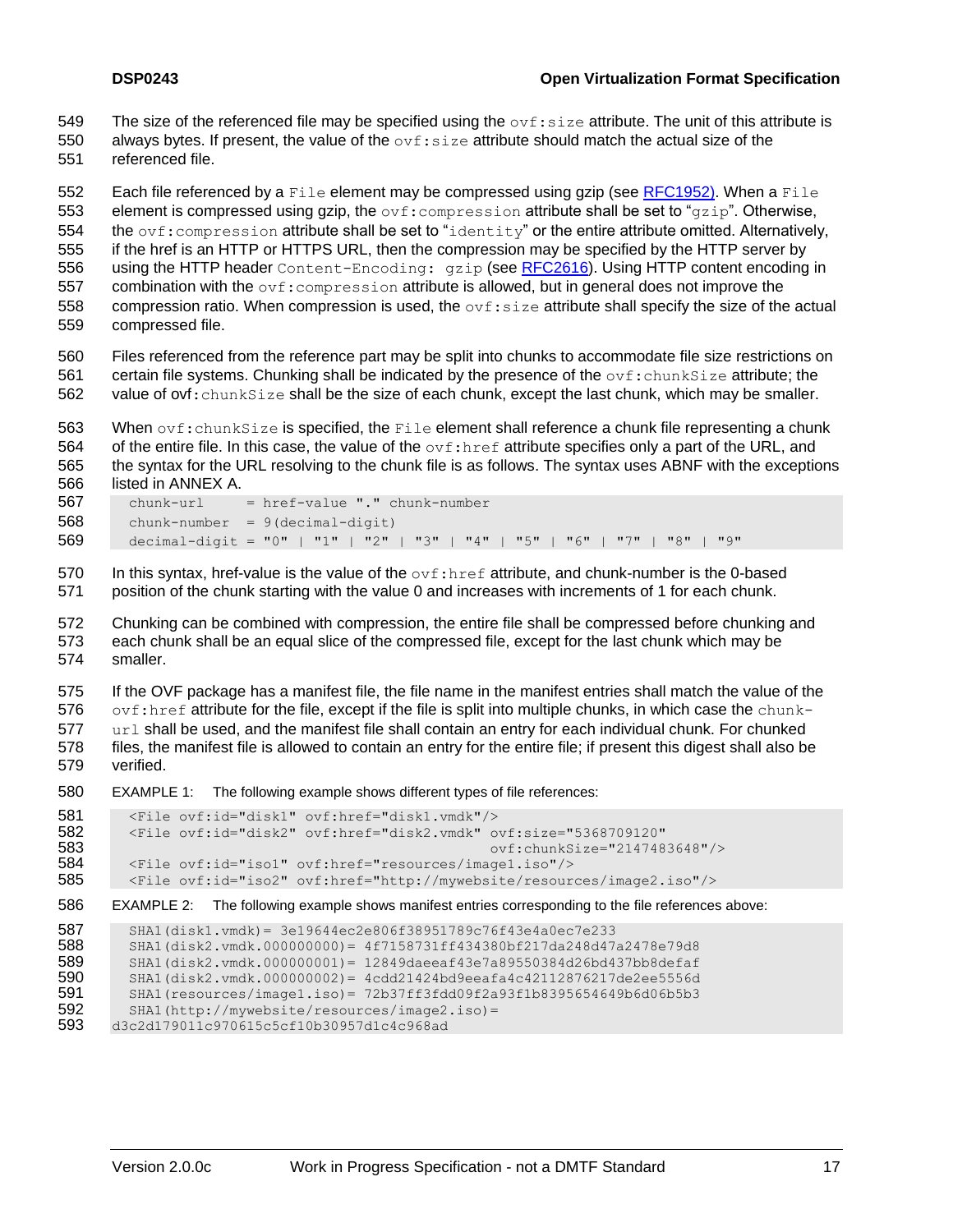#### <span id="page-17-0"></span>594 **7.2 Content Element**

- 595 Virtual machine configurations in an OVF package are represented by a VirtualSystem or
- 596 VirtualSystemCollection element. These elements shall be given an identifier using the  $ovf$ : id
- 597 attribute. Direct child elements of a VirtualSystemCollection shall have unique identifiers.

598 In the OVF schema, the VirtualSystem and VirtualSystemCollection elements are part of a 599 substitution group with the Content element as head of the substitution group. The Content element is 600 abstract and cannot be used directly. The OVF descriptor shall have one or more Content elements.

601 The VirtualSystem element describes a single virtual machine and is simply a container of section 602 elements. These section elements describe virtual hardware, resources, and product information and are 603 described in detail in clauses [8](#page-19-1) and [9.](#page-26-0)

604 The structure of a VirtualSystem element is as follows:

| 605 | <virtualsystem ovf:id="simple-app"></virtualsystem> |
|-----|-----------------------------------------------------|
| 606 | <info>A virtual machine</info>                      |
| 607 | <name>Simple Appliance</name>                       |
| 608 | <somesection></somesection>                         |
| 609 | Additional section content                          |
| 610 |                                                     |
| 611 | Additional sections can follow                      |
| 612 |                                                     |

- 613 The VirtualSystemCollection element is a container of multiple VirtualSystem or
- 614 VirtualSystemCollection elements. Thus, arbitrary complex configurations can be described. The
- 615 section elements at the VirtualSystemCollection level describe appliance information, properties,
- 616 resource requirements, and so on, and are described in detail in clause [9.](#page-26-0)
- 617 The structure of a VirtualSystemCollection element is as follows:

| 618 | <virtualsystemcollection ovf:id="multi-tier-app"></virtualsystemcollection> |
|-----|-----------------------------------------------------------------------------|
| 619 | <info>A collection of virtual machines</info>                               |
| 620 | <name>Multi-tiered Appliance</name>                                         |
| 621 | <somesection></somesection>                                                 |
| 622 | Additional section content                                                  |
| 623 |                                                                             |
| 624 | Additional sections can follow                                              |
| 625 | <virtualsystem ovf:id=""></virtualsystem>                                   |
| 626 | Additional sections                                                         |
| 627 |                                                                             |
| 628 | Additional VirtualSystem or VirtualSystemCollection elements can follow     |
| 629 |                                                                             |

630 All elements in the Content substitution group shall contain an  $\text{Info}$  element and may contain a Name 631 element. The  $Info$  element contains a human readable description of the meaning of this entity. The 632 Name element is an optional localizable display name of the content. See clause [10](#page-46-0) for details on how to 633 localize the Info and Name element.

### <span id="page-17-1"></span>634 **7.3 Extensibility**

635 This specification allows custom meta-data to be added to OVF descriptors in several ways: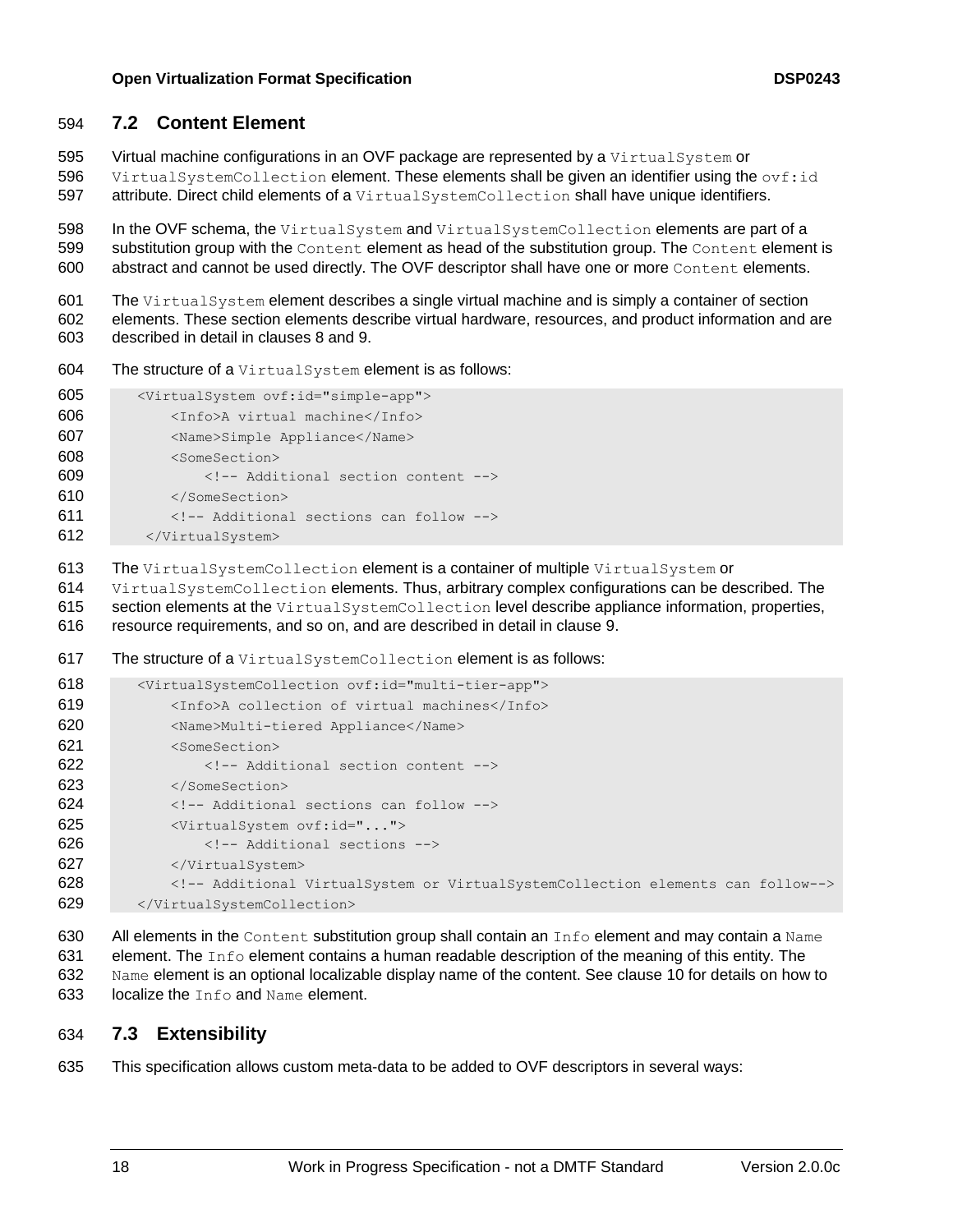- 636 New section elements may be defined as part of the Section substitution group, and used 637 where the OVF schemas allow sections to be present. All subtypes of Section contain an Info 638 element that contains a human readable description of the meaning of this entity. The values of 639 Info elements can be used, for example, to give meaningful warnings to users when a section is 640 being skipped, even if the parser does not know anything about the section. See clause [10](#page-46-0) for 641 details on how to localize the  $Info$  element.
- 642 The OVF schemas use an open content model, where all existing types may be extended at the 643 end with additional elements. Extension points are declared in the OVF schemas with  $xs:any$ 644 declarations with namespace="##other".
- 645 The OVF schemas allow additional attributes on existing types.
- 646 Custom extensions shall not use XML namespaces defined in this specification. This applies to both 647 custom elements and custom attributes.

648 On custom elements, a Boolean  $\text{ovf: required attribute specifies whether the information in the$ 649 element is required for correct behavior or optional. If not specified, the  $\text{ovf: required attribute defaults}$ 650 to TRUE. A consumer of an OVF package that detects an extension that is required and that it does not 651 understand shall fail.

652 For known Section elements, if additional child elements that are not understood are found and the

653 value of their  $\text{ovf: required attribute}$  is TRUE, the consumer of the OVF package shall interpret the 654 entire section as one it does not understand. The check is not recursive; it applies only to the direct

- 655 children of the Section element.
- 656 This behavior ensures that older parsers reject newer OVF specifications, unless explicitly instructed not 657 to do so.
- 658 On custom attributes, the information in the attribute shall not be required for correct behavior.
- 659 EXAMPLE 1:

| 660 | Optional custom section example                                           |
|-----|---------------------------------------------------------------------------|
| 661 | <otherns: incidenttrackingsection="" ovf:="" required="false"></otherns:> |
| 662 | <info>Specifies information useful for incident tracking purposes</info>  |
| 663 | <buildsystem>Acme Corporation Official Build System</buildsystem>         |
| 664 | <buildnumber>102876</buildnumber>                                         |
| 665 | <builddate>10-10-2008</builddate>                                         |
| 666 |                                                                           |

667 EXAMPLE 2:

| 668 | Open content example (extension of existing type)                                         |
|-----|-------------------------------------------------------------------------------------------|
| 669 | <annotationsection></annotationsection>                                                   |
| 670 | <info>Specifies an annotation for this virtual machine</info>                             |
| 671 | <annotation>This is an example of how a future element (Author) can still be</annotation> |
| 672 | parsed by older clients                                                                   |
| 673 | AnnotationSection extended with Author element                                            |
| 674 | <otherns:author ovf:required="false">John Smith</otherns:author>                          |
| 675 |                                                                                           |
| 676 | EXAMPLE 3:                                                                                |
| 677 | Optional custom attribute example                                                         |
| 678 | <network otherns:desiredcapacity="1 Gbit/s" ovf:name="VM network"></network>              |
| 679 | <description>The main network for VMs</description>                                       |
| 680 | $\langle$ Network>                                                                        |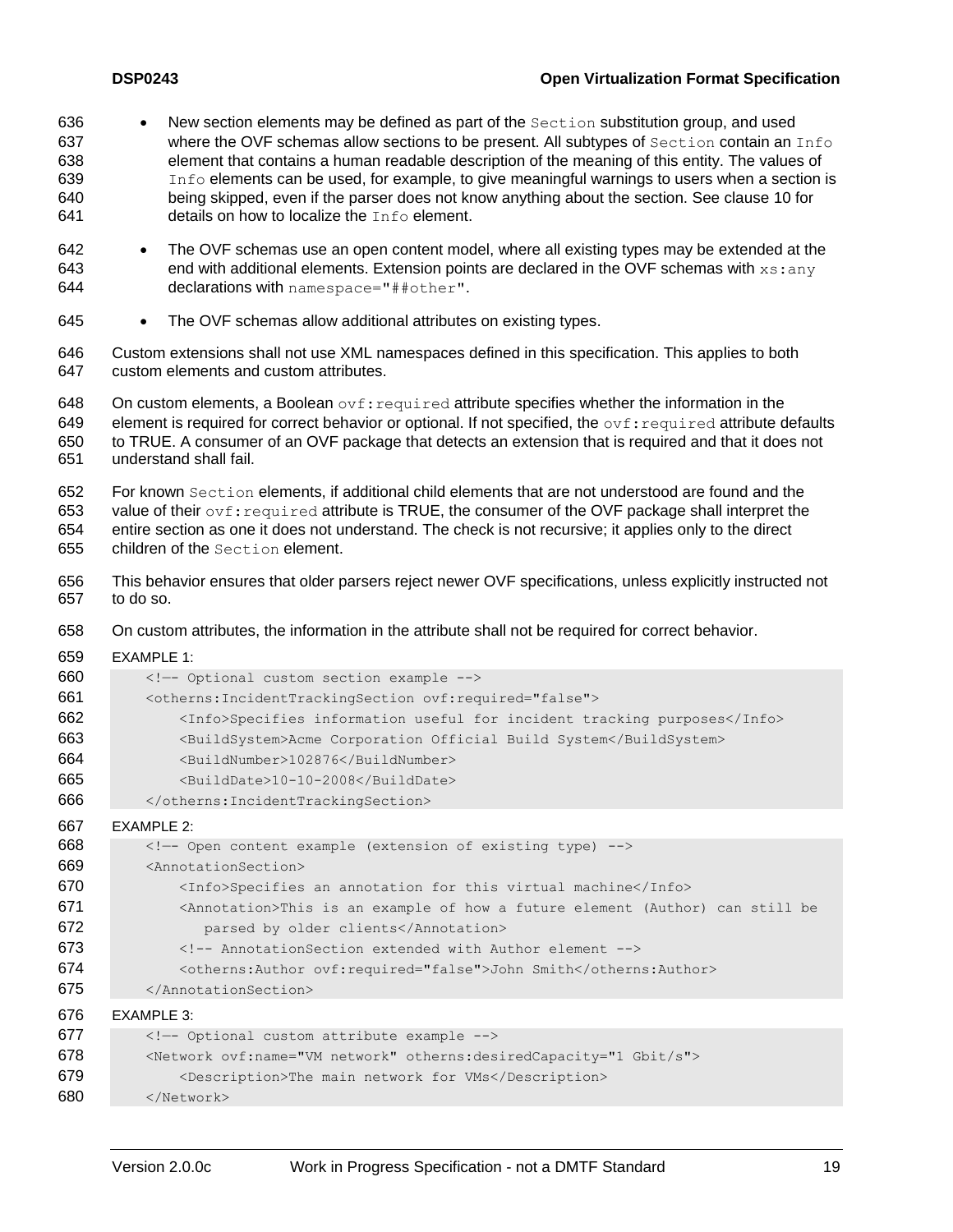#### <span id="page-19-0"></span>**7.4 Conformance**

 This specification defines three conformance levels for OVF descriptors, with 1 being the highest level of conformance:

| 684 | • OVF descriptor uses only sections and elements and attributes that are defined in this |
|-----|------------------------------------------------------------------------------------------|
| 685 | specification.                                                                           |
| 686 | Conformance Level: 1.                                                                    |

- OVF descriptor uses custom sections or elements or attributes that are not defined in this specification, and all such extensions are optional as defined in [7.3.](#page-17-1) Conformance Level: 2.
- OVF descriptor uses custom sections or elements that are not defined in this specification and at least one such extension is required as defined in [7.3.](#page-17-1) The definition of all required extensions shall be publicly available in an open and unencumbered XML Schema. The complete specification may be inclusive in the XML schema or available as a separate document. Conformance Level: 3.
- The use of conformance level 3 limits portability and should be avoided if at all possible.
- The conformance level is not specified directly in the OVF descriptor but shall be determined by the above rules.

## <span id="page-19-1"></span>**8 Virtual Hardware Description**

#### <span id="page-19-2"></span>**8.1 VirtualHardwareSection**

 Each VirtualSystem element may contain one or more VirtualHardwareSection elements, each of which describes the virtual hardware required by the virtual system. The virtual hardware required by a virtual machine is specified in VirtualHardwareSection elements. This specification supports abstract or incomplete hardware descriptions in which only the major devices are described. The hypervisor is allowed to create additional virtual hardware controllers and devices, as long as the required devices 705 listed in the descriptor are realized.

707 This virtual hardware description is based on the CIM classes CIM VirtualSystemSettingData, 708 CIM ResourceAllocationSettingData, CIM EthernetPortAllocationSettingData, and 709 CIM StorageAllocationSettingData. The XML representation of the CIM model is based on the WS-CIM mapping ([DSP0230](#page-7-4)). Note: This means that the XML elements that belong to the class complex type should be ordered by Unicode code point (binary) order of their CIM property name identifiers.

- 
- 

EXAMPLE: Example of VirtualHardwareSection:

| 715 | <virtualhardwaresection></virtualhardwaresection>                                                |
|-----|--------------------------------------------------------------------------------------------------|
| 716 | $\text{CInfoMemory} = 4 \text{ GB}$ , CPU = 1 GHz, Disk = 100 GB, 1 Ethernet nic $\text{C/Info}$ |
| 717 | $<$ Item $>$                                                                                     |
| 718 | <rasd:allocationunits>Hertz*10^9</rasd:allocationunits>                                          |
| 719 | <rasd:description>Virtual CPU</rasd:description>                                                 |
| 720 | <rasd:elementname>1 GHz virtual CPU</rasd:elementname>                                           |
| 721 | <rasd:instanceid>1</rasd:instanceid>                                                             |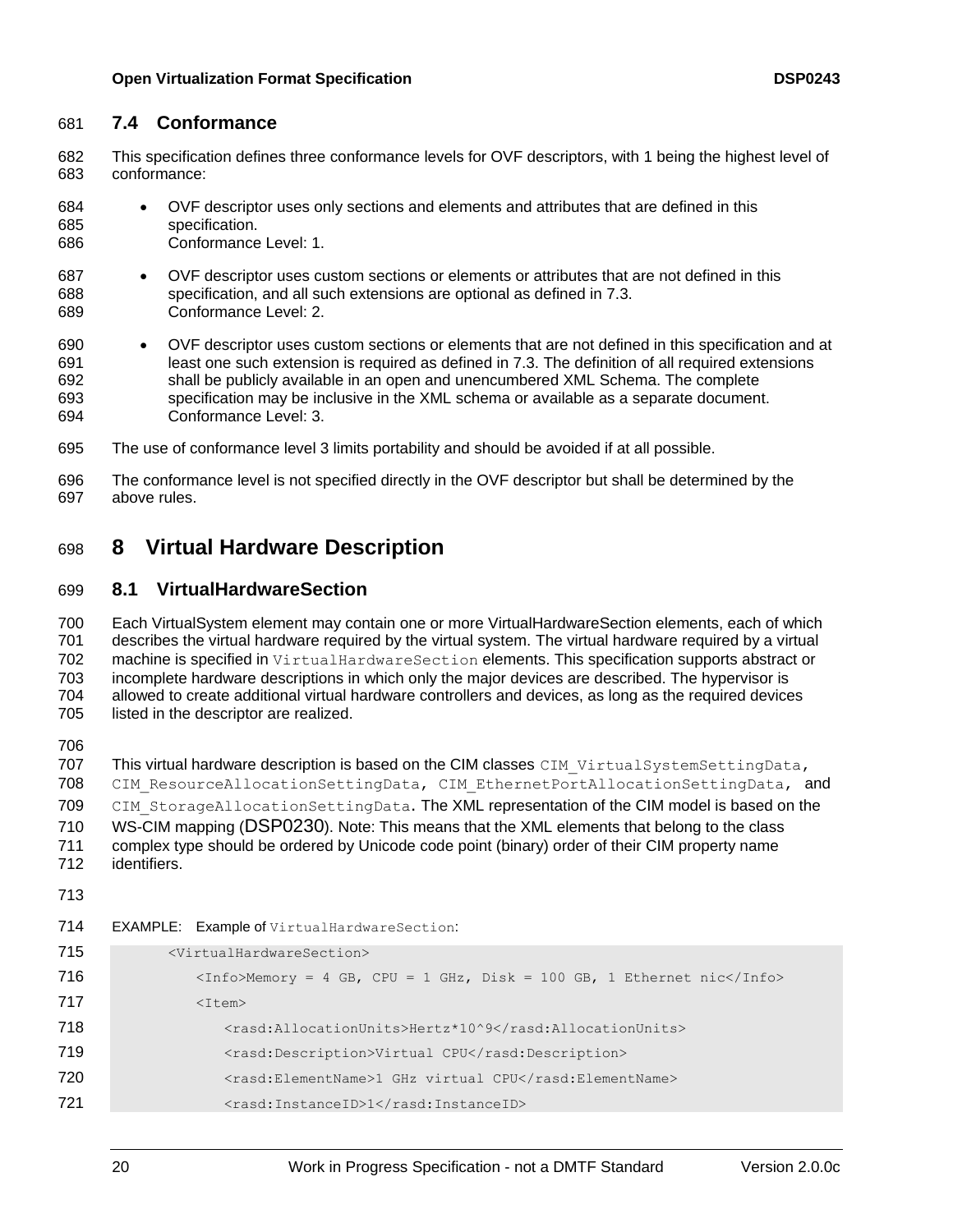| 722        | <rasd:reservation>1</rasd:reservation>                                           |
|------------|----------------------------------------------------------------------------------|
| 723        |                                                                                  |
| 724        | <rasd:resourcetype>3</rasd:resourcetype>                                         |
|            | <rasd:virtualquantity>1</rasd:virtualquantity>                                   |
| 725        | $\langle$ /Item>                                                                 |
| 726        | <item></item>                                                                    |
| 727        | <rasd:allocationunits>byte*2^30</rasd:allocationunits>                           |
| 728        | <rasd:description>Memory</rasd:description>                                      |
| 729        | <rasd:elementname>1 GByte of memory</rasd:elementname>                           |
| 730        | <rasd:instanceid>2</rasd:instanceid>                                             |
| 731        | <rasd:resourcetype>4</rasd:resourcetype>                                         |
| 732        | <rasd:virtualquantity>1</rasd:virtualquantity>                                   |
| 733        | $\langle$ /Item>                                                                 |
| 734        | <ethernetportitem></ethernetportitem>                                            |
| 735        | <epasd:address>00-16-8B-DB-00-5E</epasd:address>                                 |
| 736        | <epasd:connection>VM Network</epasd:connection>                                  |
| 737<br>738 | <epasd:description>Virtual NIC</epasd:description>                               |
| 739        | <epasd:elementname>Ethernet Port</epasd:elementname>                             |
| 740        | <epasd:instanceid>3</epasd:instanceid>                                           |
| 741        | <epasd:networkportprofileid>1</epasd:networkportprofileid>                       |
| 742        | <epasd:networkportprofileidtype>4</epasd:networkportprofileidtype>               |
| 743        | <epasd:resourcetype>10</epasd:resourcetype>                                      |
| 744        | <epasd:virtualquantityunits>1</epasd:virtualquantityunits>                       |
| 745        |                                                                                  |
| 746        | <storageitem></storageitem>                                                      |
| 747        | <sasd:allocationunits>byte*2^30</sasd:allocationunits>                           |
| 748        | <sasd:description>Virtual Disk</sasd:description>                                |
| 749        | <sasd:elementname>100 GByte Virtual Disk</sasd:elementname>                      |
| 750        | <sasd:instanceid>4</sasd:instanceid>                                             |
| 751        | <sasd:reservation>100</sasd:reservation>                                         |
| 752        | <sasd:resourcetype>31</sasd:resourcetype>                                        |
| 753        | <sasd:virtualquantity>1</sasd:virtualquantity>                                   |
| 754        |                                                                                  |
| 755        |                                                                                  |
| <b>756</b> | $121$ Svetom, element shall have a Wintual Hardware Soction direct shild element |

A VirtualSystem element shall have a VirtualHardwareSection direct child element.

757 VirtualHardwareSection is disallowed as a direct child element of a VirtualSystemCollection element and of an Envelope element.

759 Multiple VirtualHardwareSection element occurrences are allowed within a single VirtualSystem

760 element. The consumer of the OVF package should select the most appropriate virtual hardware<br>761 description for the particular virtualization platform. A Virtual Hardware Section element may

description for the particular virtualization platform. A VirtualHardwareSection element may contain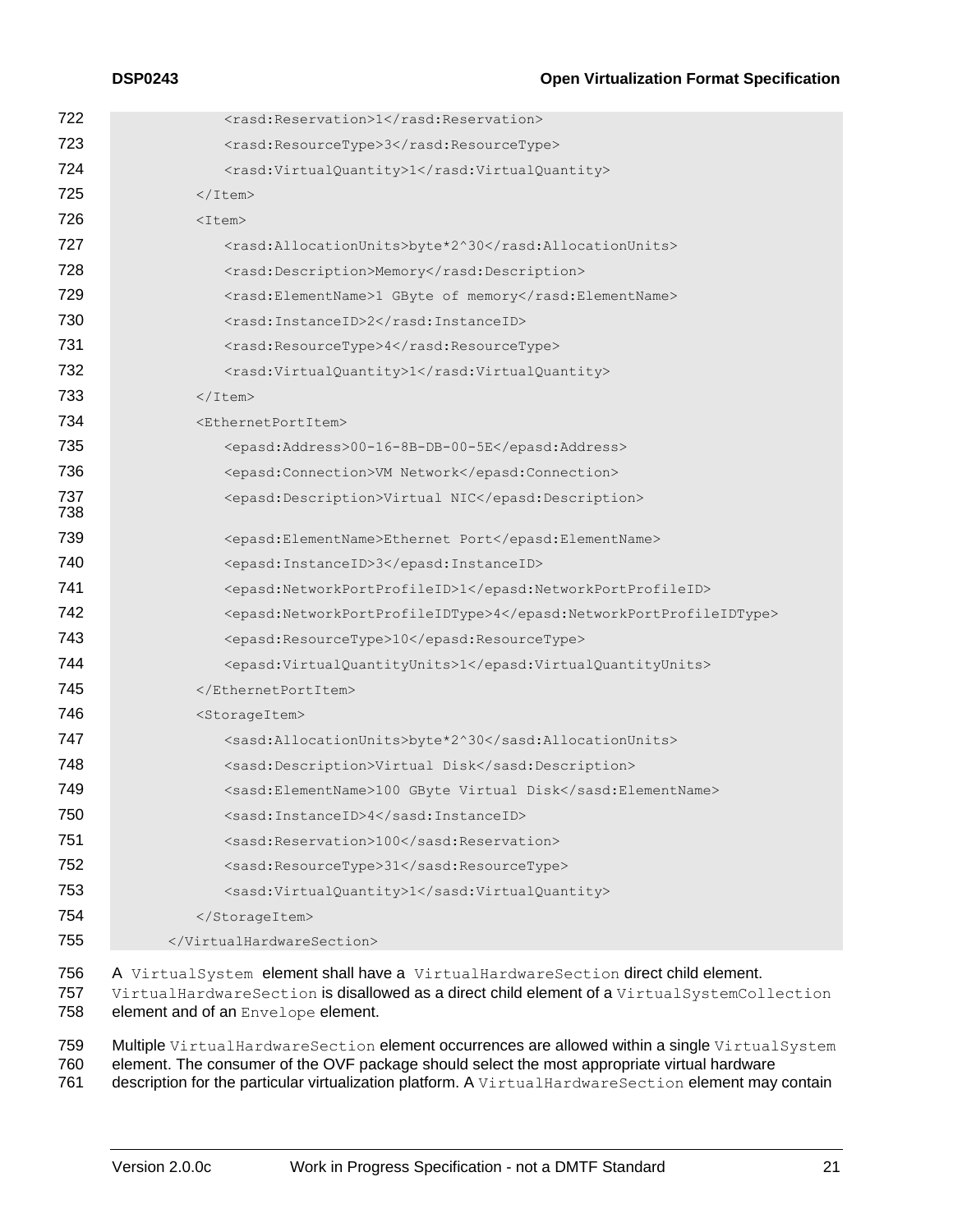762 an  $ovf$ : id attribute which can be used to identify the element. If present the attribute value must be 763 unique within the VirtualSystem.

764 The  $\text{ovf:}$  transport attribute specifies the types of transport mechanisms by which properties are passed to the virtual machine in an OVF environment document. This attribute supports a pluggable and extensible architecture for providing guest/platform communication mechanisms. Several transport types may be specified separated by single space character. See [9.5](#page-31-0) for a description of properties and clause [11](#page-49-0) for a description of transport types and OVF environments.

- 769 A VirtualHardwareSection element contains sub elements that describe virtual system and virtual 770 hardware resources (CPU, memory, network, and storage).
- 771 A VirtualHardwareSection element shall have zero or one System direct child element, followed by 772 zero or more Item direct child elements, zero or more EthernetPortItem direct child elements, and
- 773 zero or more StorageItem direct child elements.
- 774 The System element is an XML representation of the values of one or more properties of the CIM class
- 775 CIM VirtualSystemSettingData. The vssd:VirtualSystemType, a direct child element of
- 776 System element, specifies a virtual system type identifier, which is an implementation defined string that
- 777 uniquely identifies the type of the virtual system. For example, a virtual system type identifier could be
- 778 vmx-4 for VMware's fourth-generation virtual hardware or  $xen-3$  for Xen's third-generation virtual 779 hardware. Zero or more virtual system type identifiers may be specified separated by single space
- 780 character. In order for the OVF virtual system to be deployable on a target platform, the virtual machine
- 781 on the target platform should support at least one of the virtual system types identified in the
- 782 vssd:VirtualSystemType elements. The virtual system type identifiers specified in
- 783 vssd:VirtualSystemType elements are expected to be matched against the values of property
- 784 VirtualSystemTypesSupported of CIM class CIM\_VirtualSystemManagementCapabilities.
- 785 The virtual hardware characteristics are described as a sequence of Item elements. The Item element
- 786 is an XML representation of an instance of the CIM class CIM ResourceAllocationSettingData.
- 787 The element can describe all memory and CPU requirements as well as virtual hardware devices.
- 788 Multiple device subtypes may be specified in an Item element, separated by a single space character.
- 789 EXAMPLE:
- 790 < casd:ResourceSubType>buslogic lsilogic</rasd:ResourceSubType>

791 The network hardware characteristics are described as a sequence of EthernetPortItem elements.

- 792 The EthernetPortItem element is an XML representation of the values of one or more properties of 793 the CIM class CIM\_EthernetPortAllocationSettingData.
- 794 The storage hardware characteristics are described as a sequence of StorageItem elements. The 795 StorageItem element is an XML representation of the values of one or more properties of the CIM class 796 CIM StorageAllocationSettingData.

## <span id="page-21-0"></span>797 **8.2 Extensibility**

- 798 The optional  $\text{ovf: required attribute on the Item, EthernetPortItem, or StorageItem}$ 799 element specifies whether the realization of the element (for example, a CD-ROM or USB controller) is 800 required for correct behavior of the guest software. If not specified, ovf: required defaults to TRUE.
- 801 On child elements of the Item, EthernetPortItem, or StorageItem element, the optional 802 Boolean attribute  $\cot$ : required shall be interpreted, even though these elements are in a different
- 803 RASD WS-CIM namespace. A tool parsing an Item element should act according to [Table 2.](#page-22-1)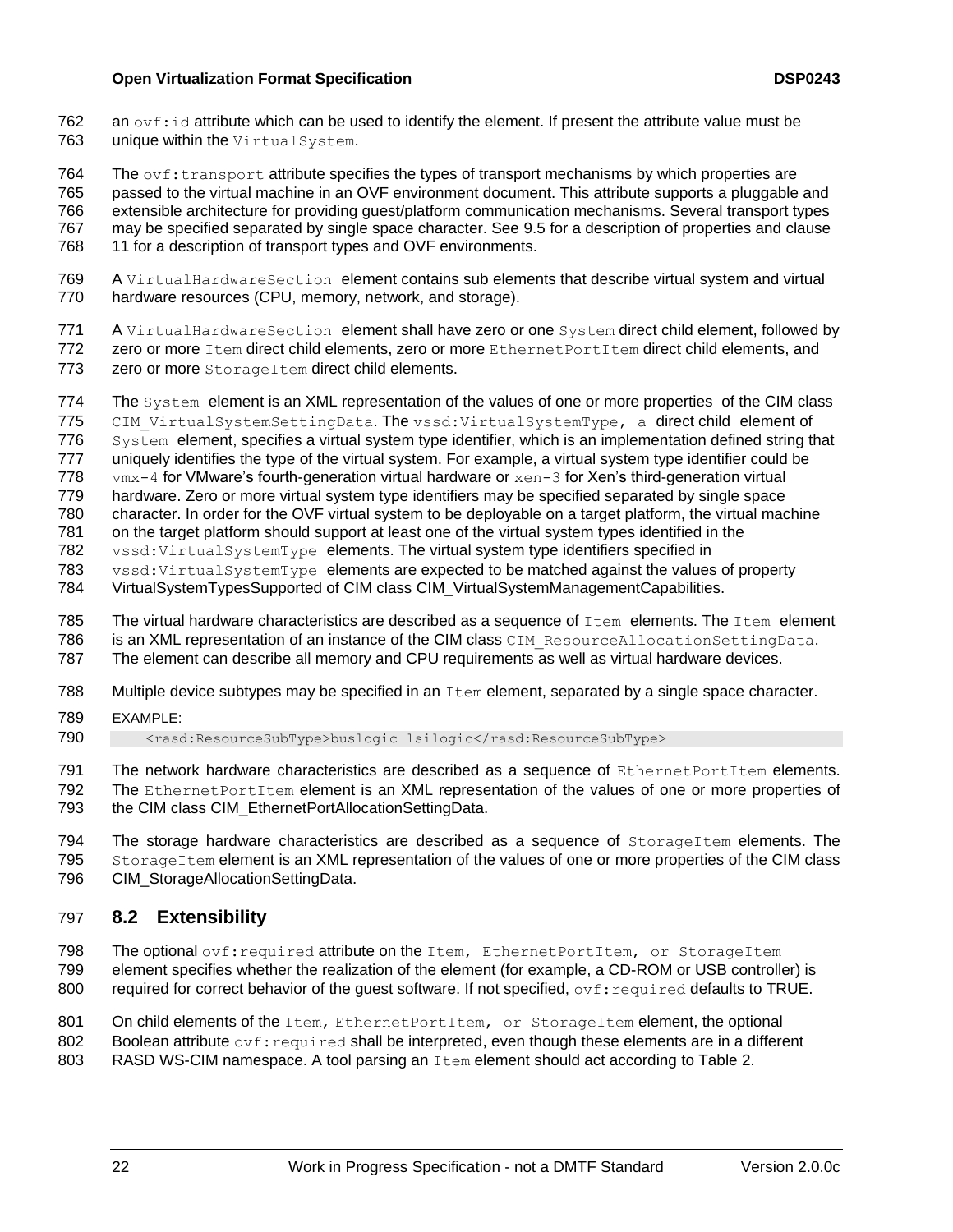| ×<br>۰.<br>۰.<br>× |  |
|--------------------|--|
|--------------------|--|

#### 804 **Table 2 – Actions for Child Elements with** ovf:required **Attribute**

<span id="page-22-1"></span>

| <b>Child Element</b> | ovf: required Attribute Value | <b>Action</b>                                                  |
|----------------------|-------------------------------|----------------------------------------------------------------|
| Known                | TRUE or not specified         | Shall interpret $Item,$<br>EthernetPortItem, or<br>StorageItem |
| Known                | <b>FALSE</b>                  | Shall interpret $Item,$<br>EthernetPortItem, or<br>StorageItem |
| <b>Unknown</b>       | TRUE or not specified         | Shall fail Item,<br>EthernetPortItem, or<br>StorageItem        |
| <b>Unknown</b>       | <b>FALSE</b>                  | Shall ignore Child Element                                     |

#### <span id="page-22-0"></span>805 **8.3 Virtual Hardware Elements**

806 The element type of the Item element in a VirtualHardwareSection element is

807 CIM\_ResourceAllocationSettingData\_Type as defined in [http://schemas.dmtf.org/wbem/wscim/1/cim](http://schemas.dmtf.org/wbem/wscim/1/cim-schema/2/CIM_ResourceAllocationSettingData.xsd)808 [schema/2/CIM\\_ResourceAllocationSettingData.xsd.](http://schemas.dmtf.org/wbem/wscim/1/cim-schema/2/CIM_ResourceAllocationSettingData.xsd)

809 The child elements of Item represent the values of one or more properties exposed by the

810 CIM ResourceAllocationSettingData class. They have the semantics of defined settings as

811 defined in [DSP1041,](#page-7-5) any profiles derived from [DSP1041](#page-7-5) for specific resource types, and this document.

812 EXAMPLE: The following example shows a description of memory size:

| 813               | $<$ Item $>$                                                                                                                                                                                                                                             |
|-------------------|----------------------------------------------------------------------------------------------------------------------------------------------------------------------------------------------------------------------------------------------------------|
| 814               | <rasd:allocationunits>byte * 2^20</rasd:allocationunits>                                                                                                                                                                                                 |
| 815               | <rasd:description>Memory Size</rasd:description>                                                                                                                                                                                                         |
| 816               | <rasd:elementname>256 MB of memory</rasd:elementname>                                                                                                                                                                                                    |
| 817               | <rasd:instanceid>2</rasd:instanceid>                                                                                                                                                                                                                     |
| 818               | <rasd:resourcetype>4</rasd:resourcetype>                                                                                                                                                                                                                 |
| 819               | <rasd:virtualquantity>256</rasd:virtualquantity>                                                                                                                                                                                                         |
| 820               | $\langle$ /Item>                                                                                                                                                                                                                                         |
| 821<br>822<br>823 | The element type of the Ethernet Port Item element in a Virtual Hardware Section element is<br>CIM_EthernetPortAllocationSettingData_Type as defined in http://schemas.dmtf.org/wbem/wscim/1/cim-<br>schema/2/CIM_EthernetPortAllocationSettingData.xsd. |
| 0.21              | The objid elemente represent the values of one or more preparties expected by the                                                                                                                                                                        |

824 The child elements represent the values of one or more properties exposed by the

825 CIM EthernetPortAllocationSettingData class. They have the semantics of defined settings as 826 defined in DSP1050, any profiles derived from DSP1050 for specific Ethernet port resource types, and

827 this document.

#### 828 EXAMPLE: The following example shows a description of a virtual Ethernet adapter:

| 829 | <ethernetportitem></ethernetportitem>                      |
|-----|------------------------------------------------------------|
| 830 | <epasd:address>00-16-8B-DB-00-5E</epasd:address>           |
| 831 | <epasd:connection>VM Network</epasd:connection>            |
| 832 | <epasd:description>Virtual NIC</epasd:description>         |
| 833 | <epasd:elementname>Ethernet Port 1</epasd:elementname>     |
| 834 | <epasd:instanceid>3</epasd:instanceid>                     |
| 835 | <epasd:networkportprofileid>1</epasd:networkportprofileid> |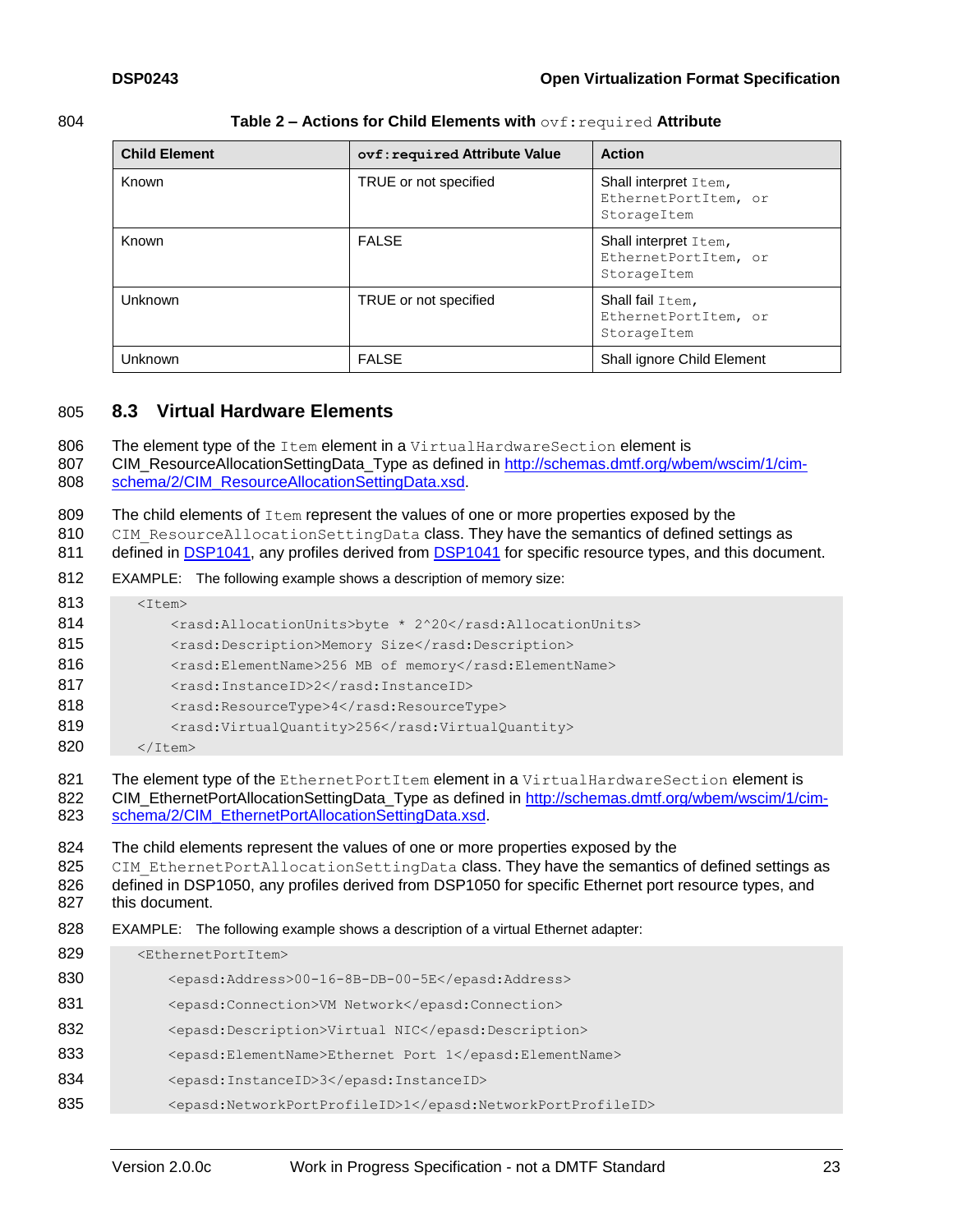- 836 <epasd:NetworkPortProfileIDType>4</epasd:NetworkPortProfileIDType>
- 837 <epasd:VirtualQuantityUnits>1</epasd:VirtualQuantityUnits>
- 838 </EthernetPortItem>

839 The element type of the StorageItem element in a VirtualHardwareSection element is

- 840 CIM\_StorageAllocationSettingData\_Type as defined in [http://schemas.dmtf.org/wbem/wscim/1/cim](http://schemas.dmtf.org/wbem/wscim/1/cim-schema/2/CIM_StorageAllocationSettingData.xsd)841 [schema/2/CIM\\_StorageAllocationSettingData.xsd.](http://schemas.dmtf.org/wbem/wscim/1/cim-schema/2/CIM_StorageAllocationSettingData.xsd)
- 842 The child elements represent the values of one or more properties exposed by the
- 843 CIM StorageAllocationSettingData class. They have the semantics of defined settings as defined
- 844 in DSP10xx, any profiles derived from DSP10xx for specific storage resource types, and this document.
- 845 EXAMPLE: The following example shows a description of a virtual storage:
- 846 <StorageItem> 847 <sasd:AllocationUnits>byte\*2^30</sasd:AllocationUnits> 848 <sasd:Description>Virtual Disk</sasd:Description> 849 <sasd:ElementName>100 GByte Virtual Disk</sasd:ElementName> 850 <sasd:InstanceID>4</sasd:InstanceID> 851 <sasd:Reservation>100</sasd:Reservation>
- 852 <sasd:ResourceType>31</sasd:ResourceType>
- 853 <sasd:VirtualQuantity>1</sasd:VirtualQuantity>
- 854 </StorageItem>

855 The Description element is used to provide additional metadata about the Item, EthernetPortItem, or

856 StorageItem element itself. This element enables a consumer of the OVF package to provide descriptive 857 information about all items, including items that were unknown at the time the application was written.

- 858 The Caption, Description and ElementName elements are localizable using the  $\text{ovf:}$ msgid 859 attribute from the OVF envelope namespace. See clause [10](#page-46-0) for more details on internationalization 860 support.
- 861 The optional  $\text{ovf:}$  configuration attribute contains a list of configuration names. See [9.8](#page-35-0) on
- 862 deployment options for semantics of this attribute. The optional  $\text{ovf:}$  bound attribute is used to specify 863 ranges; see [8.4.](#page-24-0)
- 864 Devices such as disks, CD-ROMs, and networks need a backing from the deployment platform. The 865 requirements on a backing are either specified using the HostResource or the Connection element.
- 866 For an Ethernet adapter, a logical network name is specified in the Connection element. Ethernet 867 adapters that refer to the same logical network name within an OVF package shall be deployed on the 868 same network.
- 869 The HostResource element is used to refer to resources included in the OVF descriptor as well as
- 870 logical devices on the deployment platform. Values for HostResource elements referring to resources 871 included in the OVF descriptor are formatted as URIs as specified in [Table 3.](#page-23-0)
- 
- 

#### 872 **Table 3 – HostResource Element**

<span id="page-23-0"></span>

| <b>Content</b>                  | <b>Description</b>                                                                                                                                                        |
|---------------------------------|---------------------------------------------------------------------------------------------------------------------------------------------------------------------------|
| $ovf://file/\langle id \rangle$ | A reference to a file in the OVF, as specified in the References section. <id> shall be the<br/>value of the ovf: id attribute of the File element being referenced.</id> |
| ovf:/disk/ <id></id>            | A reference to a virtual disk, as specified in the DiskSection or SharedDiskSection.                                                                                      |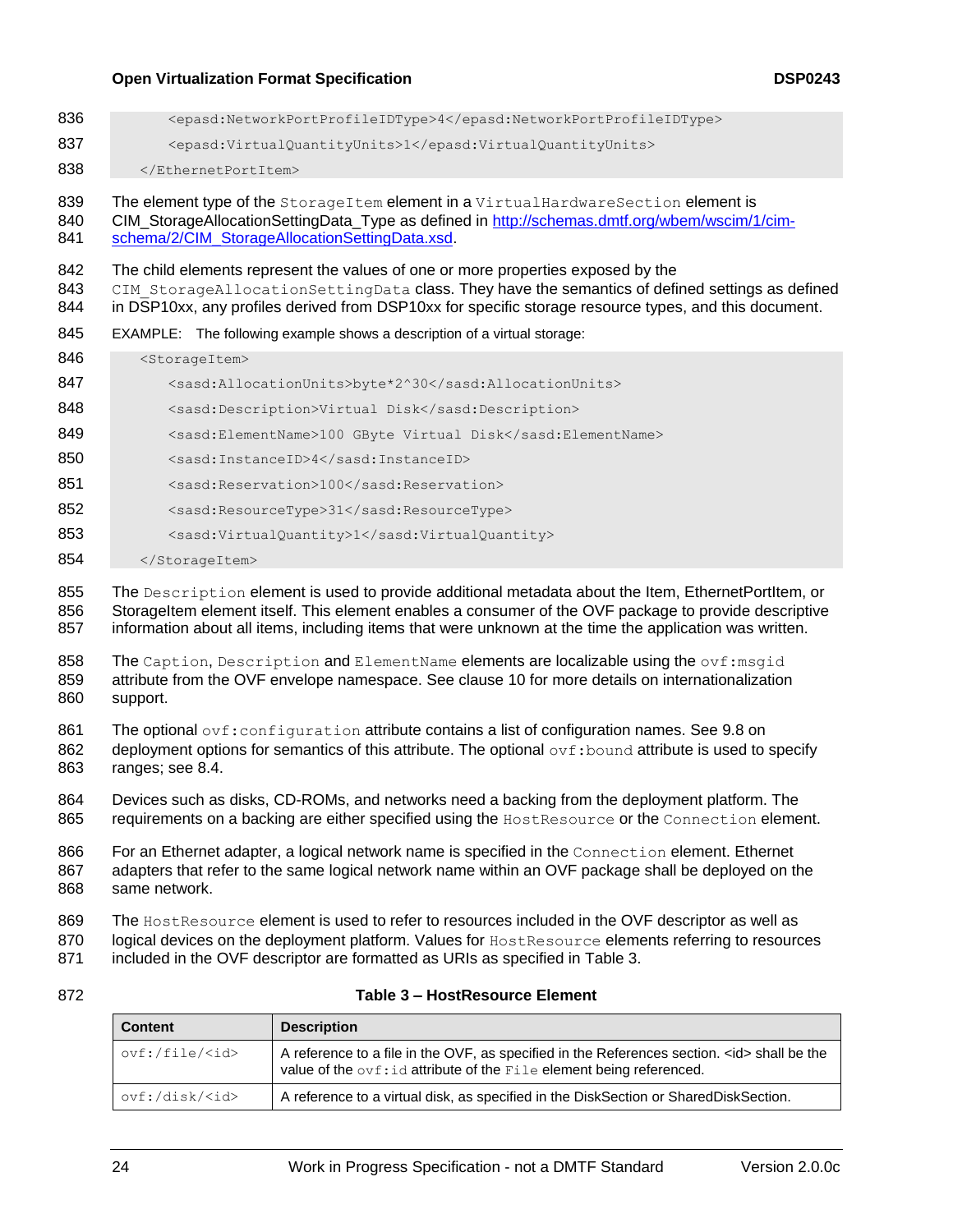| $\sim$ <id> shall be the value of the <math>\sim</math> <math>\sim</math> f: diskId attribute of the Disk element being</id> |
|------------------------------------------------------------------------------------------------------------------------------|
| referenced.                                                                                                                  |

873 If no backing is specified for a device that requires a backing, the deployment platform shall make an

874 appropriate choice, for example, by prompting the user. Specifying more than one backing for a device is 875 not allowed.

- 876 [Table 4](#page-24-1) gives a brief overview on how elements from rasd, epasd, and sasd namespaces are used to
- 877 describe virtual devices and controllers.

| 878 | Table 4 – Elements for Virtual Devices and Controllers |
|-----|--------------------------------------------------------|
|-----|--------------------------------------------------------|

<span id="page-24-1"></span>

| <b>Element</b>      | <b>Usage</b>                                                                                                                                                                                                                                                                                                                                                            |
|---------------------|-------------------------------------------------------------------------------------------------------------------------------------------------------------------------------------------------------------------------------------------------------------------------------------------------------------------------------------------------------------------------|
| Description         | A human-readable description of the meaning of the information. For example,<br>"Specifies the memory size of the virtual machine".                                                                                                                                                                                                                                     |
| ElementName         | A human-readable description of the content. For example, "256MB memory".                                                                                                                                                                                                                                                                                               |
| InstanceID          | A unique instance ID of the element within the section.                                                                                                                                                                                                                                                                                                                 |
| HostResource        | Abstractly specifies how a device shall connect to a resource on the<br>deployment platform. Not all devices need a backing. See Table 3.                                                                                                                                                                                                                               |
| ResourceType        | Specifies the kind of device that is being described.                                                                                                                                                                                                                                                                                                                   |
| OtherResourceType   |                                                                                                                                                                                                                                                                                                                                                                         |
| ResourceSubtype     |                                                                                                                                                                                                                                                                                                                                                                         |
| AutomaticAllocation | For devices that are connectable, such as floppies, CD-ROMs, and Ethernet<br>adaptors, this element specifies whether the device should be connected at<br>power on.                                                                                                                                                                                                    |
| Parent              | The InstanceID of the parent controller (if any).                                                                                                                                                                                                                                                                                                                       |
| Connection          | For an Ethernet adapter, this specifies the abstract network connection name<br>for the virtual machine. All Ethernet adapters that specify the same abstract<br>network connection name within an OVF package shall be deployed on the<br>same network. The abstract network connection name shall be listed in the<br>NetworkSection at the outermost envelope level. |
| Address             | Device specific. For an Ethernet adapter, this specifies the MAC address.                                                                                                                                                                                                                                                                                               |
| AddressOnParent     | For a device, this specifies its location on the controller.                                                                                                                                                                                                                                                                                                            |
| AllocationUnits     | Specifies the unit of allocation used. For example, "byte * 2^20".                                                                                                                                                                                                                                                                                                      |
| VirtualQuantity     | Specifies the quantity of resources presented. For example, "256".                                                                                                                                                                                                                                                                                                      |
| Reservation         | Specifies the minimum quantity of resources guaranteed to be available.                                                                                                                                                                                                                                                                                                 |
| Limit               | Specifies the maximum quantity of resources that are granted.                                                                                                                                                                                                                                                                                                           |
| Weight              | Specifies a relative priority for this allocation in relation to other allocations.                                                                                                                                                                                                                                                                                     |

879 Only fields directly related to describing devices are mentioned. Refer to the [CIM MOF](#page-7-6) for a complete 880 description of all fields, each field corresponds to the identically named property in the

description of all fields, each field corresponds to the identically named property in the

<span id="page-24-0"></span>881 CIM ResourceAllocationSettingData class or a class derived from it.

#### 882 **8.4 Ranges on Elements**

883 The optional  $\text{ovf:}$  bound attribute may be used to specify ranges for the Item elements. A range has a

884 minimum, normal, and maximum value, denoted by  $min$ , normal, and  $max$ , where  $min \le$  normal  $\le$ = 885  $\mu$  max. The default values for  $\min$  and  $\max$  are those specified for  $\text{normal}$ .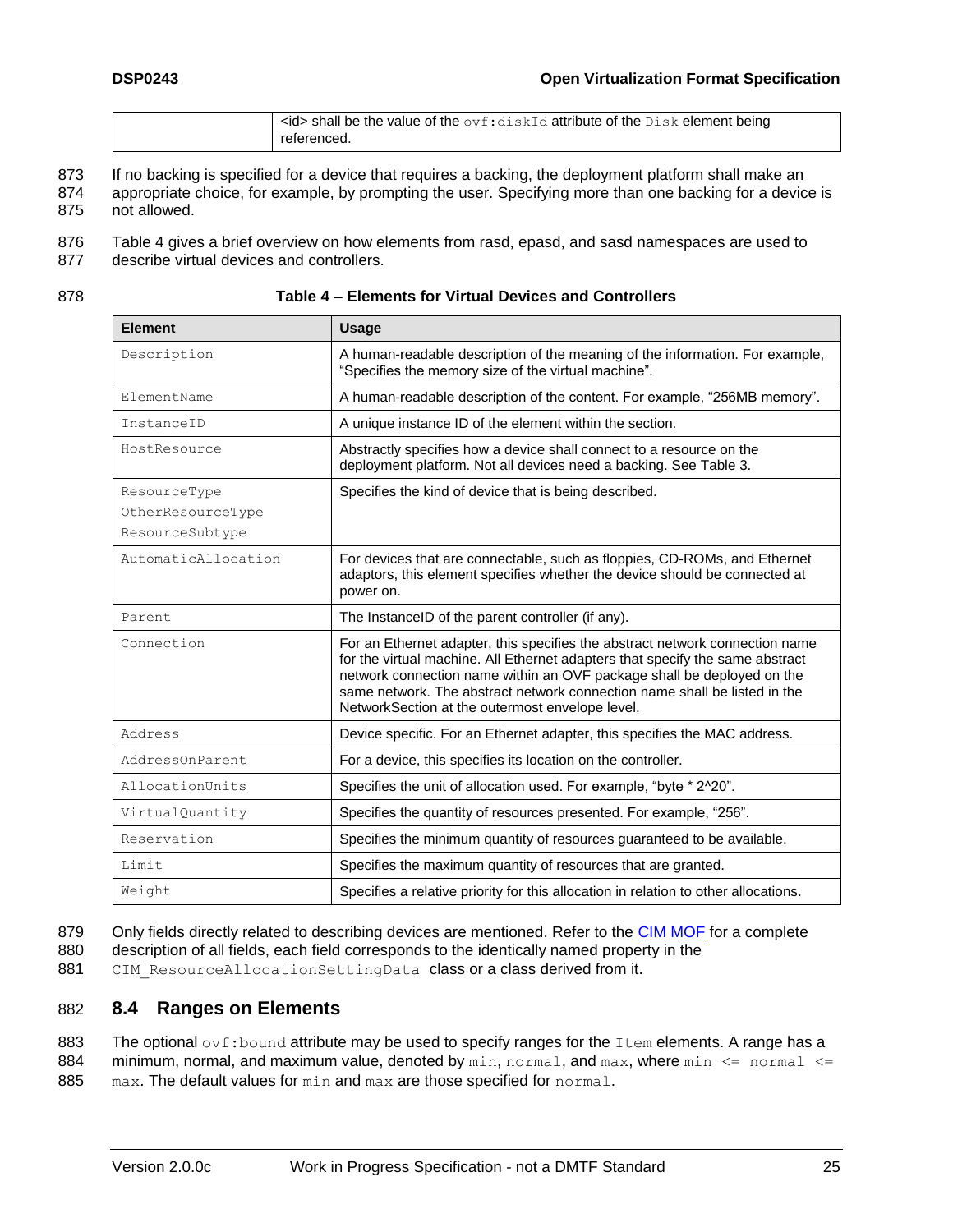- 886 A platform deploying an OVF package is recommended to start with the normal value and adjust the 887 value within the range for ongoing performance tuning and validation. 888 For the Item, EthernetPortItem, and StorageItem elements in VirtualHardwareSection
- 889 and ResourceAllocationSection elements, the following additional semantics are defined:
- 890 **Each Item, EthernetPortItem, or StorageItem element has an optional** ovf: bound 891 **attribute. This value may be specified as**  $min, max, or normal$ . The value defaults to normal. If 892 the attribute is not specified or is specified as  $normal$ , then the item is interpreted as being part 893 of the regular virtual hardware or resource allocation description.
- 894 **If the** ovf: bound value is specified as either  $min$  or  $max$ , the item is used to specify the upper 895 or lower bound for one or more values for a given InstanceID. Such an item is called a range 896 marker.
- 897
- 898 The semantics of range markers are as follows:
- 899 InstanceID and ResourceType shall be specified, and the ResourceType shall match 900 other Item elements with the same InstanceID.
- 901 Specifying more than one  $\min$  range marker or more than one  $\max$  range marker for a given 902 RASD, EPASD, or SASD (identified with InstanceID) is invalid.
- 903 An Item, EthernetPortItem, or StorageItem element with a range marker shall have 904 a corresponding Item, EthernetPortItem, or StorageItem element without a range 905 **marker, that is, an** Item, EthernetPortItem, and StorageItem element with no 906  $ovf:$ bound attribute or  $ovf:$ bound attribute with value normal. This corresponding item 907 specifies the default value.
- 908 For an Item, EthernetPortItem, and StorageItem element where only a min range 909 marker is specified, the  $max$  value is unbounded upwards within the set of valid values for the 910 property.
- 911 For an Item, EthernetPortItem, and StorageItem where only a max range marker is 912 specified, the min value is unbounded downwards within the set of valid values for the property.
- 913 The default value shall be inside the range.
- 914 The use of non-integer elements in range marker RASD, EPASD, or SASD is invalid.
- 915 EXAMPLE: The following example shows the use of range markers:

| 916 | <virtualhardwaresection></virtualhardwaresection>               |
|-----|-----------------------------------------------------------------|
| 917 | $\langle$ Info> $\langle$ /Info>                                |
| 918 | $<$ Item $>$                                                    |
| 919 | <rasd:allocationunits>byte * 2^20</rasd:allocationunits>        |
| 920 | <rasd:elementname>512 MB memory size</rasd:elementname>         |
| 921 | <rasd:instanceid>0</rasd:instanceid>                            |
| 922 | <rasd:resourcetype>4</rasd:resourcetype>                        |
| 923 | <rasd:virtualquantity>512</rasd:virtualquantity>                |
| 924 | $\langle$ /Item $\rangle$                                       |
| 925 | <ttem ovf:bound="min"></ttem>                                   |
| 926 | <rasd:allocationunits>byte * 2^20</rasd:allocationunits>        |
| 927 | <rasd:elementname>384 MB minimum memory size</rasd:elementname> |
| 928 | <rasd:instanceid>0</rasd:instanceid>                            |
| 929 | <rasd:reservation>384</rasd:reservation>                        |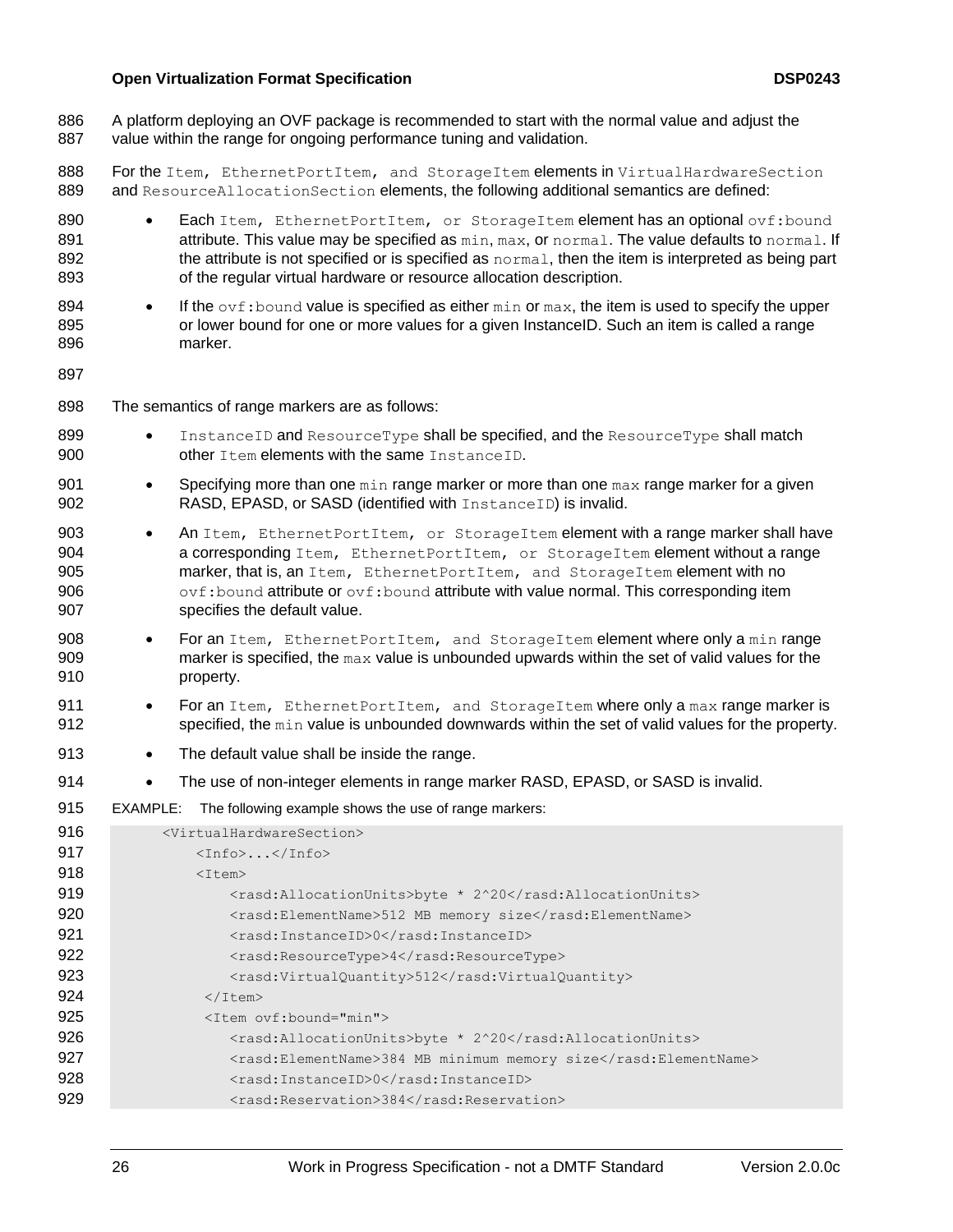| 930 | <rasd:resourcetype>4</rasd:resourcetype>                         |
|-----|------------------------------------------------------------------|
| 931 | $\langle$ /Item>                                                 |
| 932 | <item ovf:bound="max"></item>                                    |
| 933 | <rasd:allocationunits>byte * 2^20</rasd:allocationunits>         |
| 934 | <rasd:elementname>1024 MB maximum memory size</rasd:elementname> |
| 935 | <rasd:instanceid>0</rasd:instanceid>                             |
| 936 | <rasd:reservation>1024</rasd:reservation>                        |
| 937 | <rasd:resourcetype>4</rasd:resourcetype>                         |
| 938 | $\langle$ /Item>                                                 |
| 939 |                                                                  |
|     |                                                                  |

## <span id="page-26-0"></span>940 **9 Core Metadata Sections in version 2**

- 941 [Table 5](#page-26-1) shows the core metadata sections that are defined in the  $\text{ovf}$  namespace.
- 

#### 942 **Table 5 – Core Metadata Sections in version 2**

<span id="page-26-1"></span>

| <b>Section</b>                                                                                                                                               | <b>Locations</b>                         | <b>Multiplicity</b> |
|--------------------------------------------------------------------------------------------------------------------------------------------------------------|------------------------------------------|---------------------|
| DiskSection<br>Describes meta-information about all virtual disks in the<br>package                                                                          | Envelope                                 | Zero or one         |
| NetworkSection<br>Describes logical networks used in the package                                                                                             | Envelope                                 | Zero or one         |
| ResourceAllocationSection<br>Specifies reservations, limits, and shares on a given resource,<br>such as memory or CPU for a virtual machine collection       | VirtualSystemCollection                  | Zero or one         |
| AnnotationSection<br>Specifies a free-form annotation on an entity                                                                                           | VirtualSystem<br>VirtualSystemCollection | Zero or one         |
| ProductSection<br>Specifies product-information for a package, such as product<br>name and version, along with a set of properties that can be<br>configured | VirtualSystem<br>VirtualSystemCollection | Zero or more        |
| EulaSection<br>Specifies a license agreement for the software in the package                                                                                 | VirtualSystem<br>VirtualSystemCollection | Zero or more        |
| StartupSection<br>Specifies how a virtual machine collection is powered on                                                                                   | VirtualSystemCollection                  | Zero or one         |
| DeploymentOptionSection<br>Specifies a discrete set of intended resource requirements                                                                        | Envelope                                 | Zero or one         |
| OperatingSystemSection<br>Specifies the installed guest operating system of a virtual<br>machine                                                             | VirtualSystem                            | Zero or one         |
| InstallSection<br>Specifies that the virtual machine needs to be initially booted<br>to install and configure the software                                   | VirtualSystem                            | Zero or one         |
| EnvironmentFilesSection<br>Specifies additional files from an OVF package to be included<br>in the OVF environment                                           | VirtualSystem                            | Zero or one         |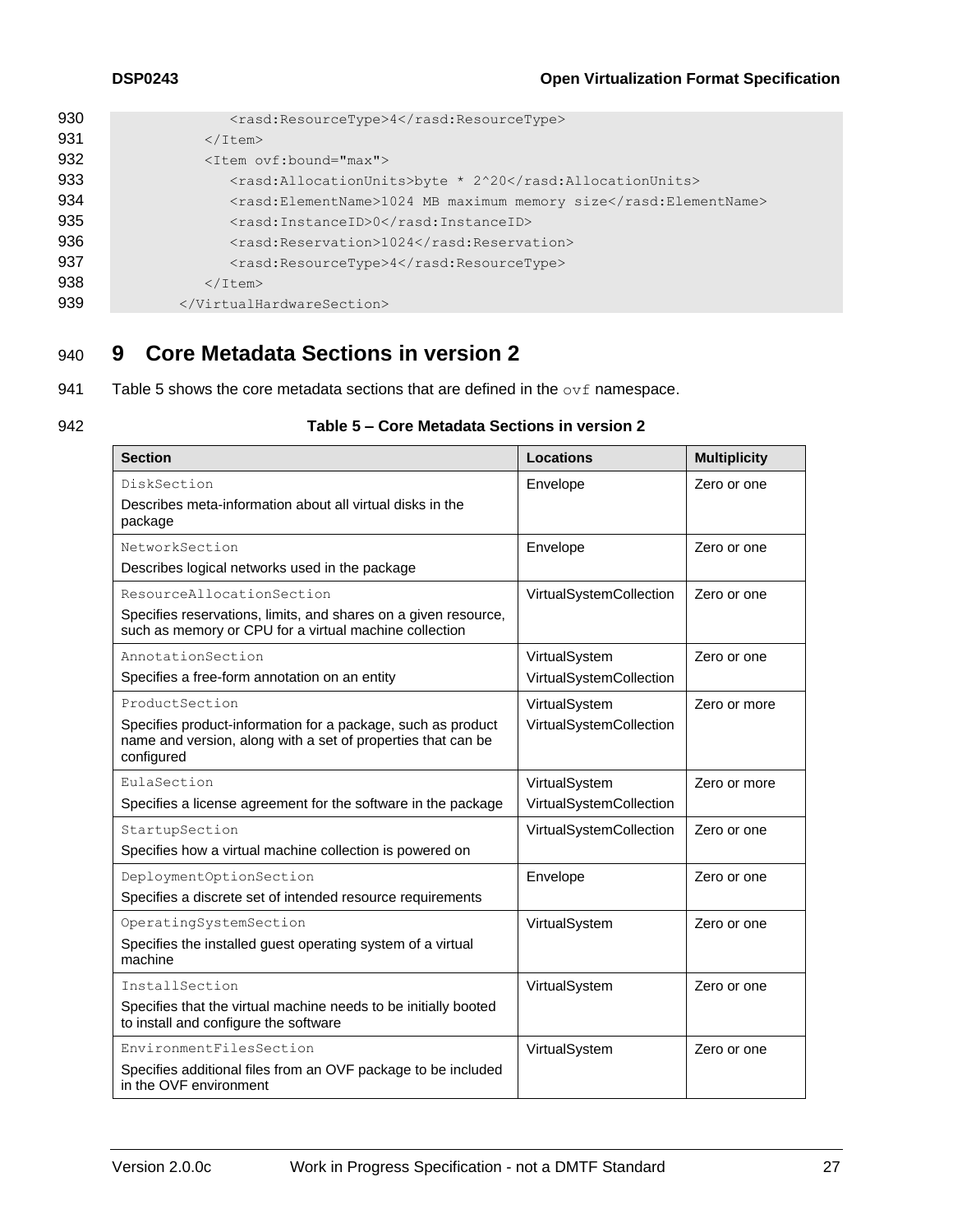| <b>BootDeviceSection</b><br>Specifies boot device order to be used by a virtual machine                                                   | VirtualSystem                            | Zero or more |
|-------------------------------------------------------------------------------------------------------------------------------------------|------------------------------------------|--------------|
| SharedDiskSection<br>Specifies virtual disks shared by more than one<br>VirtualSystems at runtime                                         | Envelope                                 | Zero or one  |
| ScaleOutSection<br>Specifies that a VirtualSystemCollection contain a set of<br>children that are homogeneous with respect to a prototype | VirtualSystemCollection                  | Zero or more |
| PlacementGroupSection<br>Specifies a placement policy for a group of VirtualSystems or<br><b>VirtualSystemCollections</b>                 | Envelope                                 | Zero or more |
| PlacementSection<br>Specifies membership of a particular placement policy group                                                           | VirtualSystem<br>VirtualSystemCollection | Zero or one  |
| EncryptionSection<br>Specifies encryption scheme for encrypting parts of an OVF<br>descriptor or files that it refers to.                 | Envelope                                 | Zero or one  |

943 The following subclauses describe the semantics of the core sections and provide some examples. The

944 sections are used in several places of an OVF envelope; the description of each section defines where it

945 may be used. See the OVF schema for a detailed specification of all attributes and elements.

946 In the OVF schema, all sections are part of a substitution group with the Section element as head of the 947 substitution group. The Section element is abstract and cannot be used directly.

### <span id="page-27-0"></span>948 **9.1 DiskSection**

949 A DiskSection describes meta-information about virtual disks in the OVF package. Virtual disks and 950 their metadata are described outside the virtual hardware to facilitate sharing between virtual machines 951 within an OVF package. Virtual disks in DiskSection can be referenced by multiple virtual machines, 952 but seen from the guest software each virtual machine get individual private disks. Any level of sharing 953 done at runtime is deployment platform specific and not visible to the guest software. See clause [9.13](#page-40-0) for 954 details on how to configure sharing of virtual disk at runtime with concurrent access.

955 EXAMPLE: The following example shows a description of virtual disks:

```
956 <DiskSection>
957 <Info>Describes the set of virtual disks</Info>
958 <Disk ovf:diskId="vmdisk1" ovf:fileRef="file1" ovf:capacity="8589934592"
959 ovf:populatedSize="3549324972" 
960 ovf:format=
961 "http://www.vmware.com/interfaces/specifications/vmdk.html#sparse">
962 </Disk>
963 <Disk ovf:diskId="vmdisk2" ovf:capacity="536870912"
964 \langleDisk>
965 <Disk ovf:diskId="vmdisk3" ovf:capacity="${disk.size}"
966 ovf:capacityAllocationUnits="byte * 2^30"
967 </Disk>
968 </DiskSection>
```
969 DiskSection is a valid section at the outermost envelope level only.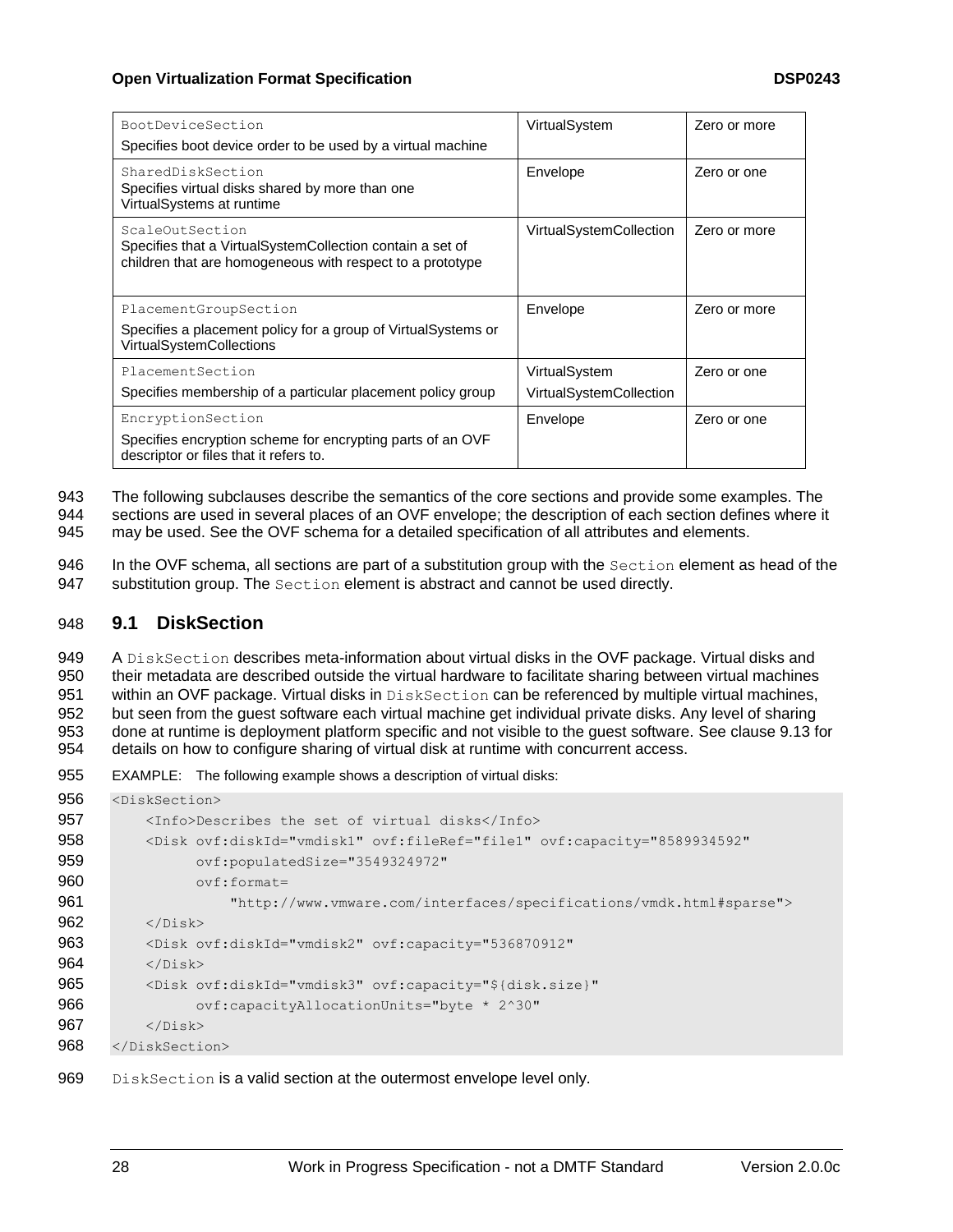- 970 Each virtual disk is represented by a  $_{\text{Disk}}$  element that shall be given an identifier using the
- 971 ovf: $distId$  attribute; the identifier shall be unique within the DiskSection.
- 972 The capacity of a virtual disk shall be specified by the  $ovf: capacity$  attribute with an  $xs:long$  integer 973 value. The default unit of allocation shall be bytes. The optional string attribute

974 ovf: capacityAllocationUnits may be used to specify a particular unit of allocation. Values for

- 975 ovf: capacityAllocationUnits shall match the format for programmatic units defined in DSP0004
- 976 with the restriction that the base unit shall be "byte".
- 977 The  $\text{ovf:fileRef}$  attribute denotes the virtual disk content by identifying an existing File element in
- 978 the References element, the File element is identified by matching its  $ovf$ : id attribute value with the
- 979 ovf: fileRef attribute value. Omitting the ovf: fileRef attribute shall indicate an empty disk. In this
- 980 case, the disk shall be created and the entire disk content zeroed at installation time. The guest software
- 981 will typically format empty disks in some file system format.
- 982 The format URI (see [5.2\)](#page-12-0) of a non-empty virtual disk shall be specified by the  $ovf:format$  attribute.
- 983 Different  $_{\text{Disk}}$  elements shall not contain  $_{\text{ovf:fileRef}}$  attributes with identical values. Disk elements 984 shall be ordered such that they identify any  $\text{File}$  elements in the same order as these are defined in the 985 References element.
- 986 For empty disks, rather than specifying a fixed virtual disk capacity, the capacity for an empty disk may be
- 987 given using an OVF property, for example  $ovf:capacity="S{dist.size}$ ". The OVF property shall
- 988 resolve to an  $xs:$  long integer value. See [9.5](#page-31-0) for a description of OVF properties. The
- $989$  ovf: capacityAllocationUnits attribute is useful when using OVF properties because a user may 990 be prompted and can then enter disk sizing information in ,for example, gigabytes.
- 991 For non-empty disks, the actual used size of the disk may optionally be specified using the
- 992 ovf: populated Size attribute. The unit of this attribute is always bytes.  $ovf$ : populated Size is 993 allowed to be an estimate of used disk size but shall not be larger than  $\text{ovf:} \text{capacity}.$
- 994 In VirtualHardwareSection, virtual disk devices may have a rasd: HostResource element
- 995 referring to a Disk element in DiskSection; see [8.3.](#page-22-0) The virtual disk capacity shall be defined by the 996 ovf: capacity attribute on the Disk element. If a rasd: VirtualQuantity element is specified along 997 with the rasd: HostResource element, the virtual quantity value shall not be considered and may have 998 any value.
- 999 OVF allows a disk image to be represented as a set of modified blocks in comparison to a parent image. 1000 The use of parent disks can often significantly reduce the size of an OVF package if it contains multiple 1001 disks with similar content, such as a common base operating system. Actual sharing of disk blocks at 1002 runtime is optional and deployment platform specific and shall not be visible to the guest software.
- 1003 For the Disk element, a parent disk may optionally be specified using the  $\text{ovf:}$  parentRef attribute, 1004 which shall contain a valid ovf:diskId reference to a different Disk element. If a disk block does not 1005 exist locally, lookup for that disk block then occurs in the parent disk. In DiskSection, parent Disk 1006 elements shall occur before child Disk elements that refer to them. Similarly, in References element, 1007 the File elements referred from these  $Disk$  elements shall respect the same ordering. The ordering 1008 restriction ensures that in an OVA archive, parent disks always occur before child disks, making it 1009 possible for a tool to consume the archive in a streaming mode, see also clause [5.3.](#page-12-1)

## <span id="page-28-0"></span>1010 **9.2 NetworkSection**

- 1011 The NetworkSection element shall list all logical networks used in the OVF package.
- 1012 <NetworkSection> 1013 <Info>List of logical networks used in the package</Info>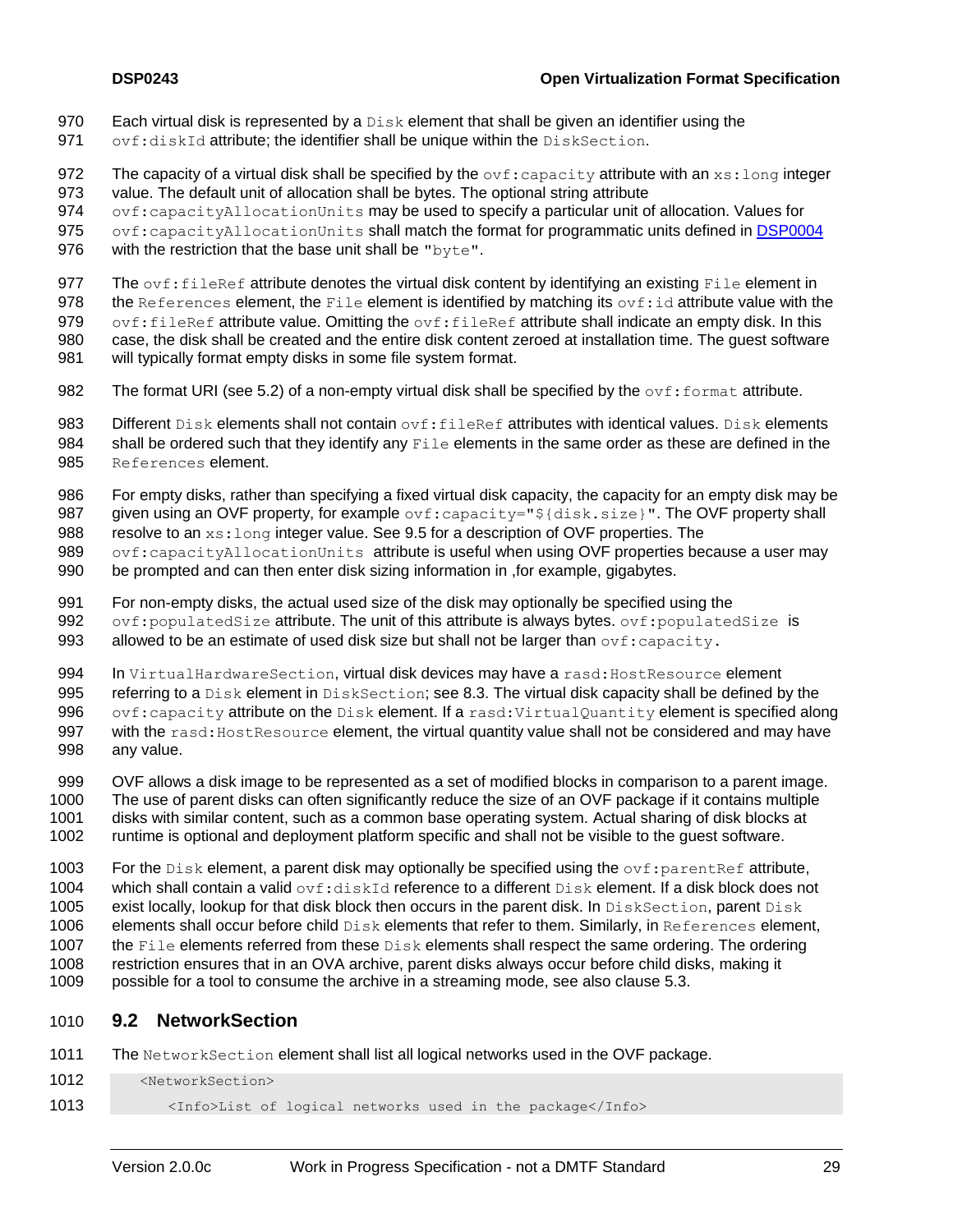| 1014         | <network ovf:name="VM Network"></network>                                    |  |
|--------------|------------------------------------------------------------------------------|--|
| 1015         | <description>The network that the service will be available on</description> |  |
| 1016         | <networkportprofile></networkportprofile>                                    |  |
| 1017         | $<$ Item $>$                                                                 |  |
| 1018         | <epasd:allocationunits>GigaBits per Second</epasd:allocationunits>           |  |
| 1019         | <epasd:elementname>Network Port Profile 1</epasd:elementname>                |  |
| 1020         | <epasd:instanceid>1</epasd:instanceid>                                       |  |
| 1021         | <epasd:networkportprofileid>1</epasd:networkportprofileid>                   |  |
| 1022         | <epasd:networkportprofileidtype>4</epasd:networkportprofileidtype>           |  |
| 1023         | <epasd:reservation>1</epasd:reservation>                                     |  |
| 1024         | $\langle$ /Item>                                                             |  |
| 1025         |                                                                              |  |
| 1026         | $\langle$ Network>                                                           |  |
| 1027<br>1028 |                                                                              |  |

NetworkSection is a valid element at the outermost envelope level.

1030 All networks referred to from Connection elements in all VirtualHardwareSection elements shall 1031 be defined in the NetworkSection.

1032 Starting with version 2.0 of this specification, each logical network may contain a set of networking<br>1033 attributes that should be applied when mapping the logical network at deployment time to a physica attributes that should be applied when mapping the logical network at deployment time to a physical or virtual network. Networking attributes are specified by embedding or referencing zero or more instances 1035 of network port profile as specified by NetworkPortProfile or NetworkPortProfileRef child 1036 element of the Network element.

1037 The NetworkPortProfile child element of the Network element defines the contents of a network 1038 port profile. The NetworkPortProfileRef child element of the Network element defines the reference to a network port profile.

#### <span id="page-29-0"></span>**9.3 ResourceAllocationSection**

1041 The ResourceAllocationSection element describes all resource allocation requirements of a 1042 VirtualSystemCollection entity. These resource allocations shall be performed when deploying the OVF package.

| 1044 | <resourceallocationsection></resourceallocationsection>                        |
|------|--------------------------------------------------------------------------------|
| 1045 | <info>Defines reservations for CPU and memory for the collection of VMs</info> |
| 1046 | $<$ Item $>$                                                                   |
| 1047 | <rasd:allocationunits>byte * 2^20</rasd:allocationunits>                       |
| 1048 | <rasd:elementname>300 MB reservation</rasd:elementname>                        |
| 1049 | <rasd:instanceid>0</rasd:instanceid>                                           |
| 1050 | <rasd:reservation>300</rasd:reservation>                                       |
| 1051 | <rasd:resourcetype>4</rasd:resourcetype>                                       |
| 1052 | $\langle$ /Item>                                                               |
| 1053 | <item ovf:bound="" ovf:configuration=""></item>                                |
| 1054 | <rasd:allocationunits>hertz * 10^6</rasd:allocationunits>                      |
| 1055 | <rasd:elementname>500 MHz reservation</rasd:elementname>                       |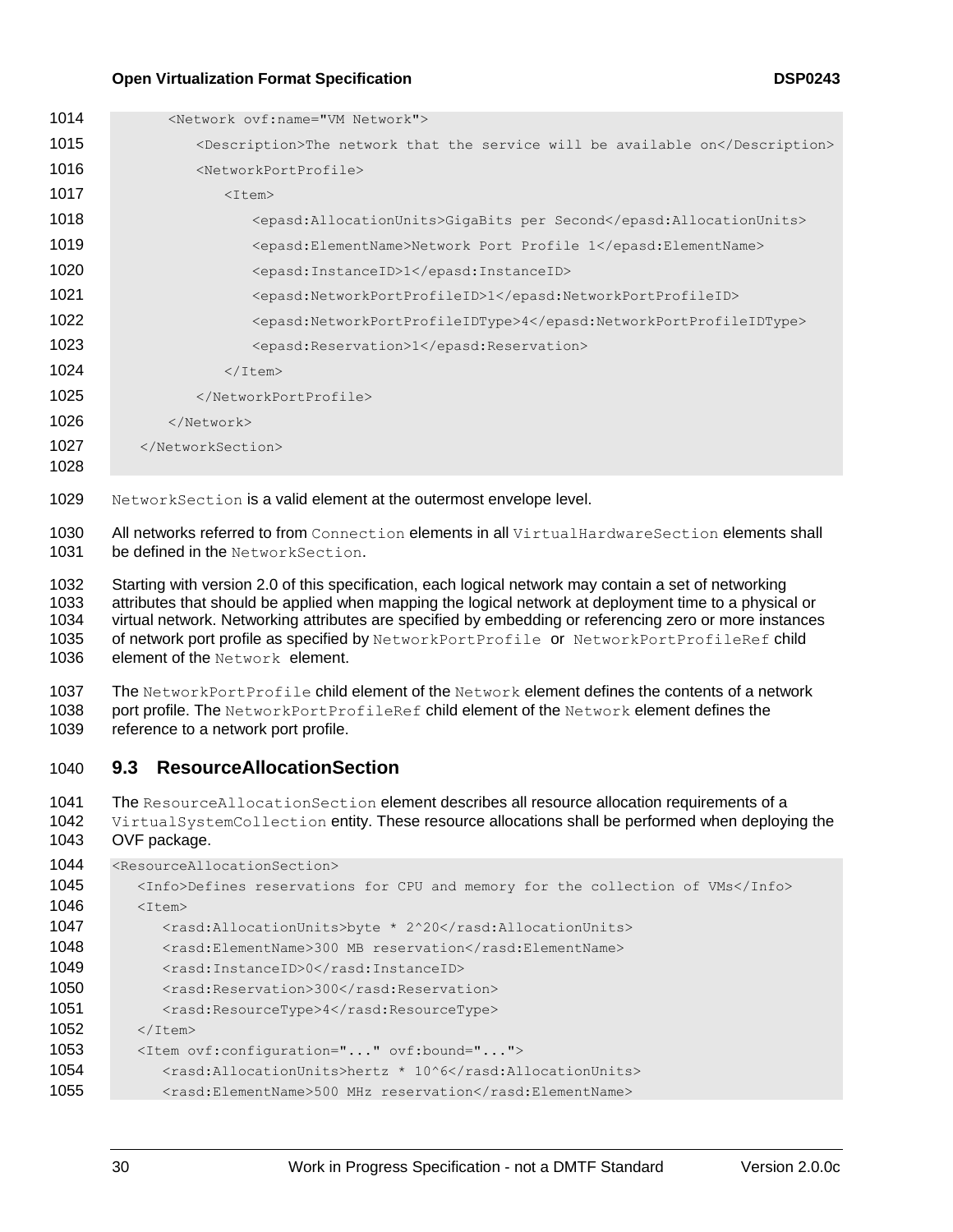## **DEPA 3 Open Virtualization Format Specification**

<span id="page-30-0"></span>

| 1056                         | <rasd:instanceid>0</rasd:instanceid>                                                                                                                                                          |  |  |
|------------------------------|-----------------------------------------------------------------------------------------------------------------------------------------------------------------------------------------------|--|--|
| 1057<br>1058                 | <rasd:reservation>500</rasd:reservation><br><rasd:resourcetype>3</rasd:resourcetype>                                                                                                          |  |  |
| 1059                         | $\langle$ /Item $\rangle$                                                                                                                                                                     |  |  |
| 1060                         | <ethernetportitem></ethernetportitem>                                                                                                                                                         |  |  |
| 1061                         | <epasd:address>00-16-8B-DB-00-5E</epasd:address>                                                                                                                                              |  |  |
| 1062                         | <epasd:connection>VM Network</epasd:connection>                                                                                                                                               |  |  |
| 1063                         | <epasd:description>Virtual NIC</epasd:description>                                                                                                                                            |  |  |
| 1064                         | <epasd:elementname>Ethernet Port 1</epasd:elementname>                                                                                                                                        |  |  |
| 1065                         | <epasd:instanceid>3</epasd:instanceid>                                                                                                                                                        |  |  |
| 1066                         | <epasd:networkportprofileid>1</epasd:networkportprofileid>                                                                                                                                    |  |  |
| 1067                         | <epasd:networkportprofileidtype>4</epasd:networkportprofileidtype>                                                                                                                            |  |  |
| 1068                         | <epasd:virtualquantityunits>1</epasd:virtualquantityunits>                                                                                                                                    |  |  |
| 1069                         |                                                                                                                                                                                               |  |  |
| 1070                         | <storageitem></storageitem>                                                                                                                                                                   |  |  |
| 1071                         | <sasd:allocationunits>byte*2^30</sasd:allocationunits>                                                                                                                                        |  |  |
| 1072                         | <sasd:description>Virtual Disk</sasd:description>                                                                                                                                             |  |  |
| 1073                         | <sasd:elementname>100 GByte Virtual Disk</sasd:elementname>                                                                                                                                   |  |  |
| 1074                         | <sasd:instanceid>4</sasd:instanceid>                                                                                                                                                          |  |  |
| 1075                         | <sasd:reservation>100</sasd:reservation>                                                                                                                                                      |  |  |
| 1076                         | <sasd:resourcetype>31</sasd:resourcetype>                                                                                                                                                     |  |  |
| 1077                         | <sasd:virtualquantity>1</sasd:virtualquantity>                                                                                                                                                |  |  |
| 1078                         |                                                                                                                                                                                               |  |  |
| 1079                         |                                                                                                                                                                                               |  |  |
| 1080                         | ResourceAllocationSection is a valid element for a VirtualSystemCollection entity.                                                                                                            |  |  |
| 1081<br>1082                 | The optional $\text{ovf:}\text{configuration}$ attribute contains a list of configuration names. See 9.8 on<br>deployment options for semantics of this attribute.                            |  |  |
| 1083<br>1084                 | The optional $\text{ovf}:$ bound attribute contains a value of $\min$ , $\max$ , or $\text{normal}$ . See 8.4 for semantics of this<br>attribute.                                             |  |  |
| 1085                         | 9.4 AnnotationSection                                                                                                                                                                         |  |  |
| 1086<br>1087                 | The AnnotationSection element is a user-defined annotation on an entity. Such annotations may be<br>displayed when deploying the OVF package.                                                 |  |  |
| 1088<br>1089<br>1090<br>1091 | <annotationsection><br/><info>An annotation on this service. It can be ignored</info><br/><annotation>Contact customer support if you have any problems</annotation><br/></annotationsection> |  |  |
| 1092<br>1093                 | AnnotationSection is a valid element for a VirtualSystem and a VirtualSystemCollection<br>entity.                                                                                             |  |  |
| 1094                         | See clause 10 for details on how to localize the Annotation element.                                                                                                                          |  |  |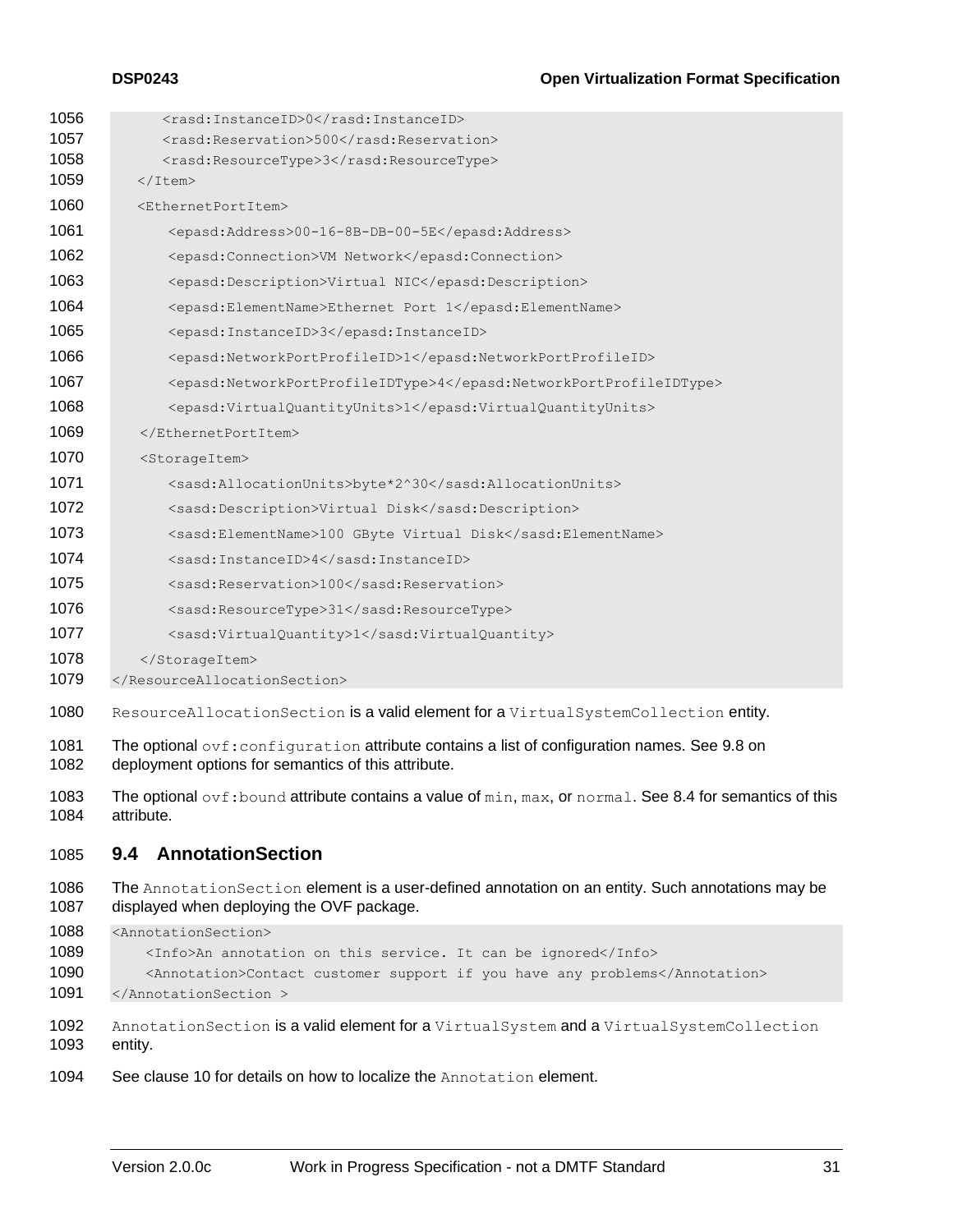#### <span id="page-31-0"></span>**9.5 ProductSection**

1096 The ProductSection element specifies product-information for an appliance, such as product name, version, and vendor.

| 1098         | <productsection ovf:class="com.mycrm.myservice" ovf:instance="1"></productsection>                              |  |
|--------------|-----------------------------------------------------------------------------------------------------------------|--|
| 1099         | <info>Describes product information for the service</info>                                                      |  |
| 1100         | <product>MyCRM Enterprise</product>                                                                             |  |
| 1101         | <vendor>MyCRM Corporation</vendor>                                                                              |  |
| 1102         | <version>4.5</version>                                                                                          |  |
| 1103         | <fullversion>4.5-b4523</fullversion>                                                                            |  |
| 1104         | <producturl>http://www.mycrm.com/enterprise</producturl>                                                        |  |
| 1105         | <vendorurl>http://www.mycrm.com</vendorurl>                                                                     |  |
| 1106         | <icon ovf:fileref="icon" ovf:height="32" ovf:mimetype="image/png" ovf:width="32"></icon>                        |  |
| 1107         | <category>Email properties</category>                                                                           |  |
| 1108         | <property ovf:key="admin.email" ovf:type="string" ovf:userconfigurable="true"></property>                       |  |
| 1109         | <label>Admin email</label>                                                                                      |  |
| 1110         | <description>Email address of administrator</description>                                                       |  |
| 1111         |                                                                                                                 |  |
| 1112         | <category>Admin properties</category>                                                                           |  |
| 1113<br>1114 | <property <br="" ovf:key="app log" ovf:type="string" ovf:value="low">ovf:userConfigurable="true"&gt;</property> |  |
| 1115         | <description>Loglevel for the service</description>                                                             |  |
| 1116         |                                                                                                                 |  |
| 1117         | <property ovf:key="app isSecondary" ovf:type="boolean" ovf:value="false"></property>                            |  |
| 1118         | <description>Cluster setup for application server</description>                                                 |  |
| 1119         |                                                                                                                 |  |
| 1120         | <property ovf:key="app_ip" ovf:type="string" ovf:value="\${appserver-vm}"></property>                           |  |
| 1121         | <description>IP address of the application server VM</description>                                              |  |
| 1122         |                                                                                                                 |  |
| 1123         |                                                                                                                 |  |

1124 The optional Product element specifies the name of the product, while the optional Vendor element 1125 specifies the name of the product vendor. The optional Version element specifies the product version in 1126 short form, while the optional FullVersion element describes the product version in long form. The 1127 optional ProductUrl element specifies a URL which shall resolve to a human readable description of 1128 the product, while the optional  $VendorUr1$  specifies a URL which shall resolve to a human readable description of the vendor.

```
1130 The optional \text{AppUT} element specifies a URL resolving to the deployed product instance; this element is
1131 experimental. The optional I_{\text{con}} element specifies display icons for the product; this element is
```
- experimental.
- 1133 Property elements specify application-level customization parameters and are particularly relevant to appliances that need to be customized during deployment with specific settings such as network identity, 1135 the IP addresses of DNS servers, gateways, and others.
- 1136 ProductSection is a valid section for a VirtualSystem and a VirtualSystemCollection entity.
- 1137 Property elements may be grouped by using Category elements. The set of Property elements
- 1138 grouped by a Category element is the sequence of Property elements following the Category
- 1139 element, until but not including an element that is not a Property element. For OVF packages
- 1140 containing a large number of  $Property$  elements, this may provide a simpler installation experience.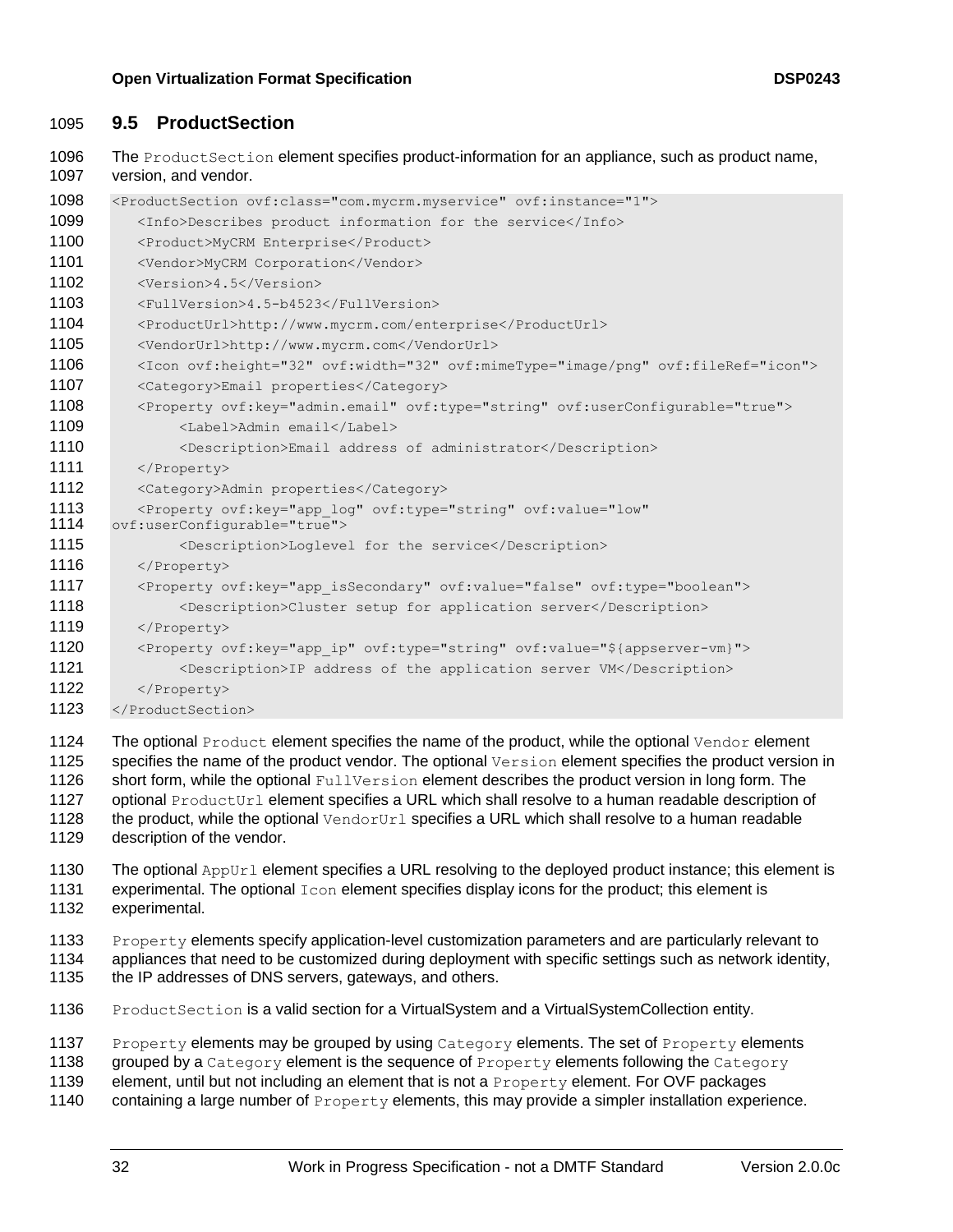- 1141 Similarly, each Property element may have a short label defined by its Label child element in addition
- 1142 to a description defined by its Description child element. See clause [10](#page-46-0) for details on how to localize
- 1143 the Category element and the Description and Label child elements of the Property element.
- 1144 Each Property element in a ProductSection shall be given an identifier that is unique within the 1145 ProductSection using the ovf: key attribute.
- 1146 Each Property element in a Product Section shall be given a type using the  $ovf:type$  attribute and 1147 optionally type qualifiers using the  $ovf$ : qualifiers attribute. Valid types are listed in [Table 6,](#page-33-0) and valid 1148 qualifiers are listed in [Table 7.](#page-34-2)
- 1149 The optional attribute  $\text{ovf:}$  value is used to provide a default value for a property. One or more optional 1150 Value elements may be used to define alternative default values for specific configurations, as defined in 1151 [9.8.](#page-35-0)
- 1152 The optional attribute  $\text{ovf:}$ userConfigurable determines whether the property value is configurable
- 1153 during the installation phase. If  $ovf:userConfigurable$  is FALSE or omitted, the  $ovf:value$  attribute
- 1154 specifies the value to be used for that customization parameter during installation. If
- 1155 ovf:userConfigurable is TRUE, the  $ovf:$  value attribute specifies a default value for that
- 1156 customization parameter, which may be changed during installation.
- 1157 A simple OVF implementation such as a command-line installer typically uses default values for
- 1158 properties and does not prompt even though ovf:userConfigurable is set to TRUE. To force
- 1159 prompting at startup time, omitting the  $ovf:value$  attribute is sufficient for integer types, because the
- 1160 empty string is not a valid integer value. For string types, prompting may be forced by adding a qualifier
- 1161 requiring a non-empty string, see [Table 7.](#page-34-2)
- 1162 The optional Boolean attribute  $\cot$ : password indicates that the property value may contain sensitive
- 1163 information. The default value is FALSE. OVF implementations prompting for property values are advised
- 1164 to obscure these values when  $\text{ovf:password}$  is set to TRUE. This is similar to HTML text input of type
- 1165 password. Note that this mechanism affords limited security protection only. Although sensitive values
- 1166 are masked from casual observers, default values in the OVF descriptor and assigned values in the OVF
- 1167 environment are still passed in clear text.
- 1168 Zero or more ProductSections may be specified within a VirtualSystem or
- 1169 VirtualSystemCollection. Typically, a ProductSection corresponds to a particular software
- 1170 product that is installed. Each product section at the same entity level shall have a unique  $\text{ovf:class}$
- 1171 and  $ovf$ : instance attribute pair. For the common case where only a single ProductSection is used,
- 1172 the  $ovf:class$  and  $ovf:instance$  attributes are optional and default to the empty string. It is
- 1173 recommended that the  $\text{ovf: class property}$  be used to uniquely identify the software product using the
- 1174 reverse domain name convention. Examples of values are com. vmware. tools and
- 1175 org.apache.tomcat. If multiple instances of the same product are installed, the  $ovf$ : instance
- 1176 attribute is used to identify the different instances.
- 1177 Property elements are exposed to the guest software through the OVF environment, as described in
- 1178 clause [11.](#page-49-0) The value of the ovfenv: key attribute of a Property element exposed in the OVF
- 1179 environment shall be constructed from the value of the  $\text{ovf}: \text{key}$  attribute of the corresponding
- 1180 Property element defined in a ProductSection entity of an OVF descriptor as follows:
- 1181 key-value-env = [class-value "."] key-value-prod ["." instance-value]
- 1182 The syntax definition above use ABNF with the exceptions listed in [ANNEX A,](#page-52-0) where:
- 1183  $\bullet$  class-value is the value of the ovf: class attribute of the Property element defined in the 1184 ProductSection entity. The production [class-value "."] shall be present if and only if 1185 class-value is not the empty string.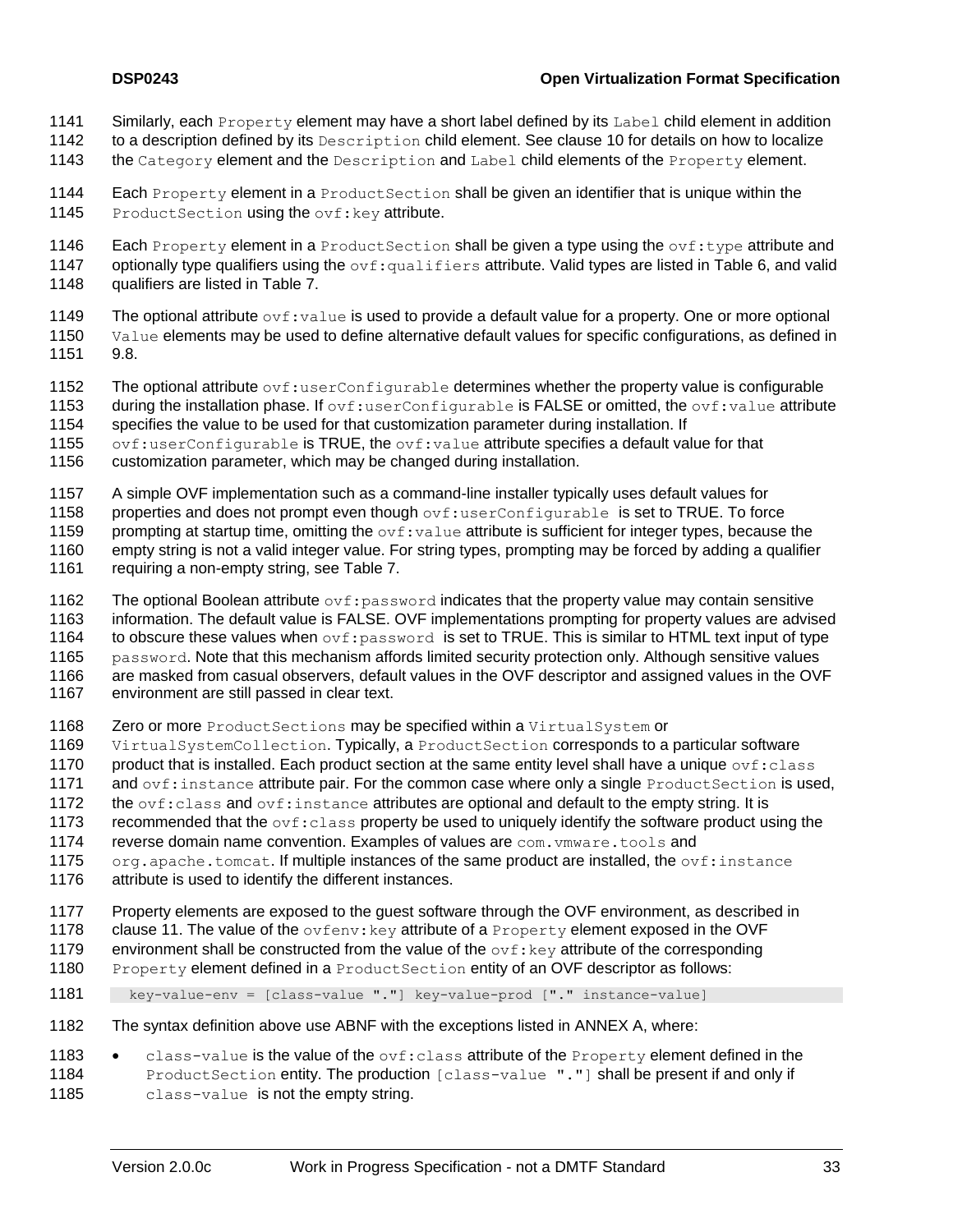- 1186 key-value-prod is the value of the ovf: key attribute of the Property element defined in the 1187 Product Section entity.
- 1188  $\bullet$  instance-value is the value of the ovf: instance attribute of the Property element defined in 1189 the ProductSection entity. The production ["." instance-value] shall be present if and only 1190 if instance-value is not the empty string.
- 1191 EXAMPLE: The following OVF environment example shows how properties can be propagated to the guest software:

```
1193 <Property ovf:key="com.vmware.tools.logLevel" ovf:value="none"/>
```

```
1194 <Property ovf:key="org.apache.tomcat.logLevel.1" ovf:value="debug"/>
```

```
1195 <Property ovf:key="org.apache.tomcat.logLevel.2" ovf:value="normal"/>
```
1196

- 1197 The consumer of an OVF package should prompt for properties where  $\text{ovf:}$ userConfigurable is 1198 TRUE. These properties may be defined in multiple Product Sections as well as in sub-entities in the 1199 OVF package.
- 1200 If a ProductSection exists, then the first ProductSection entity defined in the top-level Content 1201 element of a package shall define summary information that describes the entire package. After 1202 installation, a consumer of the OVF package could choose to make this information available as an 1203 instance of the CIM Product class.
- 1204 Property elements specified on a VirtualSystemCollection are also seen by its immediate 1205 children (see clause [11\)](#page-49-0). Children may refer to the properties of a parent VirtualSystemCollection 1206 using macros on the form  $\S$ {name} as value for  $ovf$ : value attributes.
- 1207 [Table 6](#page-33-0) lists the valid types for properties. These are a subset of CIM intrinsic types defined in DSP0004,
- 1208 which also define the value space and format for each intrinsic type. Each Property element shall 1209 specify a type using the  $ovf:type$  attribute.

#### 1210 **Table 6 – Property Types**

<span id="page-33-0"></span>

| <b>Type</b> | <b>Description</b>         |
|-------------|----------------------------|
| uint8       | Unsigned 8-bit integer     |
| sint8       | Signed 8-bit integer       |
| uint16      | Unsigned 16-bit integer    |
| sint16      | Signed 16-bit integer      |
| uint32      | Unsigned 32-bit integer    |
| sint32      | Signed 32-bit integer      |
| uint64      | Unsigned 64-bit integer    |
| sint64      | Signed 64-bit integer      |
| String      | String                     |
| Boolean     | <b>Boolean</b>             |
| real32      | IEEE 4-byte floating point |
| real64      | IEEE 8-byte floating point |

1211 [Table 7](#page-34-2) lists the supported CIM type qualifiers as defined in DSP0004. Each Property element may

1212 optionally specify type qualifiers using the  $\text{ovf:}$  qualifiers attribute with multiple qualifiers separated

1214 DSP0004.

<sup>1213</sup> by commas; see production qualifierList in ANNEX A "MOF Syntax Grammar Description" in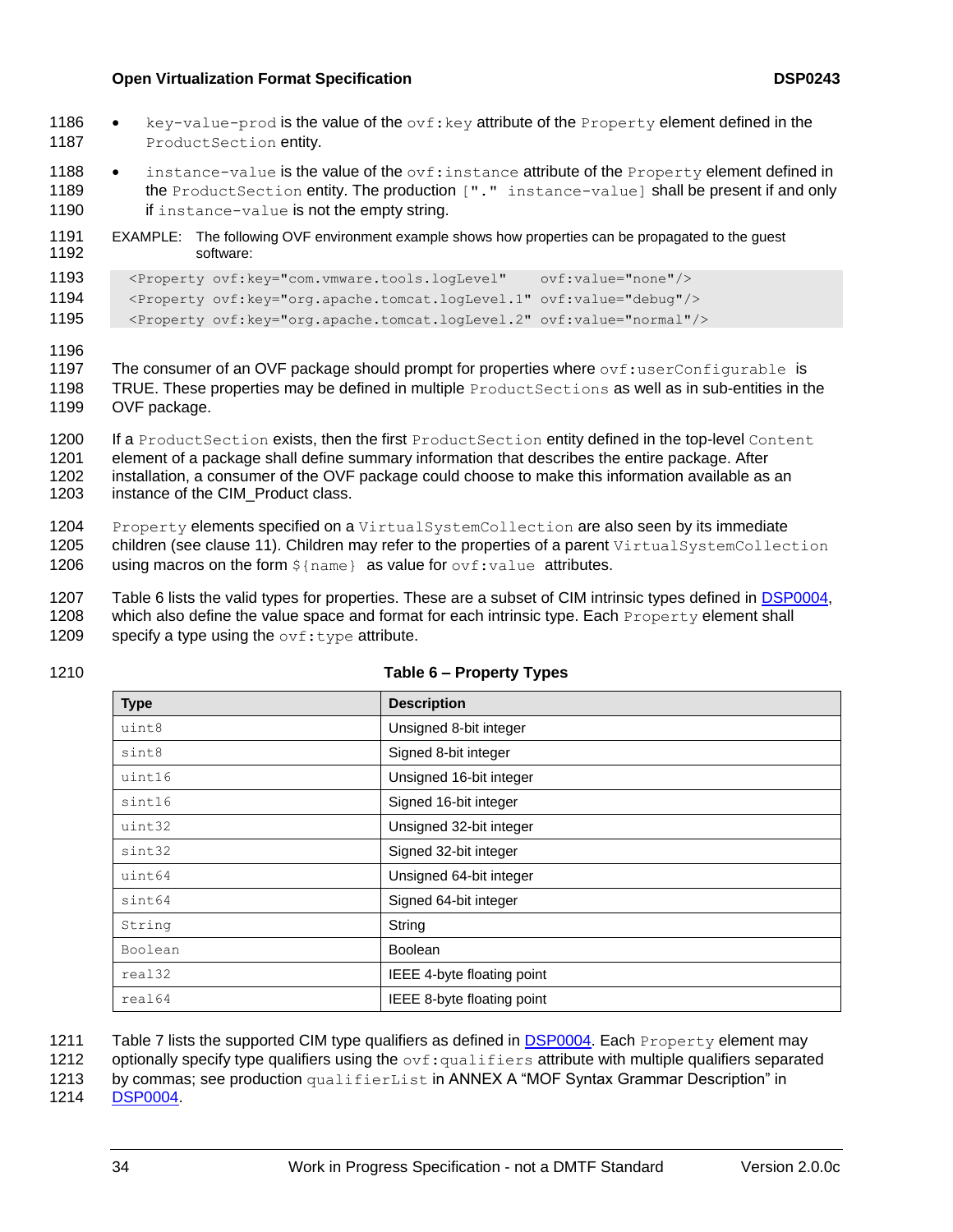#### 1215 **Table 7 – Property Qualifiers**

<span id="page-34-2"></span>

| <b>Type</b> | <b>Description</b>                       |
|-------------|------------------------------------------|
| String      | MinLen(min)<br>MaxLen(max)<br>ValueMap{} |
| uint8       | $ValueMap\{ \}$                          |
| sint8       |                                          |
| uint16      |                                          |
| sint16      |                                          |
| uint32      |                                          |
| sint32      |                                          |
| uint64      |                                          |
| sint64      |                                          |

#### <span id="page-34-0"></span>1216 **9.6 EulaSection**

1217 A EulaSection contains the legal terms for using its parent Content element. This license shall be 1218 shown and accepted during deployment of an OVF package. Multiple EulaSections may be present in 1219 an OVF. If unattended installations are allowed, all embedded license sections are implicitly accepted.

1220 <EulaSection>

```
1221 <Info>Licensing agreement</Info>
```
 $1222$   $\leq$ License>

1223 Lorem ipsum dolor sit amet, ligula suspendisse nulla pretium, rhoncus tempor placerat 1224 fermentum, enim integer ad vestibulum volutpat. Nisl rhoncus turpis est, vel elit, 1225 congue wisi enim nunc ultricies sit, magna tincidunt. Maecenas aliquam maecenas ligula<br>1226 nostra, accumsan taciti. Sociis mauris in integer, a dolor netus non dui aliguet, nostra, accumsan taciti. Sociis mauris in integer, a dolor netus non dui aliquet, 1227 sagittis felis sodales, dolor sociis mauris, vel eu libero cras. Interdum at. Eget<br>1228 habitasse elementum est, ipsum purus pede porttitor class, ut adipiscing, aliquet ; habitasse elementum est, ipsum purus pede porttitor class, ut adipiscing, aliquet sed 1229 auctor, imperdiet arcu per diam dapibus libero duis. Enim eros in vel, volutpat nec 1230 pellentesque leo, scelerisque.

- 1231 </License>
- 1232 </EulaSection>
- 1233 EulaSection is a valid section for a VirtualSystem and a VirtualSystemCollection entity.
- 1234 See clause [10](#page-46-0) for details on how to localize the License element.

1235 See also clause 10 for description of storing EULA license contents in an external file without any XML 1236 header or footer. This allows inclusion of standard license or copyright text files in unaltered form.

#### <span id="page-34-1"></span>1237 **9.7 StartupSection**

1238 The StartupSection specifies how a virtual machine collection is powered on and off.

```
1239 <StartupSection>
1240 <Item ovf:id="vm1" ovf:order="0" ovf:startDelay="30" ovf:stopDelay="0"<br>1241 ovf:startAction="powerOn" ovf:waitingForGuest="true"
1241 ovf:startAction="powerOn" ovf:waitingForGuest="true"<br>1242 ovf:stopAction="powerOff"/>
         ovf:stopAction="powerOff"/>
1243 <Item ovf:id="teamA" ovf:order="0"/>
1244 <Item ovf:id="vm2" ovf:order="1" ovf:startDelay="0" ovf:stopDelay="20"<br>1245 ovf:startAction="powerOn" ovf:stopAction="questShutdown"/>
                         ovf:startAction="powerOn" ovf:stopAction="guestShutdown"/>
1246 </StartupSection>
```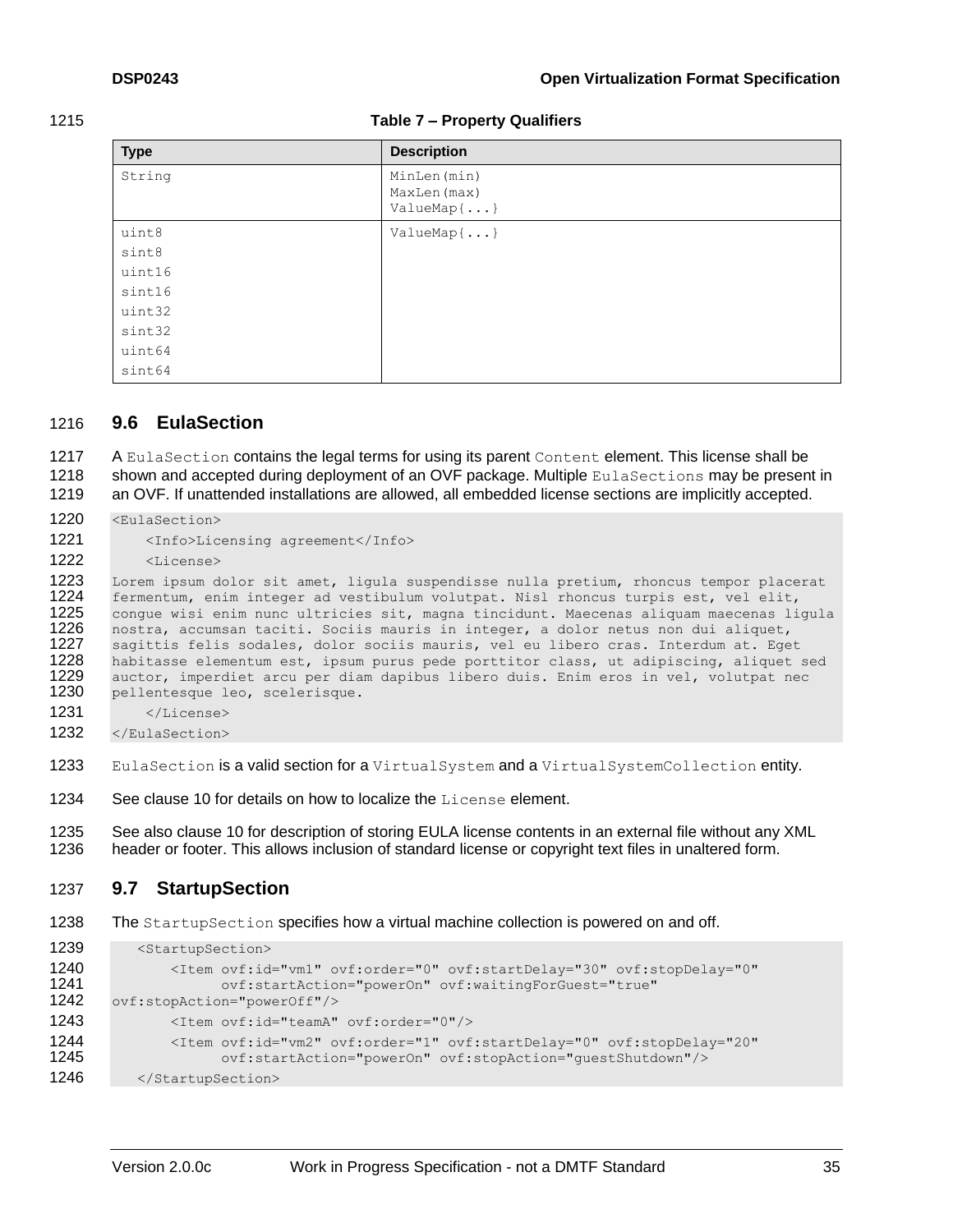1247 Each Content element that is a direct child of a Virtual SystemCollection may have a 1248 corresponding Item element in the StartupSection entity of the VirtualSystemCollection entity. 1249 Note that Item elements may correspond to both VirtualSystem and VirtualSystemCollection 1250 entities. When a start or stop action is performed on a VirtualSystemCollection entity, the 1251 respective actions on the Item elements of its StartupSection entity are invoked in the specified 1252 order. Whenever an Item element corresponds to a (nested) VirtualSystemCollection entity, the 1253 actions on the Item elements of its StartupSection entity shall be invoked before the action on the 1254 Item element corresponding to that VirtualSystemCollection entity is invoked (i.e., depth-first 1255 traversal). 1256 The following required attributes on Item are supported for a VirtualSystem and 1257 VirtualSystemCollection: 1258  $\bullet$  ovf: id shall match the value of the ovf: id attribute of a Content element which is a direct 1259 child of this VirtualSystemCollection. That Content element describes the virtual 1260 machine or virtual machine collection to which the actions defined in the Item element apply. 1261 • ovf: order specifies the startup order using non-negative integer values. The order of 1262 execution of the start action is the numerical ascending order of the values. Items with same 1263 order identifier may be started up concurrently. The order of execution of the stop action is the 1264 numerical descending order of the values. 1265 The following optional attributes on Item are supported for a VirtualSystem. 1266 • ovf: startDelay specifies a delay in seconds to wait until proceeding to the next order in the 1267 start sequence. The default value is 0. 1268 • ovf: waiting For Guest enables the platform to resume the startup sequence after the quest 1269 software has reported it is ready. The interpretation of this is deployment platform specific. The 1270 default value is FALSE. 1271 • ovf: startAction specifies the start action to use. Valid values are powerOn and none. The 1272 default value is powerOn. 1273 • ovf: stopDelay specifies a delay in seconds to wait until proceeding to the previous order in 1274 the stop sequence. The default value is 0. 1275 • ovf: stopAction specifies the stop action to use. Valid values are powerOff, 1276 guestShutdown, and none. The interpretation of questShutdown is deployment platform 1277 specific. The default value is powerOff. 1278 If not specified, an implicit default  $I$ tem is created for each entity in the collection with  $\sigma v f : \sigma v$  and  $T$ . 1279 Thus, for a trivial startup sequence no StartupSection needs to be specified.

## <span id="page-35-0"></span>1280 **9.8 DeploymentOptionSection**

1281 The DeploymentOptionSection specifies a discrete set of intended resource configurations. The author of an OVF package can include sizing metadata for different configurations. A consumer of the OVF shall select a configuration, for example, by prompting the user. The selected configuration is visible in the OVF environment, enabling guest software to adapt to the selected configuration. See clause [11.](#page-49-0)

1285 The DeploymentOptionSection specifies an ID, label, and description for each configuration.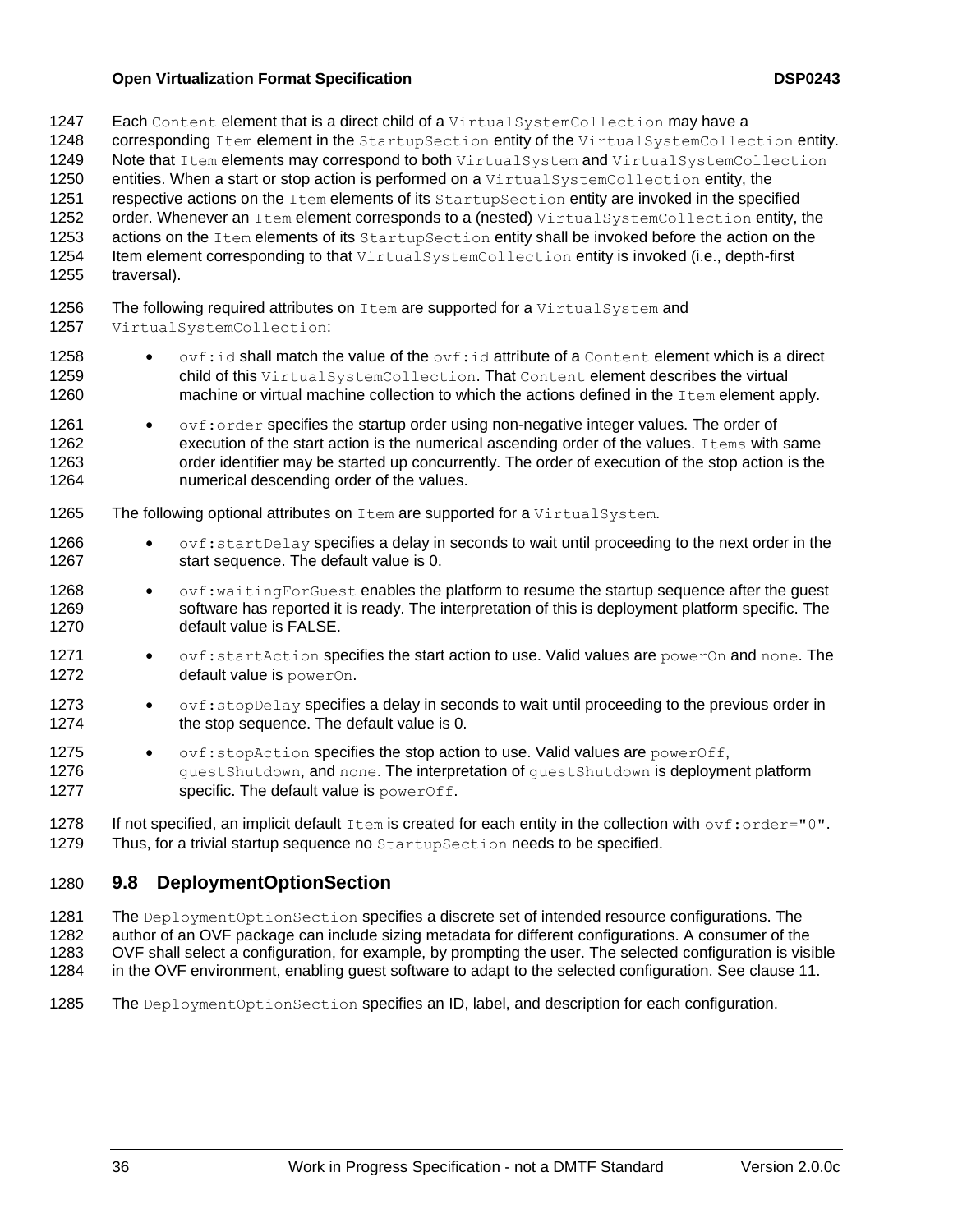| 1286                                 | <deploymentoptionsection></deploymentoptionsection>                                                                                                                                                                                                                                                                                                                                                                                                              |
|--------------------------------------|------------------------------------------------------------------------------------------------------------------------------------------------------------------------------------------------------------------------------------------------------------------------------------------------------------------------------------------------------------------------------------------------------------------------------------------------------------------|
| 1287                                 | <configuration ovf:id="minimal"></configuration>                                                                                                                                                                                                                                                                                                                                                                                                                 |
| 1288                                 | <label>Minimal</label>                                                                                                                                                                                                                                                                                                                                                                                                                                           |
| 1289                                 | <description>Some description</description>                                                                                                                                                                                                                                                                                                                                                                                                                      |
| 1290                                 |                                                                                                                                                                                                                                                                                                                                                                                                                                                                  |
| 1291                                 | <configuration ovf:default="true" ovf:id="normal"></configuration>                                                                                                                                                                                                                                                                                                                                                                                               |
| 1292                                 | <label>Typical</label>                                                                                                                                                                                                                                                                                                                                                                                                                                           |
| 1293                                 | <description>Some description</description>                                                                                                                                                                                                                                                                                                                                                                                                                      |
| 1294                                 |                                                                                                                                                                                                                                                                                                                                                                                                                                                                  |
| 1295                                 | Additional configurations                                                                                                                                                                                                                                                                                                                                                                                                                                        |
| 1296                                 |                                                                                                                                                                                                                                                                                                                                                                                                                                                                  |
| 1297                                 | The DeploymentOptionSection has the following semantics:                                                                                                                                                                                                                                                                                                                                                                                                         |
| 1298                                 | If present, the Deployment Option Section is valid only at the envelope level, and only one                                                                                                                                                                                                                                                                                                                                                                      |
| 1299                                 | section shall be specified in an OVF descriptor.                                                                                                                                                                                                                                                                                                                                                                                                                 |
| 1300<br>1301                         | The discrete set of configurations is described with Configuration elements, which shall<br>$\bullet$<br>have identifiers specified by the $\text{ovf}: \text{id}$ attribute that are unique in the package.                                                                                                                                                                                                                                                     |
| 1302<br>1303<br>1304                 | A default Configuration element may be specified with the optional ovf: default attribute.<br>$\bullet$<br>If no default is specified, the first element in the list is the default. Specifying more than one<br>element as the default is invalid.                                                                                                                                                                                                              |
| 1305<br>1306                         | The Label and Description elements are localizable using the ovf: msgid attribute. See<br>$\bullet$<br>clause 10 for more details on internationalization support.                                                                                                                                                                                                                                                                                               |
| 1307                                 | Configurations may be used to control resources for virtual hardware and for virtual machine collections.                                                                                                                                                                                                                                                                                                                                                        |
| 1308                                 | Item, EthernetPortItem, and StorageItem elements in VirtualHardwareSection elements                                                                                                                                                                                                                                                                                                                                                                              |
| 1309                                 | describe resources for VirtualSystem entities, while Item, EthernetPortItem, and StorageItem                                                                                                                                                                                                                                                                                                                                                                     |
| 1310                                 | elements in ResourceAllocationSection elements describe resources for virtual machine                                                                                                                                                                                                                                                                                                                                                                            |
| 1311                                 | collections. For these two Item, EthernetPortItem, or StorageItem types, the following                                                                                                                                                                                                                                                                                                                                                                           |
| 1312                                 | additional semantics are defined:                                                                                                                                                                                                                                                                                                                                                                                                                                |
| 1313<br>1314<br>1315<br>1316<br>1317 | Each Item EthernetPortItem, and StorageItem has an optional<br>٠<br>ovf: configuration attribute, containing a list of configurations separated by a single space<br>character. If not specified, the item shall be selected for any configuration. If specified, the item<br>shall be selected only if the chosen configuration ID is in the list. A configuration attribute shall<br>not contain an ID that is not specified in the Deployment Option Section. |
| 1318                                 | Within a single VirtualHardwareSection or ResourceAllocationSection, multiple                                                                                                                                                                                                                                                                                                                                                                                    |
| 1319                                 | Item, EthernetPortItem, and StorageItem elements are allowed to refer to the same                                                                                                                                                                                                                                                                                                                                                                                |
| 1320                                 | InstanceID. A single combined Item, EthernetPortItem, or StorageItem for the                                                                                                                                                                                                                                                                                                                                                                                     |
| 1321                                 | given InstanceID shall be constructed by picking up the child elements of each Item,                                                                                                                                                                                                                                                                                                                                                                             |
| 1322                                 | EthernetPortItem, or StorageItem element, with child elements of a former Item,                                                                                                                                                                                                                                                                                                                                                                                  |
| 1323                                 | EthernetPortItem, or StorageItem element in the OVF descriptor not being picked up                                                                                                                                                                                                                                                                                                                                                                               |
| 1324                                 | if there is a like-named child element in a latter Item, EthernetPortItem, or                                                                                                                                                                                                                                                                                                                                                                                    |
| 1325                                 | StorageItem element. Any attributes specified on child elements of Item,                                                                                                                                                                                                                                                                                                                                                                                         |
| 1326                                 | EthernetPortItem, or StorageItem elements that are not picked up that way, are not                                                                                                                                                                                                                                                                                                                                                                               |
| 1327                                 | part of the combined Item, EthernetPortItem, or StorageItem element.                                                                                                                                                                                                                                                                                                                                                                                             |
| 1328                                 | All Item, EthernetPortItem, StorageItem elements shall specify ResourceType, and                                                                                                                                                                                                                                                                                                                                                                                 |
| 1329                                 | Item, EthernetPortItem, and StorageItem elements with the same InstanceID shall                                                                                                                                                                                                                                                                                                                                                                                  |
| 1330                                 | agree on ResourceType.                                                                                                                                                                                                                                                                                                                                                                                                                                           |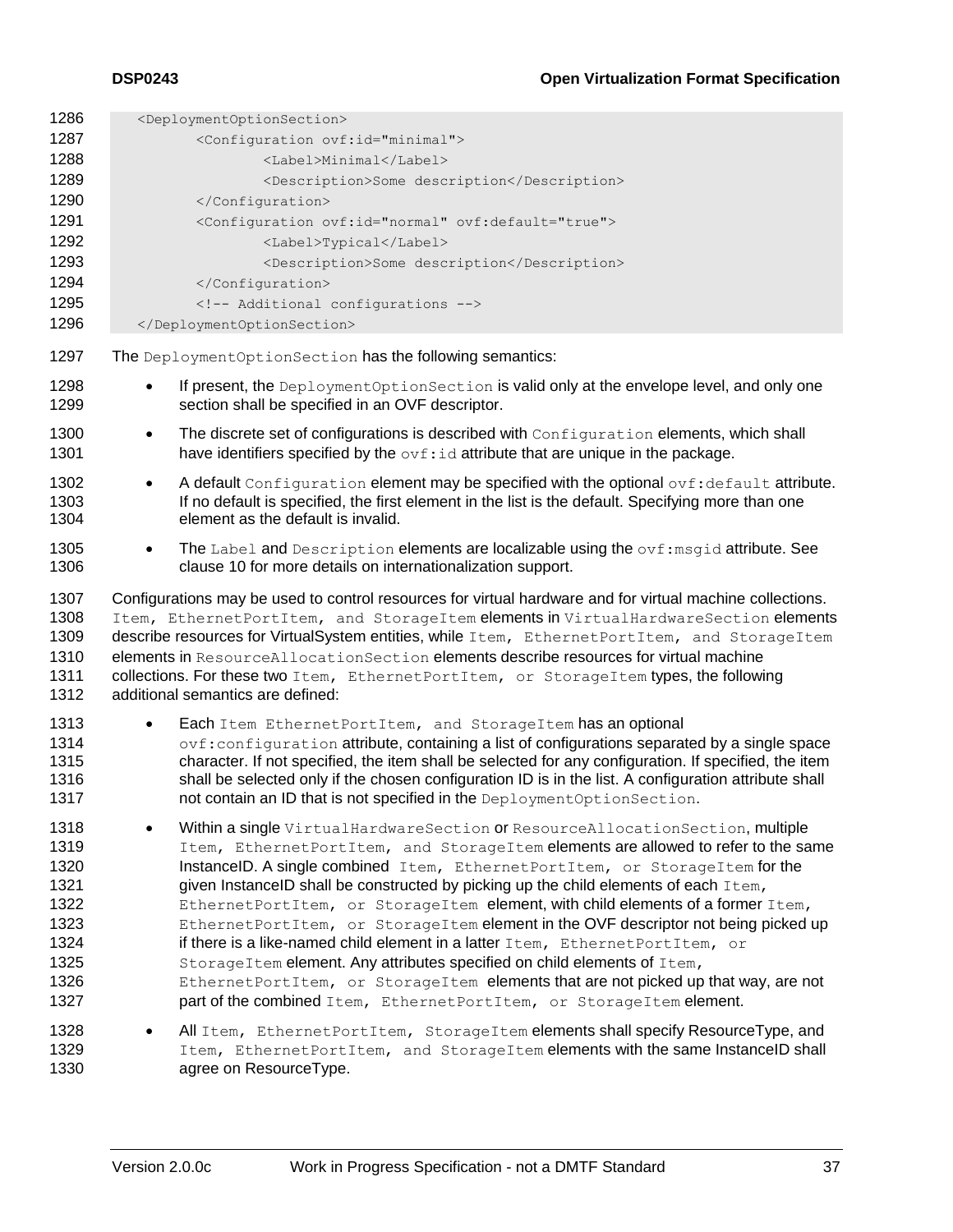1331 EXAMPLE 1: The following example shows a Virtual Hardware Section: 1332 <VirtualHardwareSection> 1333 <Info>...</Info>  $1334$   $\langle$ Ttem> 1335 <rasd:AllocationUnits>byte \* 2^20</rasd:AllocationUnits> 1336 <rasd:ElementName>512 MB memory size and 256 MB 1337 reservation</rasd:ElementName> 1338 <tasd:InstanceID>0</rasd:InstanceID> 1339 <rasd:Reservation>256</rasd:Reservation> 1340 <rasd:ResourceType>4</rasd:ResourceType> 1341 <asd:VirtualQuantity>512</rasd:VirtualQuantity> 1342 </Item> 1343 ... 1344 <ttem ovf:configuration="big"> 1345 <rasd:AllocationUnits>byte \* 2^20</rasd:AllocationUnits> 1346 <casd:ElementName>1024 MB memory size and 512 MB<br>1347 reservation</rasd:ElementName> reservation</rasd:ElementName> 1348 <tasd:InstanceID>0</rasd:InstanceID> 1349 <rasd:Reservation>512</rasd:Reservation> 1350 <rasd:ResourceType>4</rasd:ResourceType> 1351 <rasd:VirtualOuantity>1024</rasd:VirtualOuantity> 1352 </Item> 1353 </VirtualHardwareSection> 1354 Note that the attributes  $\text{ovf:}$  configuration and  $\text{ovf:}$  bound on Item may be used in combination to 1355 provide very flexible configuration options. 1356 Configurations can further be used to control default values for properties and whether properties are 1357 user configurable. For Property elements inside a ProductSection, the following additional semantic 1358 is defined: 1359 **I** It is possible to specify alternative default property values for different configurations in a 1360 DeploymentOptionSection. In addition to a Label and Description element, each 1361 Property element may optionally contain Value elements. The Value element shall have 1362 an ovf:value attribute specifying the alternative default and an ovf:configuration 1363 attribute specifying the configuration in which this new default value should be used. Multiple 1364 Value elements shall not refer to the same configuration. 1365 • Starting with version 2.0 of this specification, a Property element may optionally have an 1366 ovf: configuration attribute specifying the configuration in which this property should be 1367 **user configurable. The value of**  $\text{ovf:}$  userConfigurable is implicitly set to FALSE for all 1368 other configurations, in which case the default value of the property may not be changed 1369 during installation. 1370 EXAMPLE 2: The following shows an example ProductSection: 1371 <ProductSection> 1372 <Property ovf:key="app.adminEmail" ovf:type="string" ovf:userConfigurable="true" 1373 ovf:configuration="standard"><br>1374 <Label>Admin email</Label> 1374 <Label>Admin email</Label> 1375 <Description>Email address of service administrator</Description><br>1376 </Property> </Property> 1377 1378 <Property ovf:key="app.log" ovf:type="string" ovf:value="low"<br>1379 vef:userConfigurable="true"> ovf:userConfigurable="true">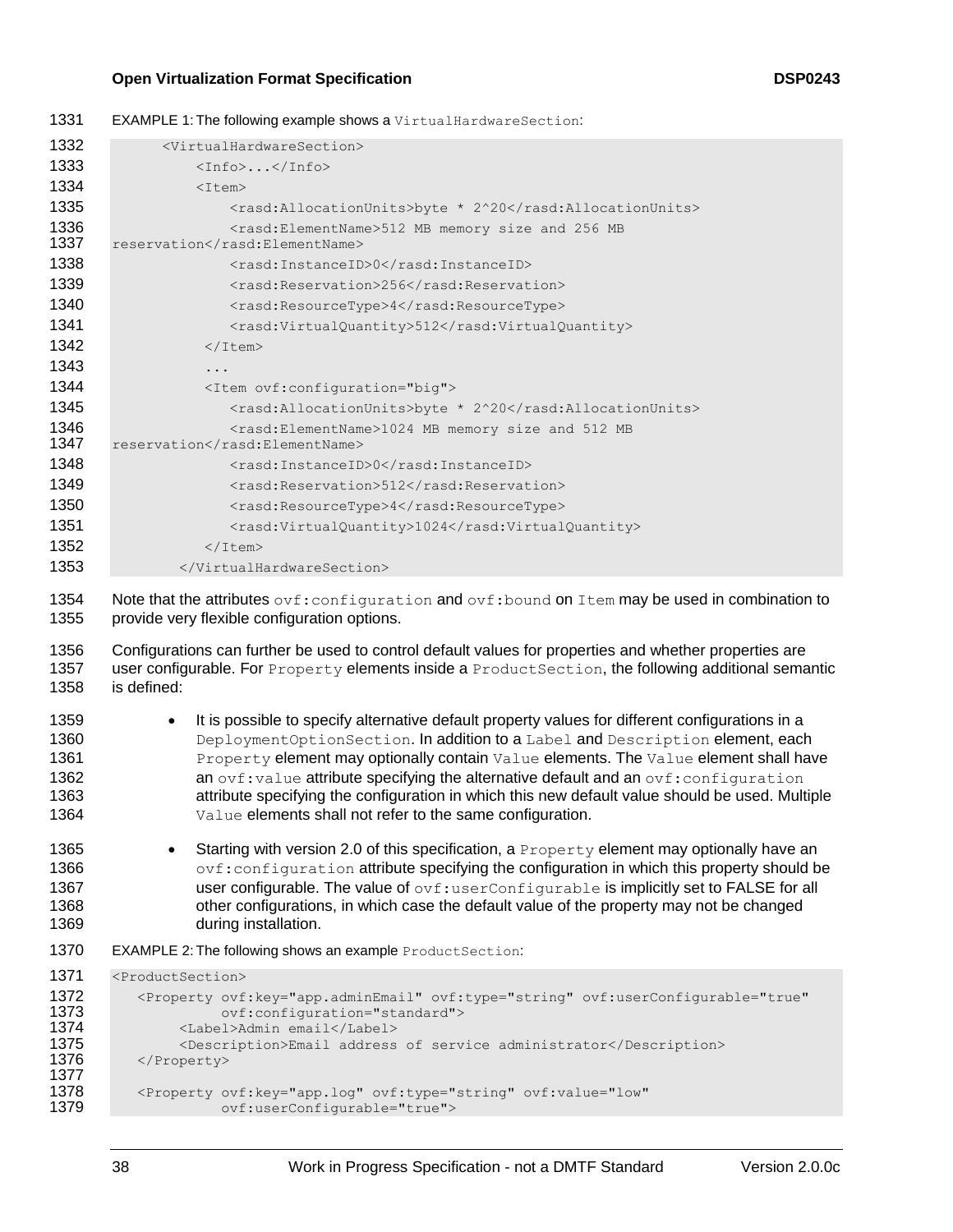| 1380 | <label>Loqlevel</label>                                      |
|------|--------------------------------------------------------------|
| 1381 | <description>Loglevel for the service</description>          |
| 1382 | <value ovf:configuration="minimal" ovf:value="none"></value> |
| 1383 | $\langle$ /Property>                                         |
| 1384 |                                                              |

1385 In the example above, the app. adminEmail property is only user configurable in the standard 1386 configuration, while the default value for the app.  $log$  property is changed from  $low$  to none in the 1387 minimal configuration.

<span id="page-38-0"></span>

### 1388 **9.9 OperatingSystemSection**

- 1389 An OperatingSystemSection specifies the operating system installed on a virtual machine.
- 1390 <OperatingSystemSection ovf:id="76">
- 1391 <Info>Specifies the operating system installed</Info> 1392 <Description>Microsoft Windows Server 2008</Description>
- 1393 </OperatingSystemSection>
- 1394 The valid values for  $\text{ovf}:id$  are defined by the ValueMap qualifier in the
- 1395 CIM OperatingSystem. OsType property.
- <span id="page-38-1"></span>1396 OperatingSystemSection is a valid section for a VirtualSystem entity only.

#### 1397 **9.10 InstallSection**

1398 The InstallSection, if specified, indicates that the virtual machine needs to be booted once in order

1399 to install and/or configure the guest software. The guest software is expected to access the OVF 1400 environment during that boot, and to shut down after having completed the installation and/or

- 1401 configuration of the software, powering off the guest.
- 1402 If the InstallSection is not specified, this indicates that the virtual machine does not need to be 1403 powered on to complete installation of guest software.
- 1404 <InstallSection ovf:initialBootStopDelay="300">

1405 <Info>Specifies that the virtual machine needs to be booted once after having 1406 created the quest software in order to install and/or configure the software 1407 </Info>

- 1408 </InstallSection>
- 1409 InstallSection is a valid section for a VirtualSystem entity only.
- 1410 The optional  $ovf:initialBoosttopDelay$  attribute specifies a delay in seconds to wait for the virtual 1411 machine to power off. If not set, the implementation shall wait for the virtual machine to power off by itself.
- 1412 If the delay expires and the virtual machine has not powered off, the consumer of the OVF package shall 1413 indicate a failure.
- 1414 Note that the guest software in the virtual machine can do multiple reboots before powering off.
- 1415 Several VMs in a virtual machine collection may have an InstallSection defined, in which case the 1416 above step is done for each VM, potentially concurrently.

#### <span id="page-38-2"></span>1417 **9.11 EnvironmentFilesSection**

1418 Clause [11](#page-49-0) describes how the OVF environment file is used to deliver runtime customization parameters to

- 1419 the guest operating system. In version 1 of this specification, the OVF environment file is the only file
- 1420 delivered to the guest operating system outside of the virtual disk structure. In order to provide additional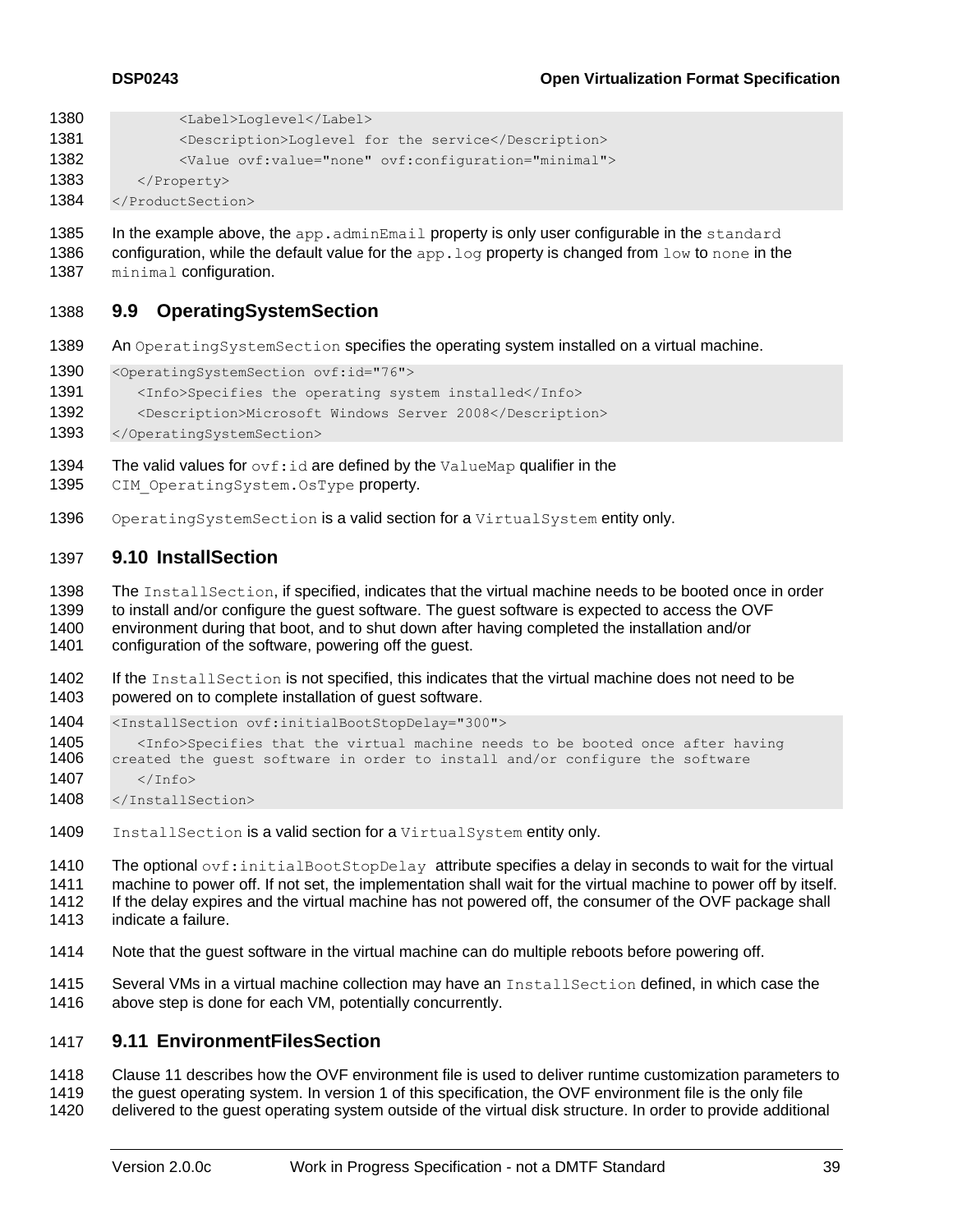1421 deployment time customizations, EnvironmentFilesSection enable OVF package authors to specify

- 1422 additional files in the OVF package, outside of the virtual disks, that will also be provided to the guest 1423 operating system at runtime via a transport.
- 1424 This enables increased flexibility in image customization outside of virtual disk capture, allowing OVF 1425 package authors to customize solutions by combining existing virtual disks without modifying them.

1426 For each additional file provided to the guest, the Environment FilesSection shall contain a File

1427 element with required attributes ovf: fileRef and ovf: path. The ovf: fileRef attribute shall denote

1428 the actual content by identifying an existing  $File$  element in the References element, the File

- 1429 element is identified by matching its  $\cot i$  attribute value with the  $\cot i$  fileRef attribute value. The 1430 ovf: path attribute denotes the relative location on the transport where this file will be placed, using the
- 1431 syntax of relative-path references in [RFC3986.](#page-8-1)
- 1432 The referenced File element in the References element identify the content using one of the URL 1433 schemes "file", "http", or "https". For the "file" scheme, the content is static and included in 1434 the OVF package. For the "http" and "https" schemes, the content shall be downloaded prior to the 1435 initial boot of the virtual system.
- 1436 The iso transport shall support this mechanism, see clause [11.2](#page-50-0) for details. For this transport, the root 1437 location relative to  $ovf:path$  values shall be directory  $ovffiles$  contained in the root directory of the
- 1438 ISO image. The guest software can access the information using standard guest operating system tools.
- 1439 Other custom transport may support this mechanism. Custom transports will need to specify how to 1440 access multiple data sources from a root location.
- 1441 EXAMPLE:

```
1442 <Envelope>
1443 <References>
1444<br>1445
1445 <File ovf:id="config" ovf:href="config.xml" ovf:size="4332"/><br>1446 <File ovf:id="resources" ovf:href="http://mywebsite/resources/
"http://mywebsite/resources/resources.zip"/><br>1447 </References>
          \langle/References>
1448<br>1449
          <VirtualSystem ovf:id="...">
1450<br>1451
1451 < ovf:EnvironmentFilesSection ovf:required="false" ovf:transport="iso"><br>1452 < This>Config files to be included in OVF environment</Info>
1452 <Info>Config files to be included in OVF environment</Info>
               1453 <ovf:File ovf:fileRef="config" ovf:path="setup/cfg.xml"/>
1454 <ovf:File ovf:fileRef="resources" ovf:path="setup/resources.zip"/>
1455 </ovf:EnvironmentFilesSection>
1456
1457 </VirtualSystem>
1458 ...
1459 </Envelope>
```
1460 In the example above, the file config.xml in the OVF package will be copied to the OVF environment 1461 ISO image and be accessible to the guest software in location  $/\text{ovffiles}/\text{setup}/\text{cfg.xml}$ , while the 1462 file resources.zip will be accessible in location /ovffiles/setup/resources.zip.

### <span id="page-39-0"></span>1463 **9.12 BootDeviceSection**

 Individual virtual machines will generally use the default device boot order provided by the virtualization platform's virtual BIOS. BootDeviceSection allows the OVF package author to specify particular boot configurations and boot order settings. This enables booting from non-default devices such as a NIC using PXE, a USB device or a secondary disk. Moreover there could be multiple boot configurations with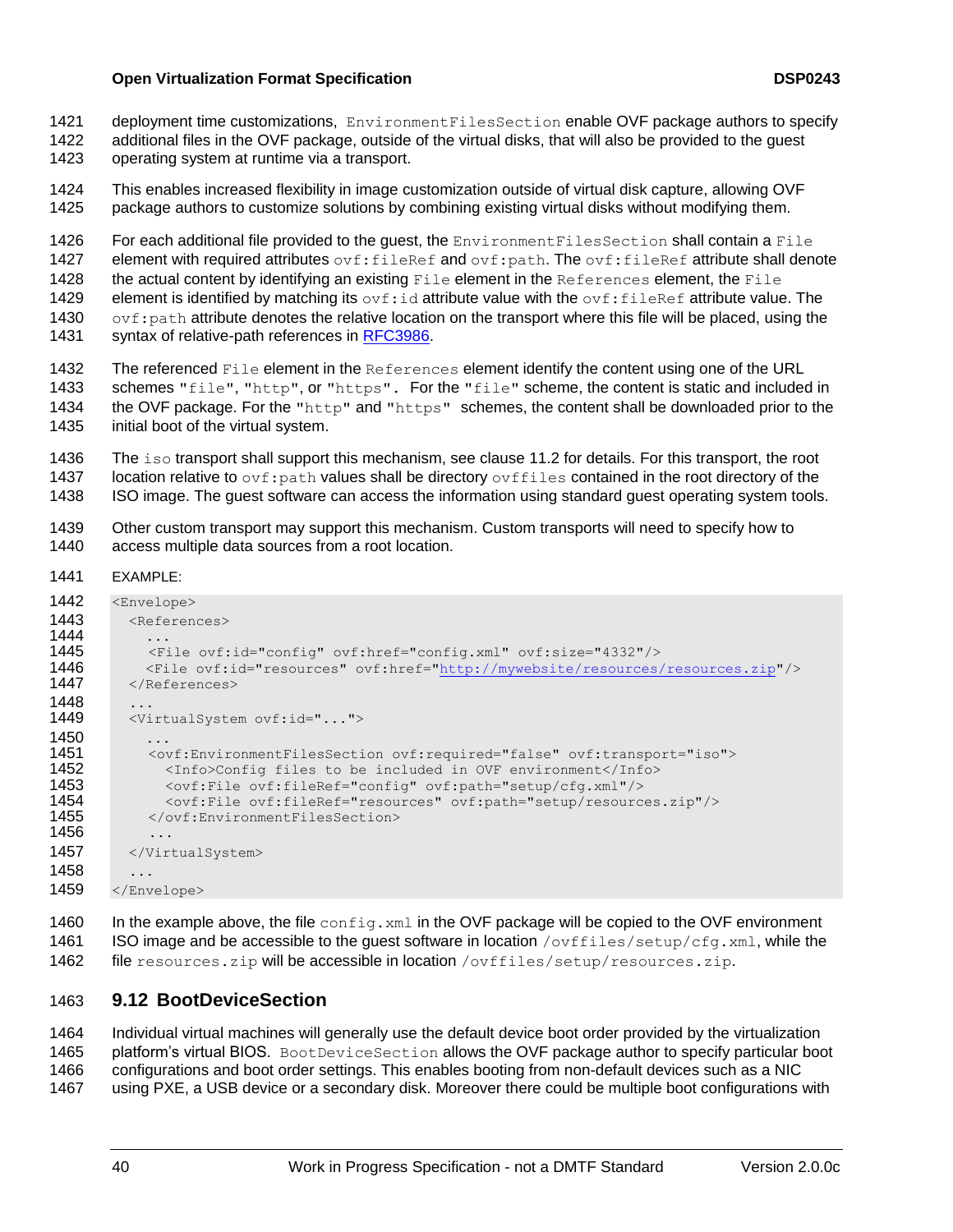- 1468 different boot orders. For example, a virtual disk may be need to be patched before it is bootable and a patch ISO image could be included in the OVF package.
- The Common Information Model (CIM) defines artifacts to deal with boot order use cases prevalent in the

industry for BIOSes found in desktops and servers. The boot configuration is defined by the class

1472 CIM BootConfigSetting which in turn contains one or more CIM BootSourceSetting classes as defined in the WS-CIM schema. Each class representing the boot source in turn has either the specific

device or a "device type" such as disk or CD/DVD as a boot source.

1475 In the context of this specification, the InstanceID field of CIM BootSourceSetting is used for

1476 identifying a specific device as the boot source. The InstanceID field of the device as specified in the

1477 Item description of the device in the VirtualHardwareSection is used to specify the device as a

1478 boot source. In case the source is desired to be a device type, the StructuredBootString field is used to denote the type of device with values defined by the CIM boot control profile. When a boot source

- is a device type, the deployment platform should try all the devices of the specified type.
- 1481 In the example below, the Pre-Install configuration specifies the boot source as a specific device 1482 (network), while the Post-Install configuration specifies a device (hard disk). (network), while the Post-Install configuration specifies a device type (hard disk).
- EXAMPLE:

| 1484 | <envelope></envelope>                                                  |
|------|------------------------------------------------------------------------|
| 1485 | $\cdot$                                                                |
| 1486 | <virtualsystem ovf:id=""></virtualsystem>                              |
| 1487 | .                                                                      |
| 1488 | <ovf:bootdevicesection></ovf:bootdevicesection>                        |
| 1489 | <info>Boot device order specification</info>                           |
| 1490 | <bootc: bootconfigsetting="" cim=""></bootc:>                          |
|      |                                                                        |
| 1491 | <bootc:caption>Pre-Install</bootc:caption>                             |
| 1492 | <bootc:description>Boot Sequence for fixup of disk</bootc:description> |
| 1493 | <boots: bootsourcesetting="" cim=""></boots:>                          |
| 1494 | <boots:caption>Fix-up DVD on the network</boots:caption>               |
| 1495 | <boots:instanceid>3</boots:instanceid><br>- Network device--           |
| 1496 |                                                                        |
| 1497 | <boots: bootsourcesetting="" cim=""></boots:>                          |
| 1498 |                                                                        |
|      | <boots:caption>Boot virtual disk</boots:caption>                       |
| 1499 | <boots:structuredbootstring>CIM:Hard-Disk</boots:structuredbootstring> |
| 1500 |                                                                        |
| 1501 |                                                                        |
| 1502 |                                                                        |
| 1503 | .                                                                      |
| 1504 |                                                                        |
| 1505 |                                                                        |

### <span id="page-40-0"></span>**9.13 SharedDiskSection**

 The existing DiskSection in clause [9.1](#page-27-0) describes virtual disks in the OVF package. Virtual disks in the 1508 DiskSection can be referenced by multiple virtual machines, but seen from the guest software each virtual machine gets individual private disks. Any level of sharing done at runtime is deployment platform specific and not visible to the guest software.

 Certain applications such as clustered databases rely on multiple virtual machines sharing the same 1512 virtual disk at runtime. SharedDiskSection allows the OVF package author to specify Disk elements shared by more than one VirtualSystem at runtime, these could be virtual disks backing by an external File reference, or empty virtual disks without backing. It is recommended that the guest software use cluster-aware file system technology to be able to handle concurrent access.

EXAMPLE:

1517 < ovf: SharedDiskSection>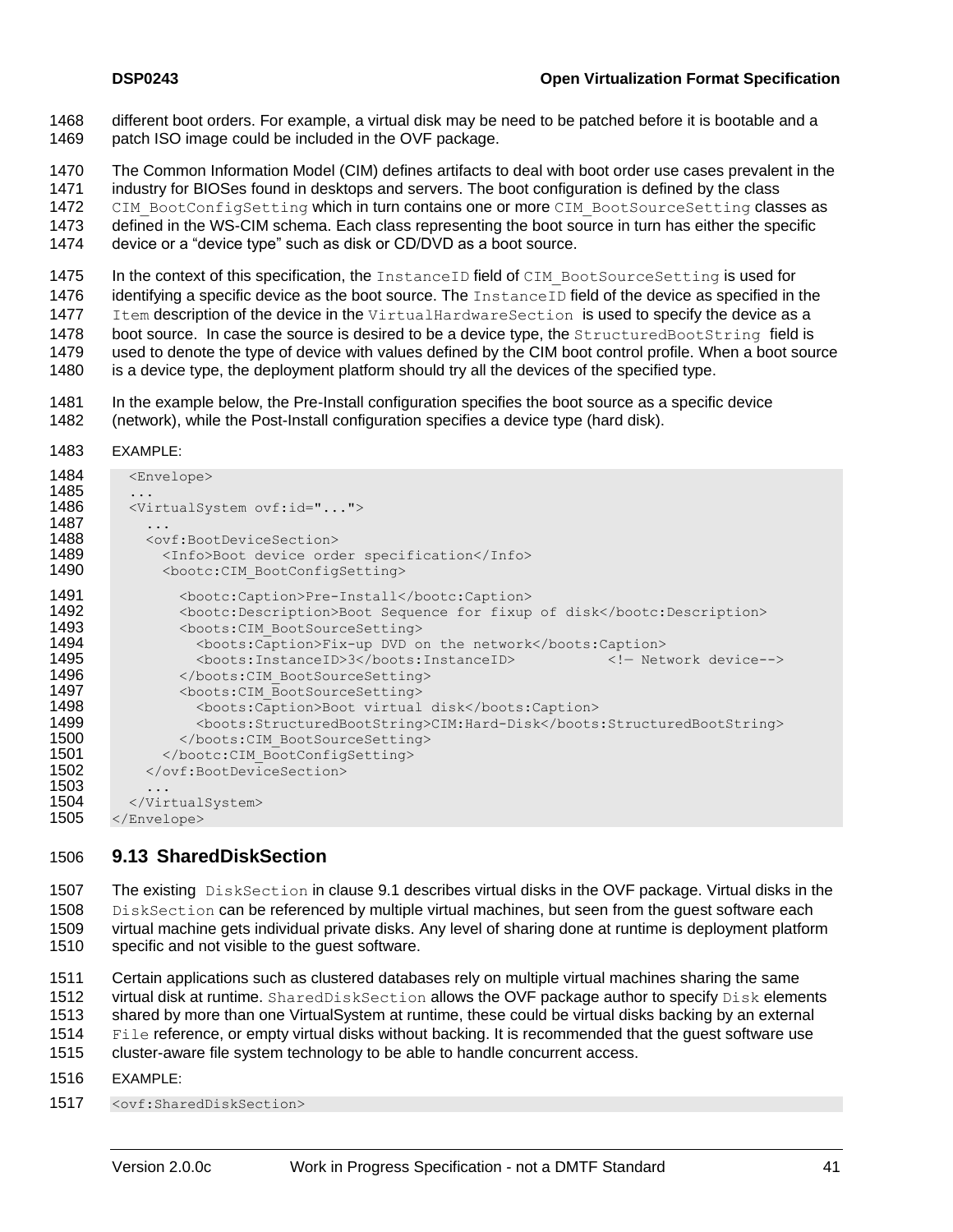```
1518 <Info>Describes the set of virtual disks shared between VMs</Info>
1519 < ovf:SharedDisk ovf:diskId="datadisk" ovf:fileRef="data"<br>1520 ovf:capacity="8589934592" ovf:populated
                             1520 ovf:capacity="8589934592" ovf:populatedSize="3549324972" 
1521 ovf:format=
1522 "http://www.vmware.com/interfaces/specifications/vmdk.html#sparse"/>
1523 <ovf:SharedDisk ovf:diskId="transientdisk" ovf:capacity="536870912"/>
1524 </ovf:SharedDiskSection>
```
SharedDiskSection is a valid section at the outermost envelope level only.

1526 Each virtual disk is represented by a SharedDisk element that shall be given an identifier using the 1527 ovf:diskId attribute; the identifier shall be unique within the combined content of DiskSection and 1528 SharedDiskSection. The SharedDisk element has the same structure as the Disk element in 1529 DiskSection, with the addition of an optional boolean attribute  $\text{ovf:}$  readOnly stating whether shared disk access is read-write or read-only.

- 1531 Shared virtual disks are referenced from virtual hardware using the using the HostResource element as described in clause [8.3.](#page-22-0)
- 1533 It is optional for the virtualization platform to support SharedDiskSection. The platform should give an
- 1534 appropriate error message based on the value of the  $\text{ovf: required}$  attribute on the
- <span id="page-41-0"></span>SharedDiskSection element.

#### **9.14 ScaleOutSection**

 The number of VirtualSystems and VirtualSystemCollections contained in an OVF package is generally 1538 fixed and determined by the structure inside the Envelope element. The ScaleOutSection allows a VirtualSystemCollection to contain a set of children that are homogeneous with respect to a prototypical VirtualSystem or VirtualSystemCollection. The ScaleOutSection shall cause the deployment platform to replicate the prototype a number of times, thus allowing the number of instantiated virtual machines to be configured dynamically at deployment time.

## EXAMPLE:

| 1544 | <virtualsystemcollection ovf:id="web-tier"></virtualsystemcollection>                   |
|------|-----------------------------------------------------------------------------------------|
| 1545 | $\cdots$                                                                                |
| 1546 | <ovf:scaleoutsection ovf:id="web-server"></ovf:scaleoutsection>                         |
| 1547 | <info>Web tier</info>                                                                   |
| 1548 | <ovf:description>Number of web server instances in web tier</ovf:description>           |
| 1549 | <ovf:instancecount ovf:default="4" ovf:maximum="8" ovf:minimum="2"></ovf:instancecount> |
| 1550 |                                                                                         |
| 1551 | $\cdot$ $\cdot$ $\cdot$                                                                 |
| 1552 | <virtualsystem ovf:id="web-server"></virtualsystem>                                     |
| 1553 | <info>Prototype web server</info>                                                       |
| 1554 | .                                                                                       |
| 1555 |                                                                                         |
| 1556 |                                                                                         |

 In the example above, the deployment platform creates a web tier containing between two and eight web server virtual machine instances, with a default instance count of four. The deployment platform makes an appropriate choice (e.g., by prompting the user). Assuming three replicas were created, the OVF environment available to the guest software in the first replica has the following content structure:

```
1561 EXAMPLE:
1562 <Environment ... ovfenv:id="web-server-1">
1563 ...
```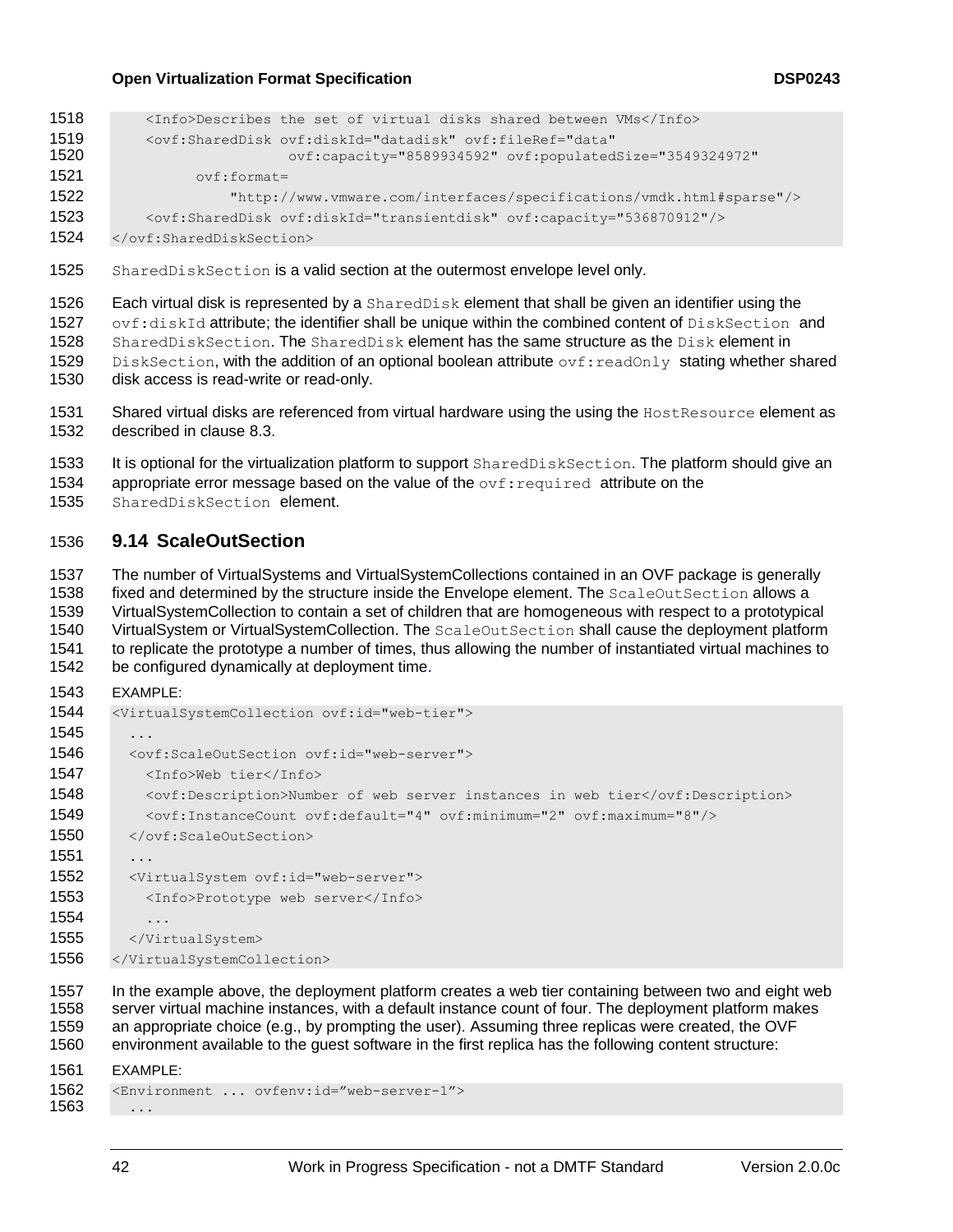```
1564 <Entity ovfenv:id="web-server-2">
1565<br>1566
1566 \le/Entity><br>1567 \leEntity o
             1567 <Entity ovfenv:id="web-server-3">
1568<br>1569
1569 \langle Entity><br>1570 \langle Environmer
          </Environment>
```
1571 This mechanism enables dynamic scaling of virtual machine instances at deployment time. Scaling at 1572 runtime is not within the scope of this specification.

1573 ScaleOutSection is a valid section inside VirtualSystemCollection only.

1574 The ovf: id attribute on ScaleOutSection identifies the VirtualSystem or VirtualSystemCollection 1575 prototype to be replicated.

1576 For the InstanceCount element, the  $\cot$ : minimum and  $\cot$ : maximum attribute values shall be non-1577 negative integers and  $\text{ovf:minimum}$  shall be less than or equal to the value of  $\text{ovf:maximum}$ . The 1578 ovf: minimum value may be zero in which case the VirtualSystemCollection may contain zero instances 1579 of the prototype. If the  $\text{ovf:minimum}$  attribute is not present, it is assumed to have a value of one. If the 1580 ovf: maximum attribute is not present, it is assumed to have a value of unbounded. The  $ovf$ : default 1581 attribute is required and shall contain a value within the range defined by  $\text{ovf:minimum}$  and 1582 ovf:maximum.

1583 Each replicated instance shall be assigned a unique  $\text{ovf}:id$  value within the VirtualSystemCollection. 1584 The unique  $\text{ovf}:id$  value shall be constructed from the prototype  $\text{ovf}:id$  value with a sequence 1585 number appended as follows:

1586

1587 replica-ovf-id = prototype-ovf-id "-" decimal-number 1588 decimal-number = decimal-digit | (decimal-digit decimal-number) 1589 decimal-digit = "0" | "1" | "2" | "3" | "4" | "5" | "6" | "7" | "8" | "9"

1590 The syntax definitions above use ABNF with the exceptions listed in [ANNEX A.](#page-52-0) The first replica shall 1591 have sequence number one and following sequence numbers shall be incremented by one for each 1592 replica. Note that after deployment, no VirtualSystem will have the prototype  $\text{ovf}:id$  value itself.

1593 If the prototype being replicated has a starting order in the StartupSection, all replicas shall share this 1594 value. It is not possible to specify a particular starting sequence among replicas.

 Property values for Property elements in the prototype are prompted for once per replica created. If the OVF package author requires a property value to be shared among instances, that Property may be declared at the containing VirtualSystemCollection level and referenced by replicas as described in clause [9.5.](#page-31-0)

1599 Configurations from the DeploymentOptionSection may be used to control values for InstanceCount. The 1600 InstanceCount element may have an  $ovf:$ configuration attribute specifying the configuration in

1601 which this element should be used. Multiple elements shall not refer to the same configuration, and a

1602 configuration attribute shall not contain an  $\text{ovf}:$  id value that is not specified in the

1603 DeploymentOptionSection.

#### 1604 EXAMPLE:

1605 <VirtualSystemCollection ovf:id="web-tier"> 1606 1607 <DeploymentOptionSection> 1608 <Info>Deployment size options</Info> 1609 < Configuration ovf:id="minimal"> 1610 <Label>Minimal</Label>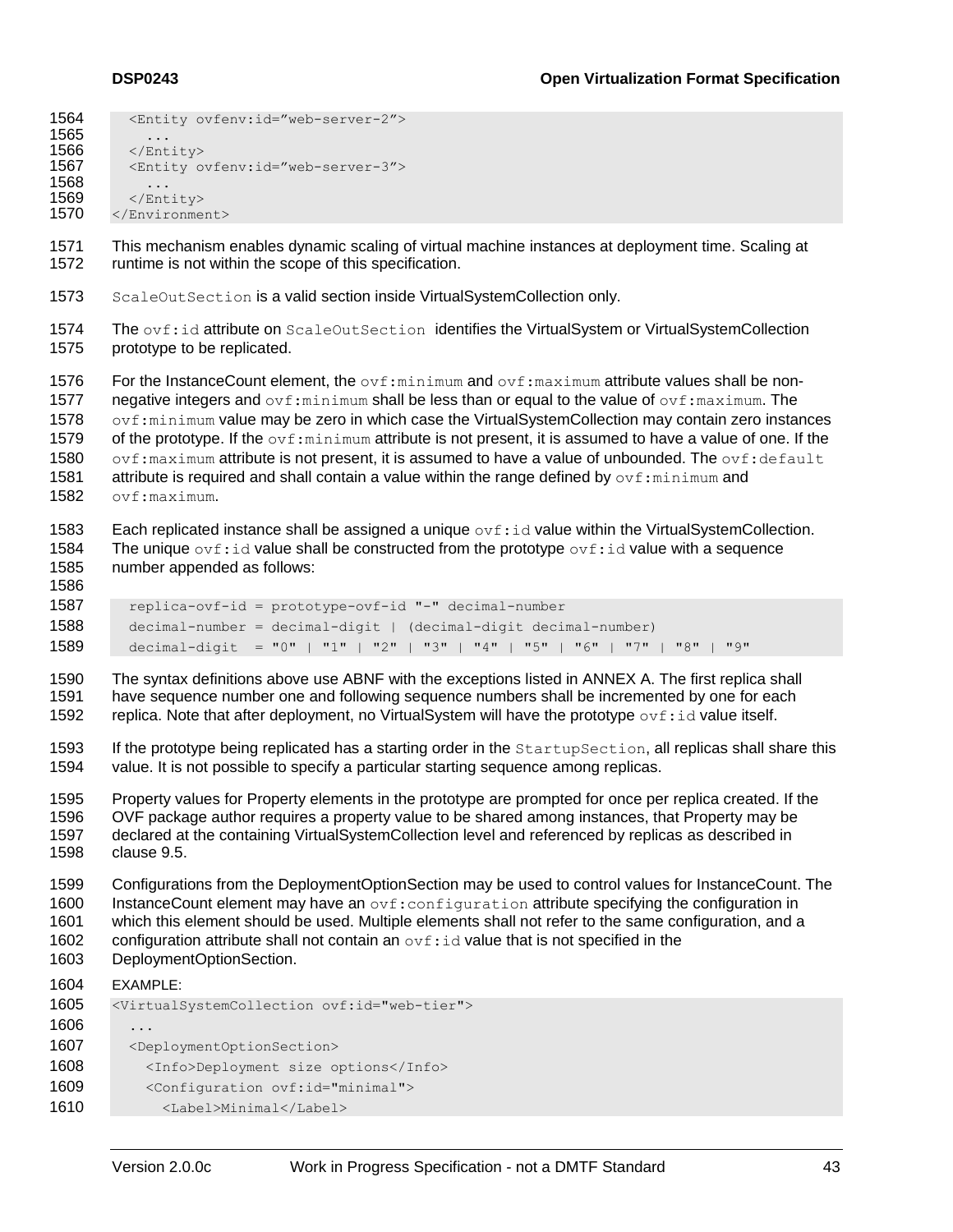| 1611 | <description>Minimal deployment scenario</description>                              |
|------|-------------------------------------------------------------------------------------|
| 1612 |                                                                                     |
| 1613 | <configuration ovf:default="true" ovf:id="common"></configuration>                  |
| 1614 | <label>Typical</label>                                                              |
| 1615 | <description>Common deployment scenario</description>                               |
| 1616 |                                                                                     |
| 1617 | .                                                                                   |
| 1618 |                                                                                     |
| 1619 | .                                                                                   |
| 1620 | <ovf:scaleoutsection ovf:id="web-server"></ovf:scaleoutsection>                     |
| 1621 | <info>Web tier</info>                                                               |
| 1622 | <ovf:description>Number of web server instances in web tier</ovf:description>       |
| 1623 | <ovf:instancecount ovf:default="4"></ovf:instancecount>                             |
| 1624 | <ovf:instancecount ovf:configuration="minimal" ovf:default="1"></ovf:instancecount> |
| 1625 |                                                                                     |
| 1626 | .                                                                                   |
| 1627 |                                                                                     |

1628 In the example above, the default replica count is four, unless the minimal deployment scenario is 1629 chosen, in which case the default is one.

### <span id="page-43-0"></span>1630 **9.15 PlacementGroupSection and PlacementSection**

 Certain types of applications require the ability to specify that two or more VirtualSystems should be deployed closely together since they rely on very fast communication or a common hardware dependency such as a reliable communication link. Other types of applications require the ability to specify that two or more VirtualSystems should be deployed apart due to high-availability or disaster recovery considerations.

```
1636 PlacementGroupSection allow an OVF package author to define a placement policy for a group of 
1637 VirtualSystems, while Placement Section allow the author to annotate elements with membership of a
1638 particular placement policy group.
```
1639 Zero or more PlacementGroupSections may be declared at the Envelope level, while

- 1640 PlacementSection may be declared at the VirtualSystem or VirtualSystemCollection level, but not at
- 1641 both. Declaring a VirtualSystemCollection member of a placement policy group applies transitively to all<br>1642 child VirtualSystem elements. A VirtualSystem shall be member of at most one placement policy group.
- child VirtualSystem elements. A VirtualSystem shall be member of at most one placement policy group.
- 1643 The ovf:id attribute on PlacementGroupSection is used to identify the particular placement policy;
- 1644 the attribute value must be unique within the OVF package. Placement policy group membership is
- 1645 specified using the  $\text{ovf:}$  group attribute on Placement Section; the attribute value must match the 1646 value of an ovf:id attribute on a PlacementGroupSection.
- 1647 This version of the specification defines the placement policies "affinity" and "availability", 1648 specified with the required ovf: policy attribute on Placement GroupSection.
- 1649 Placement policy " $affinity$ " describe that VirtualSystems should be placed as closely together as 1650 possible. The deployment platform should attempt to keep these virtual machines located as adjacently 1651 as possible. typically on the same physical host network connectivity between hosts.
- as possible, typically on the same physical host or with fast network connectivity between hosts.

1655 EXAMPLE:

<sup>1652</sup> Placement policy "availability" describe that VirtualSystems should be placed separately. The 1653 deployment platform should attempt to keep these virtual machines located apart, typically on the 1654 different physical hosts.

<sup>1656</sup> <Envelope ...>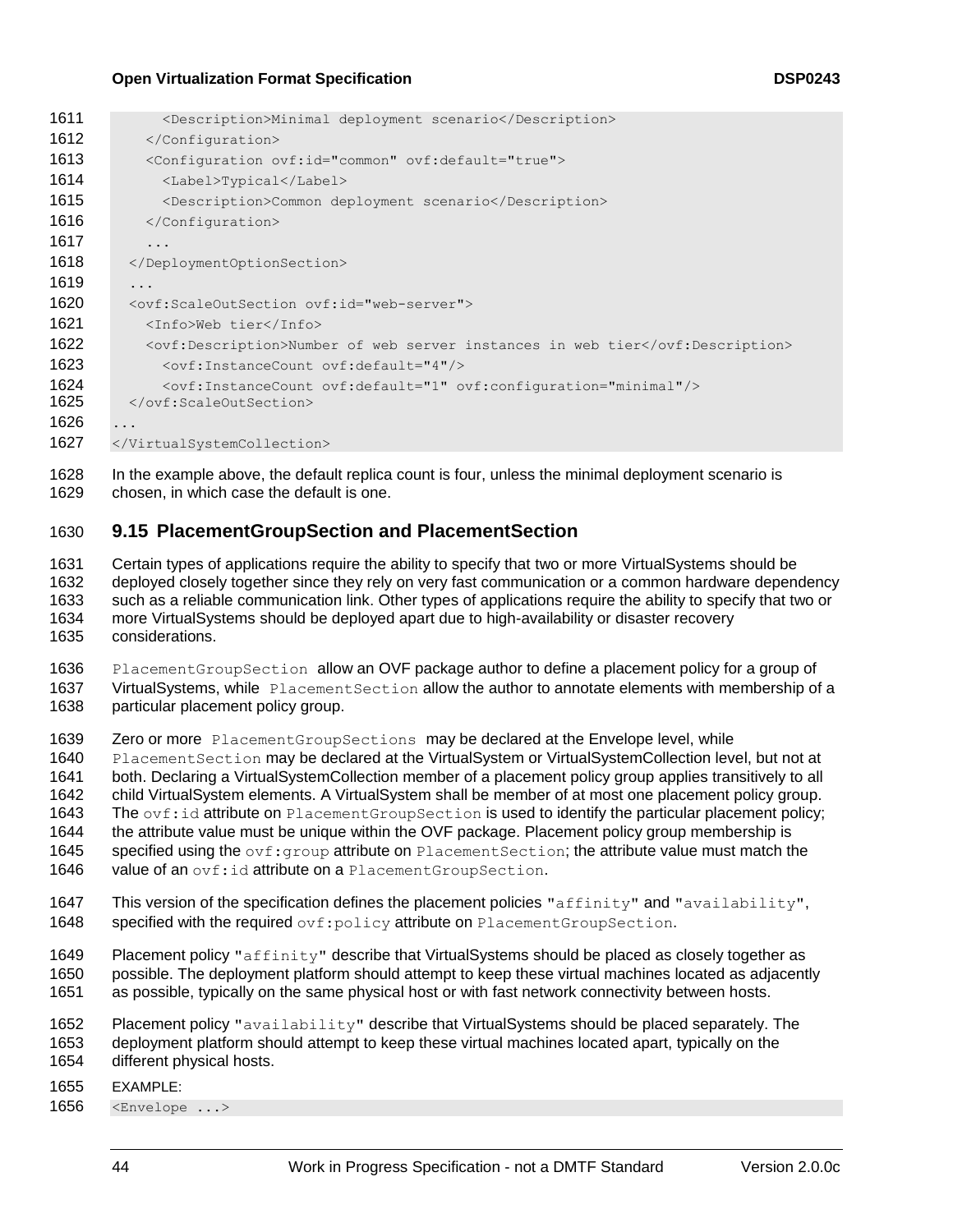```
1657 ...
1658 <ovf:PlacementGroupSection ovf:id="web" ovf:policy="availability"><br>1659 < Sinfo>Placement policy for group of VMs</Info>
1659 <Info>Placement policy for group of VMs</Info><br>1660 < ovf:Description>Placement policy for web tier
1660 < ovf:Description>Placement policy for web tier</ovf:Description><br>1661 </ovf:PlacementGroupSection>
          1661 </ovf:PlacementGroupSection>
1662 ...<br>1663 <Virtua
          1663 <VirtualSystemCollection ovf:id="web-tier">
1664 ...
1665 <ovf:ScaleOutSection ovf:id="web-node">
1666 <Info>Web tier</Info>
1667 ...
1668 </ovf:ScaleOutSection>
1669 ...
1670 <VirtualSystem ovf:id="web-node">
1671 <Info>Web server</Info>
1672 ...
1673 <ovf2:PlacementSection ovf:group="web">
1674 <Info>Placement policy group reference</Info>
1675 </ovf:PlacementSection>
1676 ...
1677 </VirtualSystem>
1678 </VirtualSystemCollection><br>1679 </Envelope>
       </Envelope>
```
 In the example above, all virtual machines in the compute tier should be placed separately for high 1681 availability. This example also use the ScaleOutSection defined in clause [9.14,](#page-41-0) in which case each replica get the policy assigned.

### <span id="page-44-0"></span>**9.16 Encryption Section**

 For licensing and other reasons it is desirable to have an encryption scheme enabling free exchange of OVF appliances while ensuring that only the intended parties can use them. The XML Encryption Syntax and Processing standard is utilized to encrypt either the files in the reference section or any parts of the XML markup of an OVF document.

- The various aspects of OVF encryption are as shown below:
- 1689 1. block encryption
- The OVF document author shall utilize block encryption algorithms as specified in the XML
- encryption 1.1 documents (ref) for this purpose.
- 2. key derivation
- The OVF author may use the appropriate key for this purpose. If the key is derived using a
- passphrase then the author shall use one of the key derivations specified in the XML Encryption
- 1.1 standard.
- 3. Key transport.
- If the encryption key is embedded in the OVF document, the specified key transport mechanisms shall be used.
- This specification defines a new section called the EncryptionSection as a focal point for the encryption functionality. This new section provides a single location for placing the encryption algorithm related markup and the corresponding reference list to point to the OVF content that has been encrypted.
- Note that depending on which parts of the OVF markup has been encrypted, an OVF descriptor may not validate against the OVF schemas until decrypted.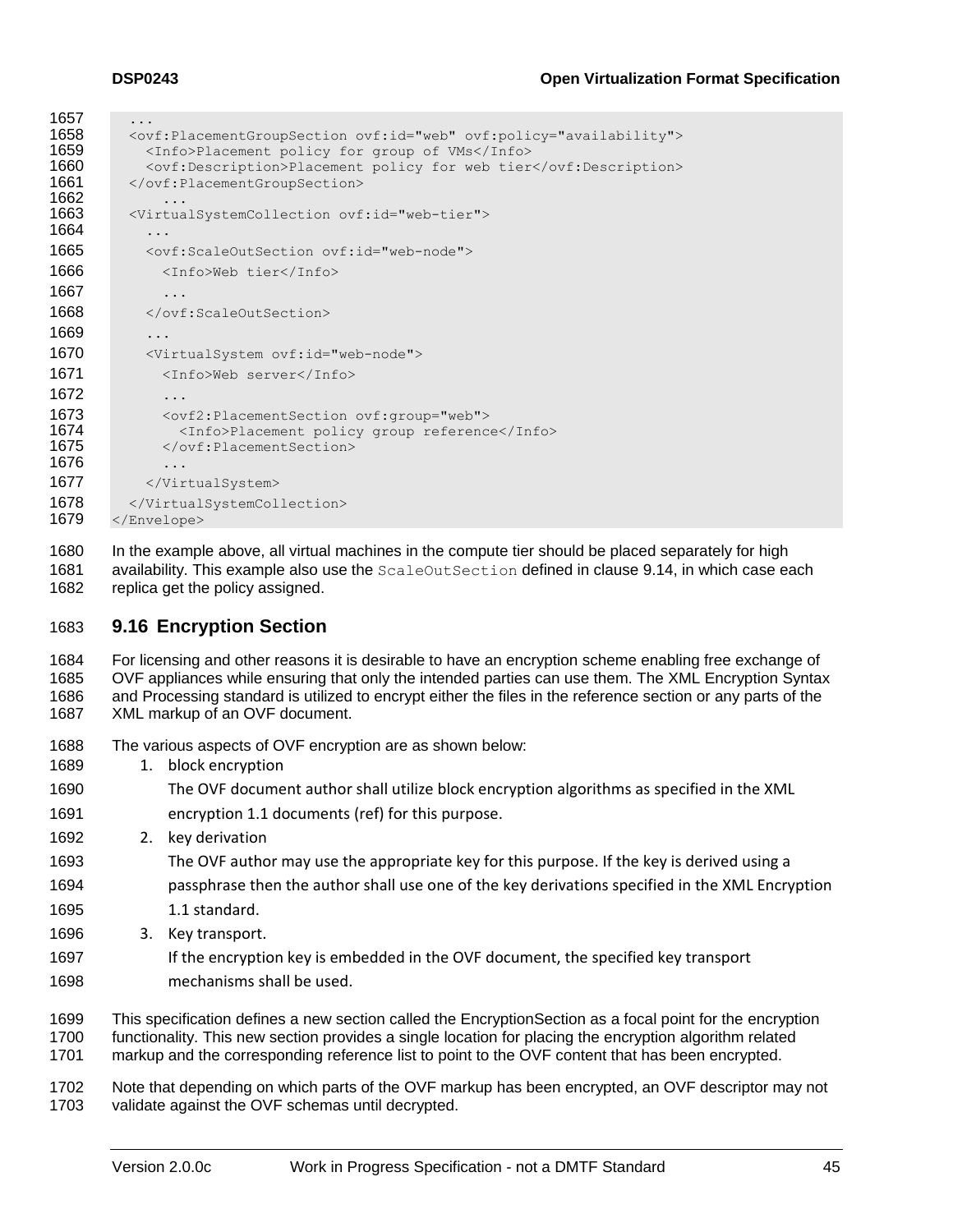1704 Below is an example of an OVF encryption section with encryption methods utlized in the OVF document, 1705 and the corresponding referencelist pointing to the items that have been encrypted.

```
1706 EXAMPLE:
```

```
1707 <ovf:EncryptionSection>
1708 \leq --- This section contains two different methods of encryption and the corresponding
1709 backpointers to the data that is encrypted ->
1710 <!--- Method#1: Pass phrase based Key derivation ->
1711 <!--- The following derived key block defines PBKDF2 and the corresponding back
1712 pointers to the encrypted data elements -->
1713 <!--- Use a salt value "ovfpassword" and iteration count of 4096 --->
1714 <xenc11:DerivedKey>
1715 <xenc11:KeyDerivationMethod
1716 Algorithm="http://www.rsasecurity.com/rsalabs/pkcs/schemas/pkcs-5#pbkdf2"/>
1717 <pkcs-5:PBKDF2-params>
1718 <Salt>
1719 <Specified>ovfpassword</Specified>
1720 \langle /Salt>
1721 <trerationCount>4096</IterationCount>
1722 <KeyLength>16</KeyLength>
1723 <PRF Algorithm="http://www.w3.org/2001/04/xmldsig-more#hmac-sha256"/>
1724 </pkcs-5:PBKDF2-params>
1725 …
1726 <!-- The ReferenceList element below contains references to the file Ref-109. vhd via
1727 the URI syntax which is specified by XML Encryption.
1728 --->
1729 <xenc:ReferenceList>
1730 <xenc:DataReference URI="#first.vhd" />
1731 <xenc:DataReference URI=… />
1732 <xenc:DataReference URI=… />
1733 </xenc:ReferenceList>
1734 </xenc11:DerivedKey>
1735 \langle -- Method#2: The following example illustrates use of a symmetric key 1736 transported using the public key within a certificate ->
      transported using the public key within a certificate \rightarrow1737 <xenc:EncryptedKey>
1738 <xenc:EncryptionMethod Algorithm="http://www.w3.org/2001/04/xmlenc#rsa-<br>1739 1 5"/>
      15''/1740 <ds:KeyInfo xmlns:ds='http://www.w3.org/2000/09/xmldsig#'
1741 <ds:X509Data>
1742 <ds:X509Certificate> ... </ds:X509Certificate>
1743 </ds:X509Data>
1744 </ds:KeyInfo>
1745 <xenc:CipherData>
1746 <xenc:CipherValue> ... </xenc:CipherValue>
1747 </xenc:CipherData>
1748 <!-- The ReferenceList element below contains reference #second-xml-fragment" to the 1749 XML fragment that has been encrypted using the above method --->
       XML fragment that has been encrypted using the above method --->1750 <xenc:ReferenceList>
1751 <xenc:DataReference URI=' #second-xml-fragment' />
1752 <xenc:DataReference URI='...' />
1753 <xenc:DataReference URI='…' />
1754 </xenc:ReferenceList>
1755 </xenc:EncryptedKey>
1756 </ovf:EncryptionSection>
```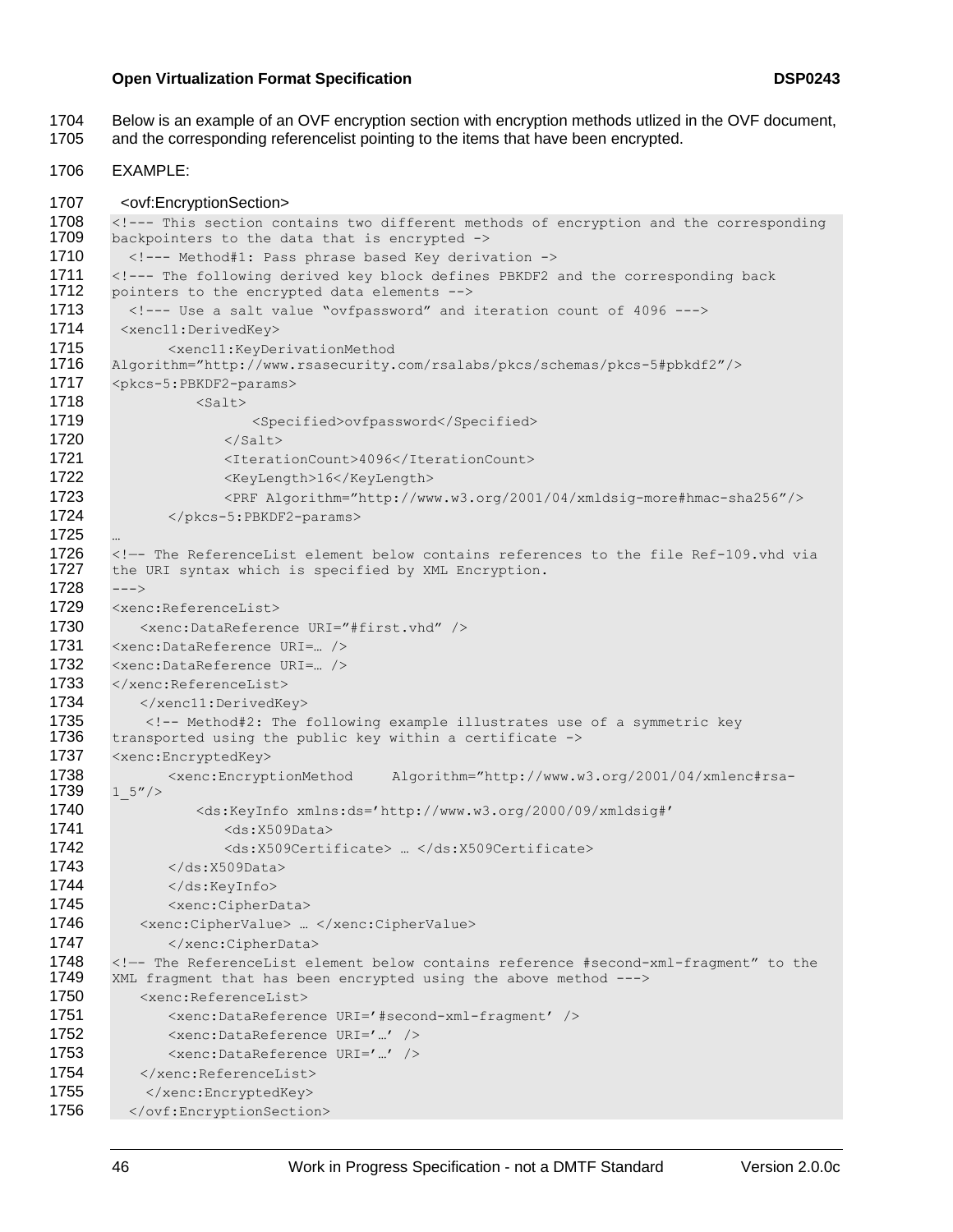- 1757 Below is an example of the encrypted file which is referenced in the EncryptionSection above using
- 1758 URI='Ref-109.vhd' syntax.
- 1759 EXAMPLE:

```
1760 < ovf: References>
1761 <ovf:File ovf:id="Xen:9cb10691-4012-4aeb-970c-3d47a906bfff/0b13bdba-3761-8622-22fc-
1762 2e252ed9ce14" ovf:href="Ref-109.vhd">
1763 \leq -- the encrypted file referenced by the package is enclosed by an EncryptedData with
1764 a CipherReference to the actual encrypted file. The EncryptionSection in this example<br>1765 has a back pointer to it under the PBKDF2 algorithm via Id="first.vhd". This tells the
       has a back pointer to it under the PBKDF2 algorithm via Id="first.vhd". This tells the
1766 decrypter how to decrypt the file -->
1767 <xenc:EncryptedData Id="first.vhd" Type='http://www.w3.org/2001/04/xmlenc#Element' >
1768 <xenc:EncryptionMethod 
1769 Algorithm="http://www.w3.org/2001/04/xmlenc#aes128-cbc" />
1770 <xenc:CipherData>
1771 <xenc:CipherReference URI='Ref-109.vhd'/>
1772 </xenc:CipherData>
1773 </xenc: EncryptedData>
1774 \times /ovf:File>1775 </ovf:References>
```
1776 Below is an example of the encrypted OVF markup which is referenced in the EncryptionSection above 1777 using URI='#second-xml-fragment' syntax.

#### 1778 EXAMPLE:

```
1779 <!-- the EncryptedData element below encompasses encrypted xml from the original 1780 document. It is provided with the Id "first-xml-fragment" which allows it to be
       document. It is provided with the Id "first-xml-fragment" which allows it to be
1781 referenced from the EncryptionSection. -->
1782 <xenc:EncryptedData Type=http://www.w3.org/2001/04/xmlenc#Element Id="second-xml-
1783 fragment">
1784 \langle -- Each EncryptedData specifies its own encryption method. -->
1785 <xenc:EncryptionMethod Algorithm=http://www.w3.org/2001/04-xmlenc#aes128-cbc/>
1786 <xenc:CipherData>
1787 <!--- Encrypted content --->
1788 <xenc:CipherValue>DEADBEEF</xenc:CipherValue>
1789 </xenc:CipherData>
1790 </xenc:EncryptedData>
```
### <span id="page-46-0"></span>1791 **10 Internationalization**

- 1792 The following elements support localizable messages using the optional  $\text{ovf}$ : msgid attribute:
- 1793 Info element on Content
- 1794 Name element on Content
- 1795 Info element on Section
- 1796 Annotation element on AnnotationSection
- 1797 License element on EulaSection
- 1798 Description element on NetworkSection
- 1799 Description element on OperatingSystemSection
- 1800 Description, Product, Vendor, Label, and Category elements on ProductSection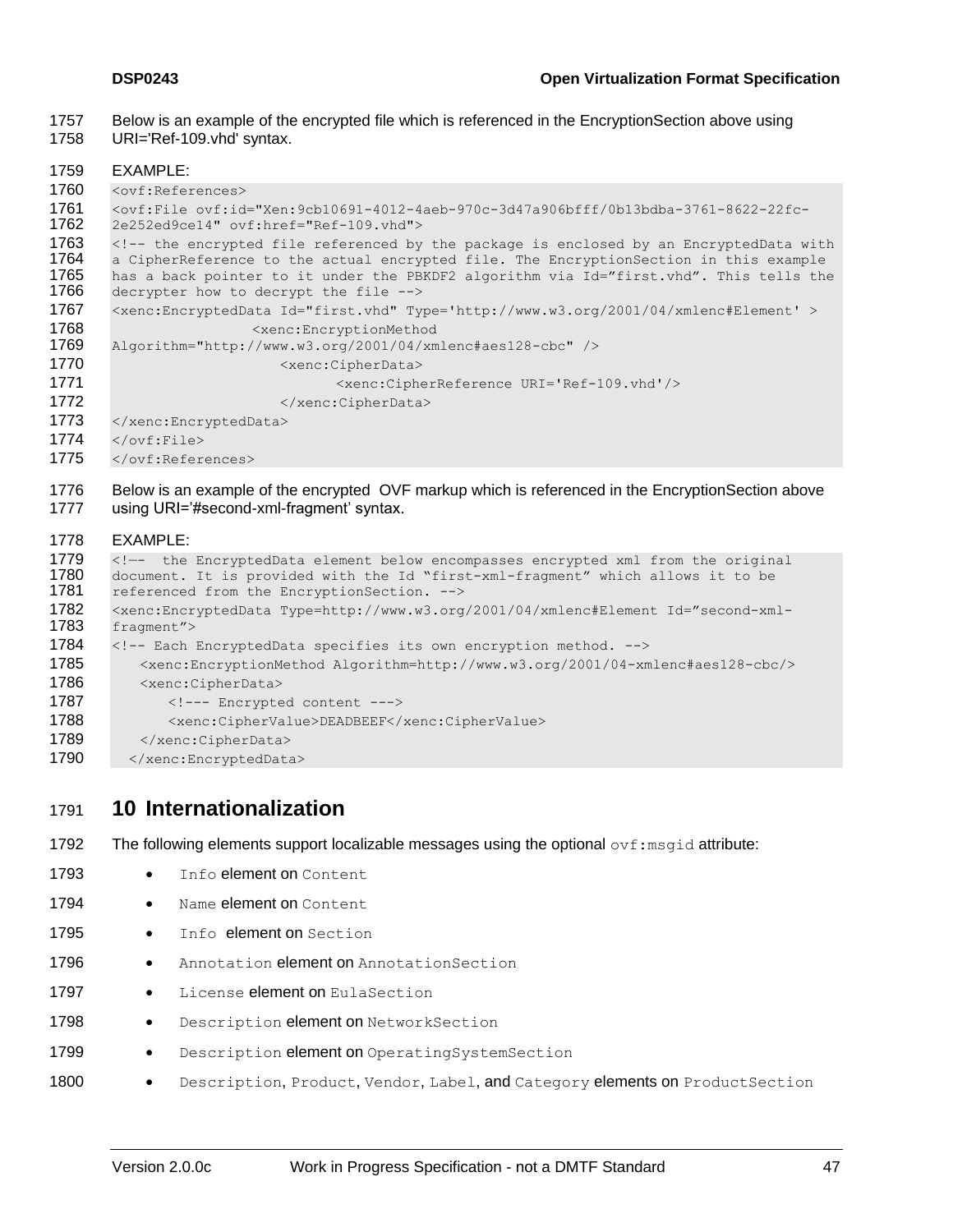| 1801         | $\bullet$          | Description and Label elements on Property                                                                           |
|--------------|--------------------|----------------------------------------------------------------------------------------------------------------------|
| 1802         | $\bullet$          | Description and Label elements on DeploymentOptionSection                                                            |
| 1803<br>1804 | $\bullet$          | ElementName, Caption and Description subelements on the System element in<br>VirtualHardwareSection                  |
| 1805<br>1806 | $\bullet$          | ElementName, Caption and Description subelements on Item elements in<br>VirtualHardwareSection                       |
| 1807<br>1808 | $\bullet$          | ElementName, Caption and Description subelements on Item elements in<br>ResourceAllocationSection                    |
| 1809<br>1810 | different locales. | The $\text{ovf}$ : msqid attribute contains an identifier that refers to a message that may have different values in |

1811 EXAMPLE 1:

```
1812 <Info ovf:msgid="info.text">Default info.text value if no locale is set or no locale 1813 match</Info>
        match</Info>
```
1814 <License ovf:msgid="license.tomcat-6\_0"/> <!-- No default message -->

1815 The  $xml:$  lang attribute on the  $Envelope$  element shall specify the default locale for messages in the 1816 descriptor. The attribute is optional with a default value of "en-US".

#### <span id="page-47-0"></span>1817 **10.1 Internal Resource Bundles**

1818 Message resource bundles can be internal or external to the OVF descriptor. Internal resource bundles 1819 are represented as Strings elements at the end of the Envelope element.

```
1820 EXAMPLE 2:
```

```
1821 <ovf:Envelope xml:lang="en-US">
1822 ...
1823 ... sections and content here ...
1824 ...
1825 <Info msgid="info.os">Operating System</Info>
1826<br>1827
1827 <Strings xml:lang="da-DA">
               <Msg ovf:msgid="info.os">Operativsystem</Msg>
1829 ...
1830 </Strings>
1831 < Strings xml:lang="de-DE"><br>1832 < Msq ovf:msgid="info.or
                1832 <Msg ovf:msgid="info.os">Betriebssystem</Msg>
1833<br>1834
            </Strings>
1835 </ovf:Envelope>
```
#### <span id="page-47-1"></span>1836 **10.2 External Resource Bundles**

1837 External resource bundles shall be listed first in the References section and referred to from Strings 1838 elements. An external message bundle follows the same schema as the embedded one. Exactly one 1839 Strings element shall be present in an external message bundle, and that Strings element may not 1840 have an ovf: fileRef attribute specified.

```
1841 EXAMPLE 3:
```

```
1842 <ovf:Envelope xml:lang="en-US">
1843 <References>
1844
```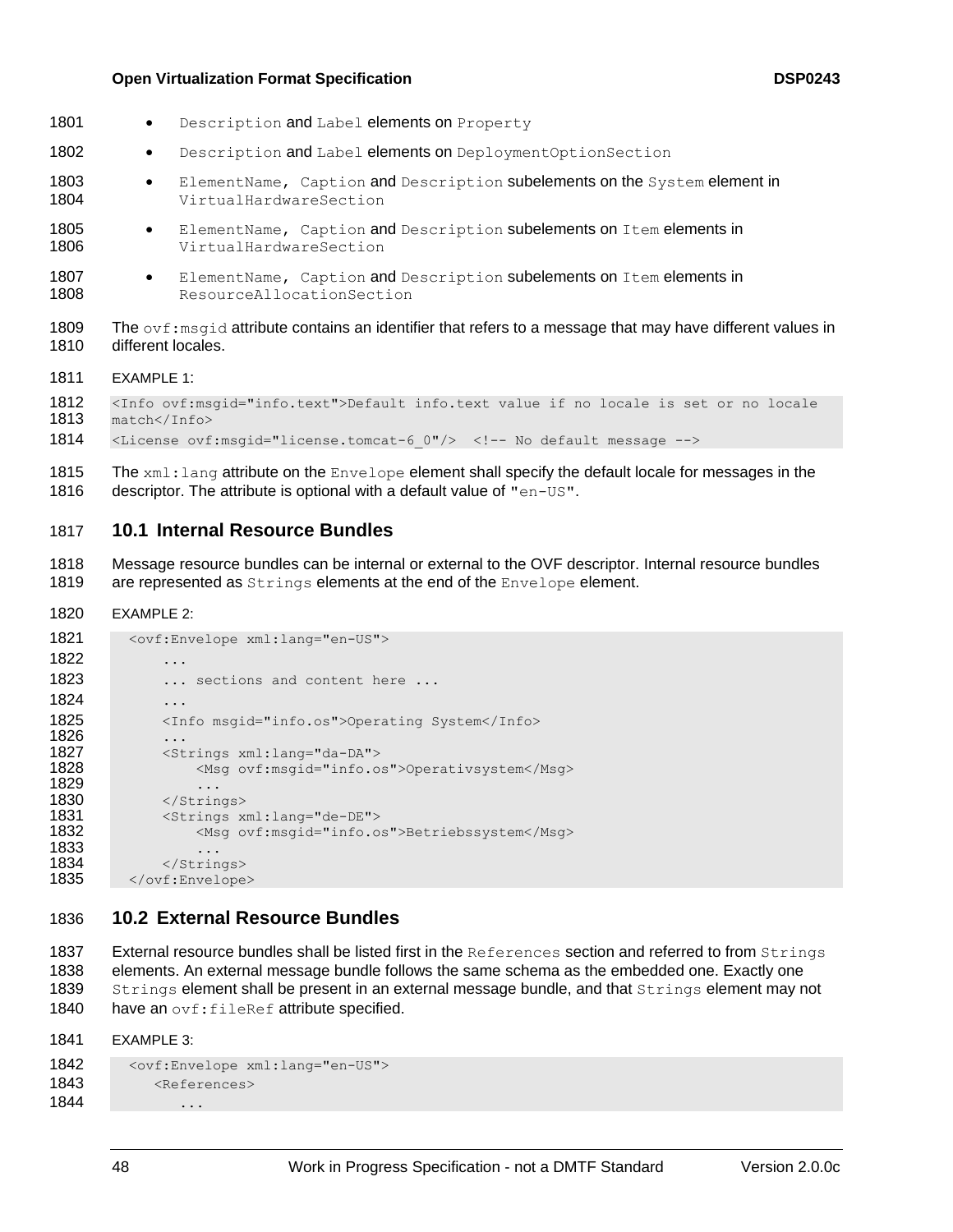```
1845 <File ovf:id="it-it-resources" ovf:href="resources/it-it-bundle.msg"/>
1846 </References>
1847 ... sections and content here ...
1848 ...
1849 <Strings xml:lang="it-IT" ovf:fileRef="it-it-resources"/>
1850
1851 </ovf:Envelope>
```
1852 EXAMPLE 4: Example content of external resources/it-it-bundle.msg file, which is referenced in previous example:

| 1853 | <strings< th=""></strings<>                        |
|------|----------------------------------------------------|
| 1854 | xmlns:ovf="http://schemas.dmtf.org/ovf/envelope/1" |
| 1855 | xmlns="http://schemas.dmtf.org/ovf/envelope/1"     |
| 1856 | $xml:lang="it-TT"$                                 |
| 1857 | <msq ovf:msqid="info.os">Sistema operativo</msq>   |
| 1858 | $\ddotsc$                                          |
| 1859 | $\langle$ /Strings>                                |

1860 The embedded and external Strings elements may be interleaved, but they shall be placed at the end 1861 of the Envelope element. If multiple occurrences of a msg: id attribute with a given locale occur, a latter 1862 value overwrites a former.

```
1863 10.3 Message Content in External File
```
 Starting with version 2.0 of this specification, the content of all localizable messages may be stored in an 1865 external file using the optional  $ovf:fileRef$  attribute on the Msg element. For the License element on EulaSection in particular, this allows inclusion of a standard license text file in unaltered form without any XML header or footer.

1868 The  $ovf:fileRef$  attribute denotes the message content by identifying an existing File element in the 1869 References element, the File element is identified by matching its  $ovf$ : id attribute value with the 1870 ovf: fileRef attribute value. The content of an external file referenced using  $ovf$ : fileRef shall be 1871 interpreted as plain text in UTF-8 Unicode.

- 1872 If the referenced file is not found, the embedded content of the Msg element shall be used.
- 1873 The optional  $\text{ovf:fileRef}$  attribute may appear on  $\text{Msq}$  elements in both internal and external Strings 1874 resource bundles.
- 1875 EXAMPLE 5:

```
1876 <Envelope xml:lang="en-US">
1877 < References><br>1878 < File ovf:
              \forallFile ovf:id="license-en-US" ovf:href="license-en-US.txt"/>
1879 <File ovf:id="license-de-DE" ovf:href="license-de-DE.txt"/>
1880 </References>
1881<br>1882
1882 < VirtualSystem ovf:id="..."><br>1883 < EulaSection>
1883 <EulaSection><br>1884 <eremploymatic rate:
1884 <Info>Licensing agreement</Info>
                  1885 <License ovf:msgid="license">Unused</License>
1886 </EulaSection>
1887 ...
1888 </VirtualSystem>
1889 ...
1890 < Strings xml: lang="en-US"><br>1891 < Msq ovf: msqid="license"
1891 <Msg ovf:msgid="license" ovf:fileRef="license-en-US">Invalid license</Msg> 
            </Strings>
1893 <Strings xml:lang="de-DE">
```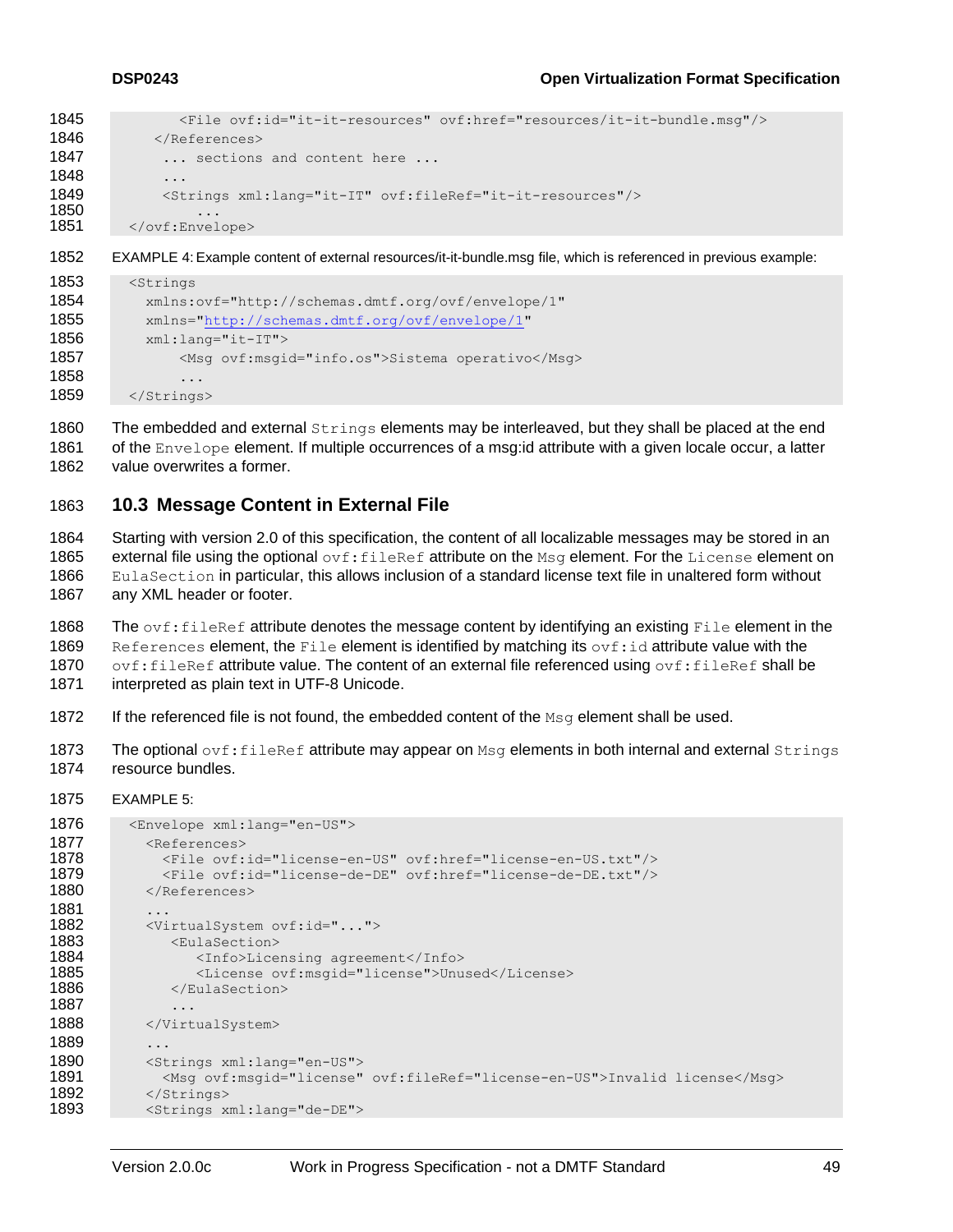```
1894 <Msq ovf:msgid="license" ovf:fileRef="license-de-DE">Ihre Lizenz ist nicht
1895 gültig</Msg><br>1896 </String
1896 \le/Strings><br>1897 \le/Envelope>
        \langleEnvelope>
```
- 1898 In the example above, the default license agreement is stored in plain text file license-en-US.txt, 1899 while the license agreement for the  $de$ -DE locale is stored in file  $line$ cense-de-DE.txt.
- <span id="page-49-0"></span>1900 Note that the above mechanism works for all localizable elements and not just License.

## **11 OVF Environment**

 The OVF environment defines how the guest software and the deployment platform interact. This environment allows the guest software to access information about the deployment platform, such as the user-specified values for the properties defined in the OVF descriptor.

 The environment specification is split into a *protocol* part and a *transport* part. The *protocol* part defines the format and semantics of an XML document that can be made accessible to the guest software. The *transport* part defines how the information is communicated between the deployment platform and the guest software.

1909 The dsp8027  $1.1.0.$ xsd XML schema definition file for the OVF environment contains the elements and attributes.

#### <span id="page-49-1"></span>**11.1 Environment Document**

 The environment document is an extensible XML document that is provided to the guest software about the environment in which it is being executed. The way that the document is obtained depends on the 1914 transport type.

EXAMPLE: An example of the structure of the OVF environment document follows:

```
1916 <?xml version="1.0" encoding="UTF-8"?>
1917 <Environment xmlns:xsi="http://www.w3.org/2001/XMLSchema-instance"
1918 xmlns:ovfenv="http://schemas.dmtf.org/ovf/environment/1"
1919 xmlns="http://schemas.dmtf.org/ovf/environment/1"
1920 ovfenv:id="identification of VM from OVF descriptor">
1921 <!-- Information about virtualization platform -->
1922 <PlatformSection>
1923 <Kind>Type of virtualization platform</Kind>
1924 <Version>Version of virtualization platform</Version>
1925 <Vendor>Vendor of virtualization platform</Vendor>
1926 <Locale>Language and country code</Locale>
1927 <TimeZone>Current timezone offset in minutes from UTC</TimeZone>
1928 </PlatformSection>
1929 <!--- Properties defined for this virtual machine -->
1930 <PropertySection>
1931 <Property ovfenv:key="key" ovfenv:value="value">
1932 <!-- More properties -->
1933 </PropertySection>
1934 <Entity ovfenv:id="id of sibling virtual system or virtual system collection"> 
1935 <PropertySection>
1936 <!-- Properties from sibling -->
1937 </PropertySection>
1938 \langleEntity><br>1939 \langle/Environmenti
      </Environment>
```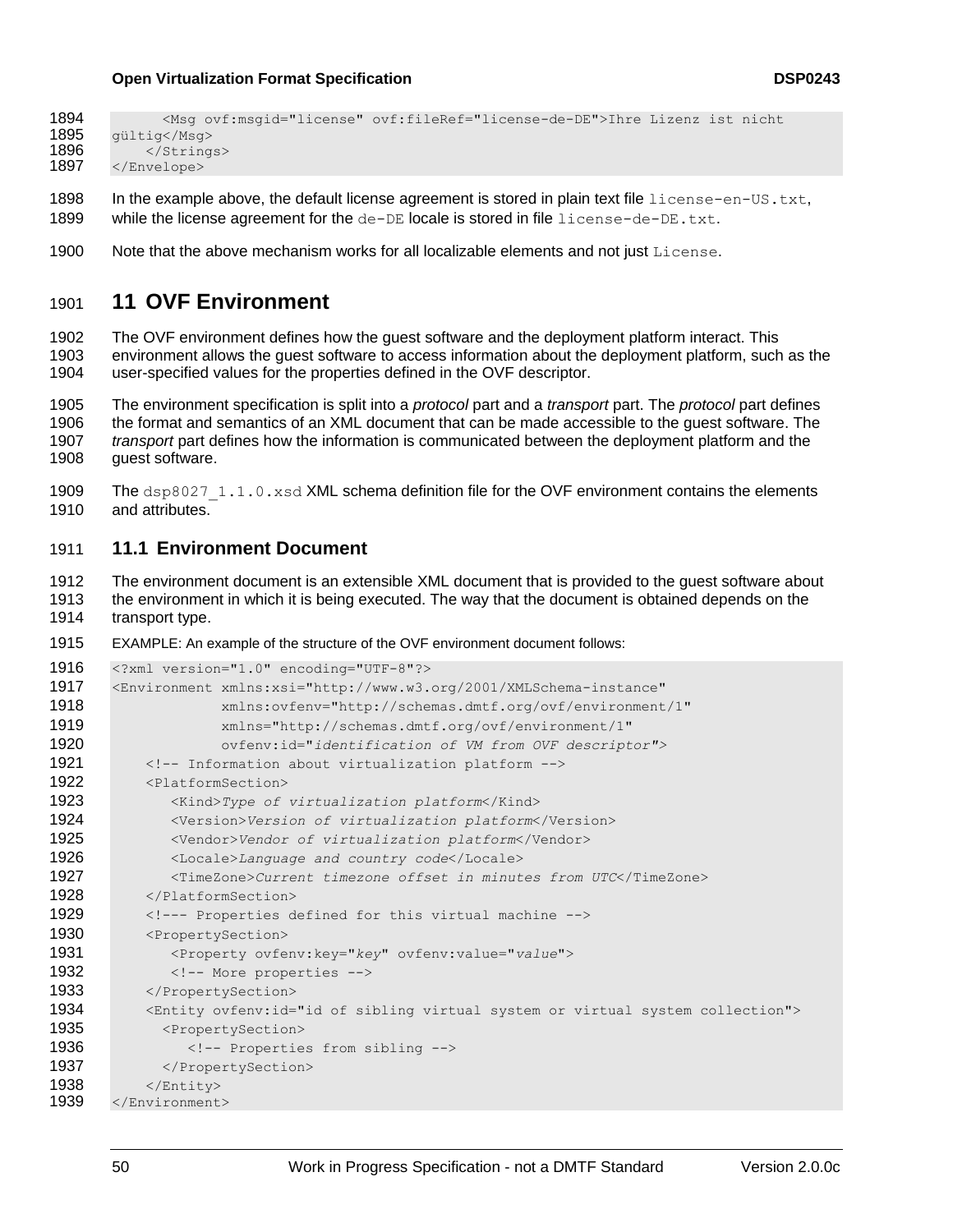- 1940 The value of the  $\text{ovfenv}$ : id attribute of the Environment element shall match the value of the  $\text{ovf}:$ id 1941 attribute of the VirtualSystem entity describing this virtual machine.
- 1942 The PlatformSection element contains optional information provided by the deployment platform.
- 1943 Elements Kind, Version, and Vendor describe deployment platform vendor details; these elements are 1944 experimental. Elements  $\text{Locale}$  and  $\text{Time}$  zone describe the current locale and time zone; these 1945 elements are experimental.
- 1946 The PropertySection element contains Property elements with key/value pairs corresponding to all 1947 properties specified in the OVF descriptor for the current virtual machine, as well as properties specified 1948 for the immediate parent VirtualSystemCollection, if one exists. The environment presents 1949 properties as a simple list to make it easy for applications to parse. Furthermore, the single list format 1950 supports the override semantics where a property on a VirtualSystem may override one defined on a 1951 parent VirtualSystemCollection. The overridden property shall not be in the list. Overriding may 1952 occur if a property in the current virtual machine and a property in the parent
- 1953 VirtualSystemCollection has identical ovf: key, ovf: class, and ovf: instance attribute 1954 values; see [9.5.](#page-31-0) In this case, the value of an overridden parent property may be obtained by adding a 1955 differently named child property referencing the parent property with a macro; see [9.5.](#page-31-0)
- 1956 An Entity element shall exist for each sibling VirtualSystem and VirtualSystemCollection, if 1957 any are present. The value of the  $\text{ovfenv}:$  id attribute of the  $\text{Entity}$  element shall match the value of 1958 the  $ovf$ : id attribute of the sibling entity. The Entity elements contain the property key/value pairs in 1959 the sibling's OVF environment documents, so the content of an  $Entity$  element for a particular sibling 1960 shall contain the exact PropertySection seen by that sibling. This information can be used, for 1961 example, to make configuration information such as IP addresses available to VirtualSystems being
- 1962 part of a multi-tiered application.
- 1963 [Table 8](#page-50-1) shows the core sections that are defined.
- 

#### 1964 **Table 8 – Core Sections**

<span id="page-50-1"></span>

| <b>Section</b>                                                                        | Location    | <b>Multiplicity</b> |
|---------------------------------------------------------------------------------------|-------------|---------------------|
| PlatformSection                                                                       | Environment | Zero or one         |
| Provides information from the deployment platform                                     |             |                     |
| PropertySection                                                                       | Environment | Zero or one         |
| Contains key/value pairs corresponding to properties<br>defined in the OVF descriptor | Entity      |                     |

1965 The environment document is extensible by providing new section types. A consumer of the document 1966 should ignore unknown section types and elements.

#### <span id="page-50-0"></span>1967 **11.2 Transport**

- 1968 The environment document information can be communicated in a number of ways to the guest software. 1969 These ways are called transport types. The transport types are specified in the OVF descriptor by the 1970 ovf: transport attribute of VirtualHardwareSection. Several transport types may be specified, 1971 separated by a single space character, in which case an implementation is free to use any of them. The 1972 transport types define methods by which the environment document is communicated from the 1973 deployment platform to the guest software.
- 1974 To enable interoperability, this specification defines an "iso" transport type which all implementations 1975 that support CD-ROM devices are required to support. The iso transport communicates the environment 1976 document by making a dynamically generated ISO image available to the guest software. To support the 1977 iso transport type, prior to booting a virtual machine, an implementation shall make an ISO read-only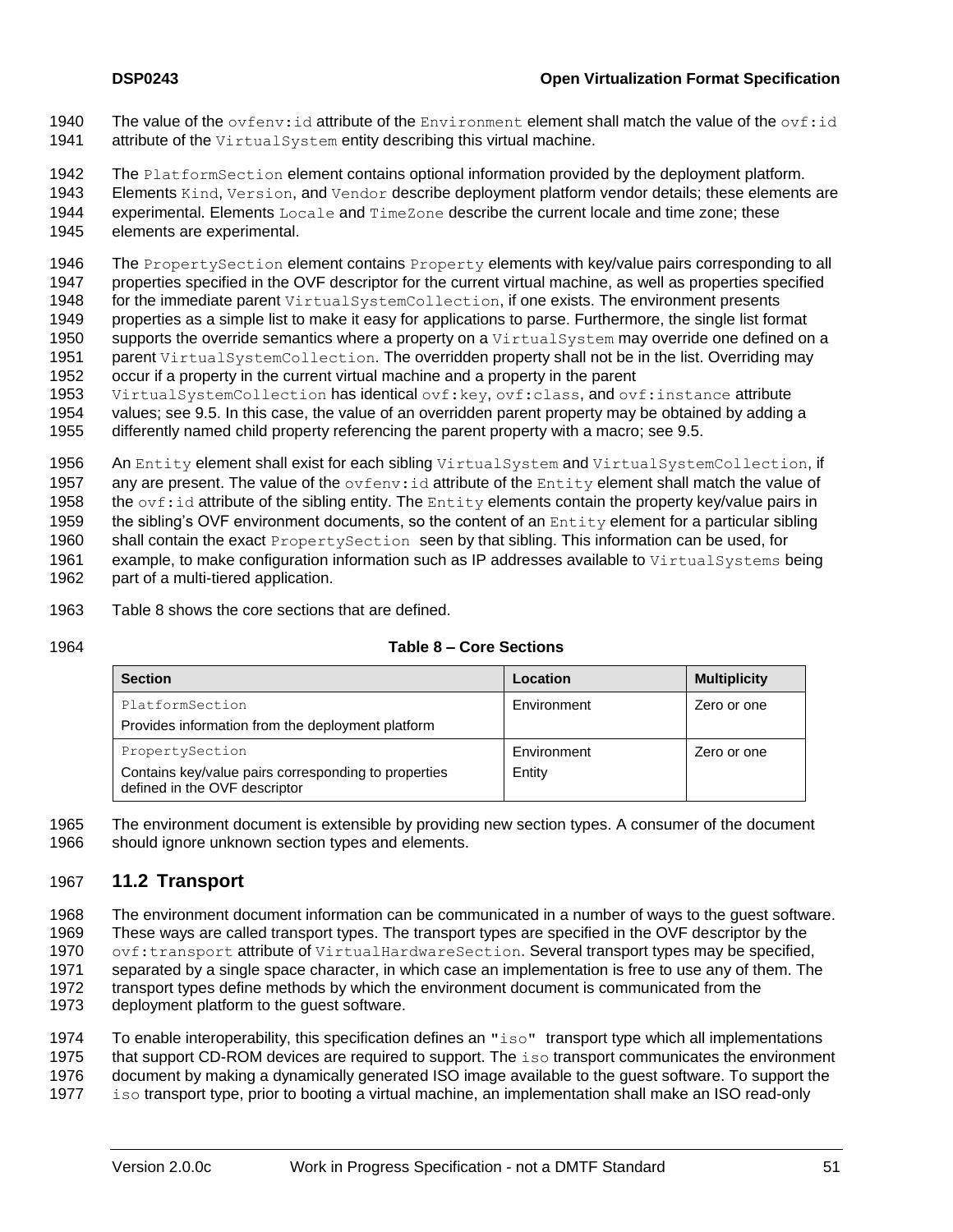- 1978 disk image available as backing for a disconnected CD-ROM. If the  $i$ so transport is selected for a
- VirtualHardwareSection, at least one disconnected CD-ROM device shall be present in this section.
- The generated ISO image shall comply with the ISO 9660 specification with support for Joliet extensions.

 The ISO image shall contain the OVF environment for this particular virtual machine, and the environment 1982 shall be present in an XML file named  $\cot$ -env.  $xml$  that is contained in the root directory of the ISO

image. The guest software can now access the information using standard guest operating system tools.

 If the virtual machine prior to booting had more than one disconnected CD-ROM, the guest software may 1985 have to scan connected CD-ROM devices in order to locate the ISO image containing the  $\text{ovf-env.xml}$ file.

- The ISO image containing the OVF environment shall be made available to the guest software on every boot of the virtual machine.
- 1989 Support for the " $\pm$ so" transport type is not a requirement for virtual hardware architectures or quest operating systems which do not have CD-ROM device support.

1991 To be compliant with this specification, any transport format other than iso shall be given by a URI which

identifies an unencumbered specification on how to use the transport. The specification need not be

machine readable, but it shall be static and unique so that it may be used as a key by software reading an

OVF descriptor to uniquely determine the format. The specification shall be sufficient for a skilled person

to properly interpret the transport mechanism for implementing the protocols. It is recommended that

these URIs are resolvable.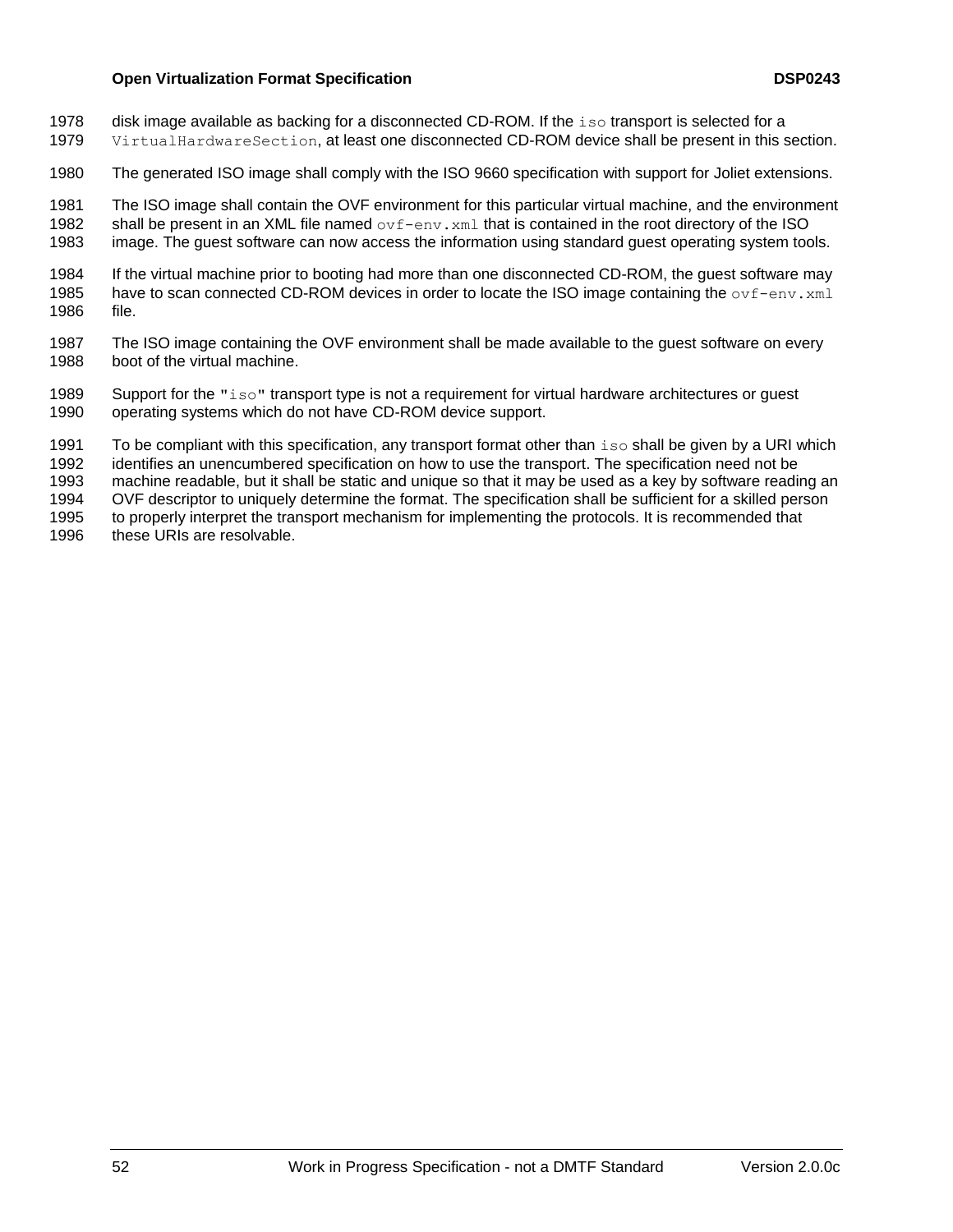<span id="page-52-0"></span> **ANNEX A (informative) Symbols and Conventions** XML examples use the XML namespace prefixes defined in [Table 1.](#page-14-1) The XML examples use a style to 2002 not specify namespace prefixes on child elements. Note that XML rules define that child elements<br>2003 specified without namespace prefix are from the namespace of the parent element, and not from the specified without namespace prefix are from the namespace of the parent element, and not from the default namespace of the XML document. Throughout the document, whitespace within XML element values is used for readability. In practice, a service can accept and strip leading and trailing whitespace within element values as if whitespace had not been used. Syntax definitions in this document use Augmented BNF (ABNF) as defined in IETF RFC5234 with the following exceptions: Rules separated by a bar (|) represent choices, instead of using a forward slash (/) as defined in ABNF. 2011 • Any characters must be processed case sensitively, instead of case-insensitively as defined in ABNF. 2013 • Whitespace (i.e., the space character U+0020 and the tab character U+0009) is allowed between<br>2014 syntactical elements, instead of assembling elements without whitespace as defined in ABNF. syntactical elements, instead of assembling elements without whitespace as defined in ABNF.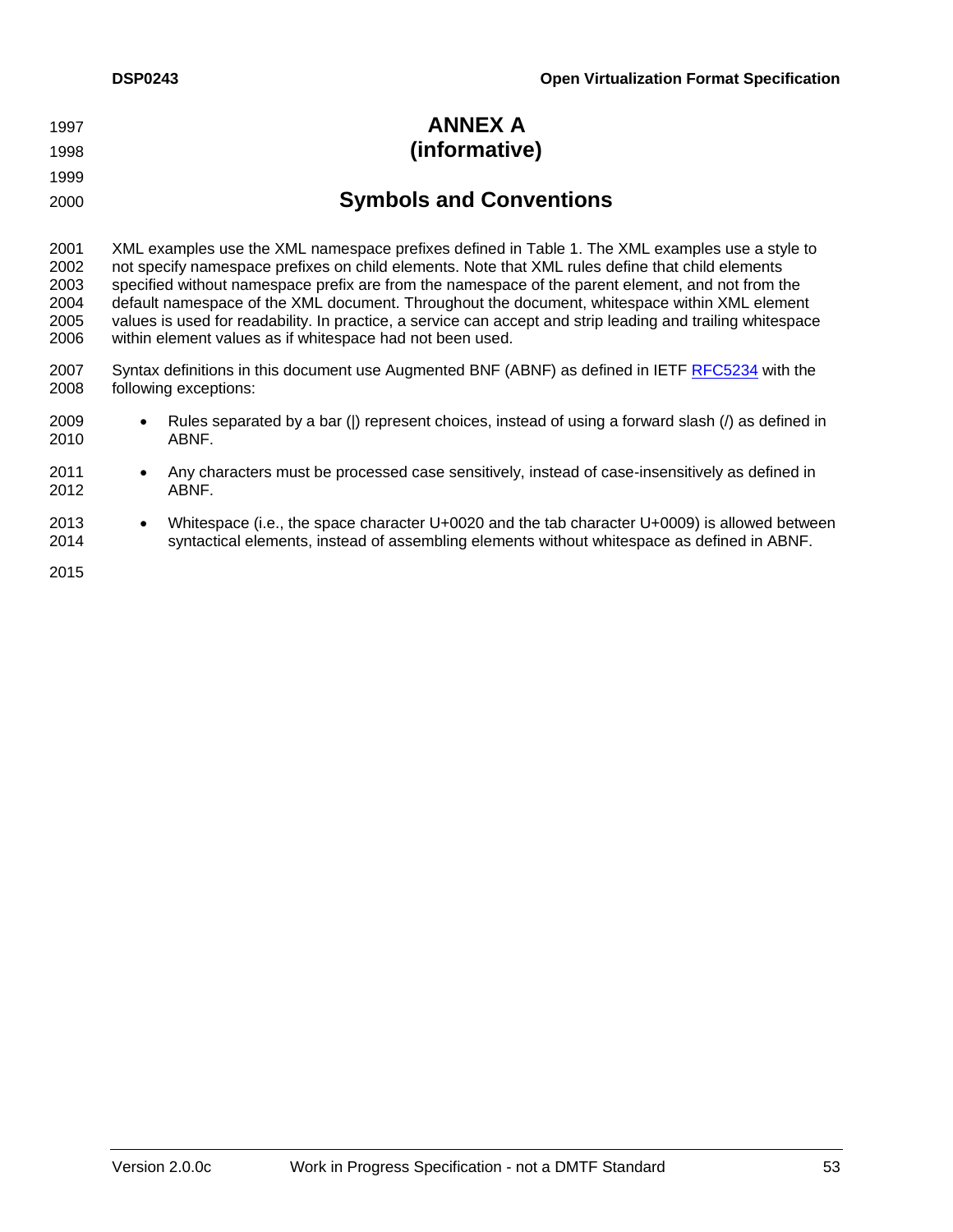<span id="page-53-0"></span>

2018

## 2016 **ANNEX B** 2017 **(informative)**

# 2019 **Change Log**

| Version                         | Date                             | Description                                                                                                                                                                  |
|---------------------------------|----------------------------------|------------------------------------------------------------------------------------------------------------------------------------------------------------------------------|
| 1.0.0                           | 2009-02-<br>22                   | <b>DMTF Standard</b>                                                                                                                                                         |
| 1.1.0                           | $2010 - 01 -$<br>12 <sup>2</sup> | <b>DMTF Standard</b>                                                                                                                                                         |
| 1.1.1                           | 2010-06-<br>01                   | Incorporate ANSI editor changes (wgv0.5.0)                                                                                                                                   |
|                                 | 2010-06-<br>23                   | Address Mantis 0000691 (wgv0.5.1)                                                                                                                                            |
|                                 | 2010-06-<br>24                   | Update POSIX reference to ISO/IEC/IEEE 9945:2009 (wgv0.6.0)                                                                                                                  |
| 2.0.0a<br>wgv 0.7.0             |                                  | Work in Progress release                                                                                                                                                     |
| 2.0.0 <sub>b</sub><br>wgv 0.9.0 | $2011 - 12 -$<br>01              | Work in Progress release candidate - Result of F2F, incorporated<br>review comments, moved to Word 2010 & new template                                                       |
| 2.0.0 <sub>b</sub><br>wgv 0.9.1 | $2011 - 12 -$<br>14              | Work in Progress release candidiate - Result of WG ballot<br>Change 10.6 to Shishir's material, update list of contributors, added<br>XML encryption to normative references |
| 2.0.0 <sub>c</sub><br>wgv 0.9.2 | 2012-5-18                        | NetworkSection and VirtualHardwareSection related section changes<br>based on OVF 2 schema changes for network port profiles.                                                |
| 2.0.0c<br>wgy 0.9.3             | 2012-5-24                        | Specs changes to reflect the new definitions of NetworkSection,<br>VirtualHardwareSection, and ResourceAllocationSection.                                                    |

2020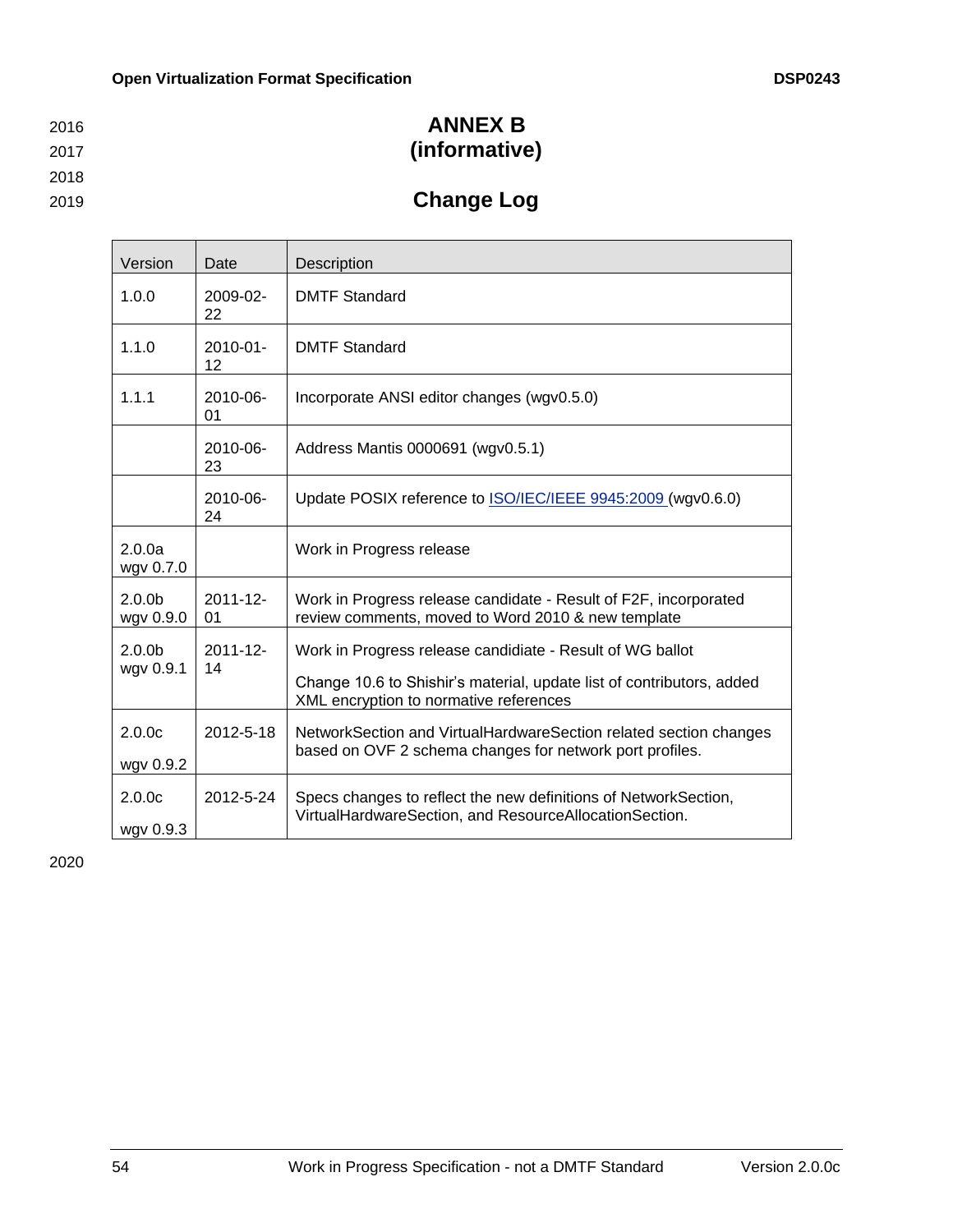<span id="page-54-0"></span>

| 2021<br>2022                 | <b>ANNEX C</b><br>(normative)                                                                                                                                                                             |
|------------------------------|-----------------------------------------------------------------------------------------------------------------------------------------------------------------------------------------------------------|
| 2023                         |                                                                                                                                                                                                           |
| 2024                         | <b>OVF XSD</b>                                                                                                                                                                                            |
| 2025<br>2026<br>2027         | Normative copies of the XML schemas for this specification may be retrieved by resolving the following<br>URLs:                                                                                           |
| 2028<br>2029                 | http://schemas.dmtf.org/ovf/envelope/1/dsp8023 1.2.0.xsd<br>http://schemas.dmtf.org/ovf/envelope/2/dsp8023 2.0.0.xsd                                                                                      |
| 2030                         | http://schemas.dmtf.org/ovf/environment/1/dsp8027 1.1.0.xsd                                                                                                                                               |
| 2031<br>2032                 | Any xs: documentation content in XML schemas for this specification is informative and provided only<br>for convenience.                                                                                  |
| 2033<br>2034<br>2035<br>2036 | Normative copies of the XML schemas for the WS-CIM mapping (DSP0230) of<br>CIM ResourceAllocationSystemSettingsData and CIM VirtualSystemSettingData may be<br>retrieved by resolving the following URLs: |
| 2037                         | http://schemas.dmtf.org/wbem/wscim/1/cim-schema/2/CIM VirtualSystemSettingData.xsd                                                                                                                        |
| 2038                         | http://schemas.dmtf.org/wbem/wscim/1/cim-                                                                                                                                                                 |
| 2039<br>2040                 | schema/2/CIM ResourceAllocationSettingData.xsd<br>http://schemas.dmtf.org/wbem/wscim/1/cim-                                                                                                               |
| 2041                         | schema/2/CIM EthernetPortAllocationSettingData.xsd                                                                                                                                                        |
| 2042                         | http://schemas.dmtf.org/wbem/wscim/1/cim-schema/2/CIM StorageAllocationSettingData.xsd                                                                                                                    |
| 2043                         | This specification is based on the following CIM MOFs:                                                                                                                                                    |
| 2044                         | CIM VirtualSystemSettingData.mof                                                                                                                                                                          |
| 2045                         | CIM ResourceAllocationSettingData.mof                                                                                                                                                                     |
| 2046                         | CIM EthernetPortAllocationSettingData.mof                                                                                                                                                                 |
| 2047                         | CIM StorageAllocationSettingData.mof                                                                                                                                                                      |
| 2048                         | CIM OperatingSystem.mof                                                                                                                                                                                   |
| 2049                         |                                                                                                                                                                                                           |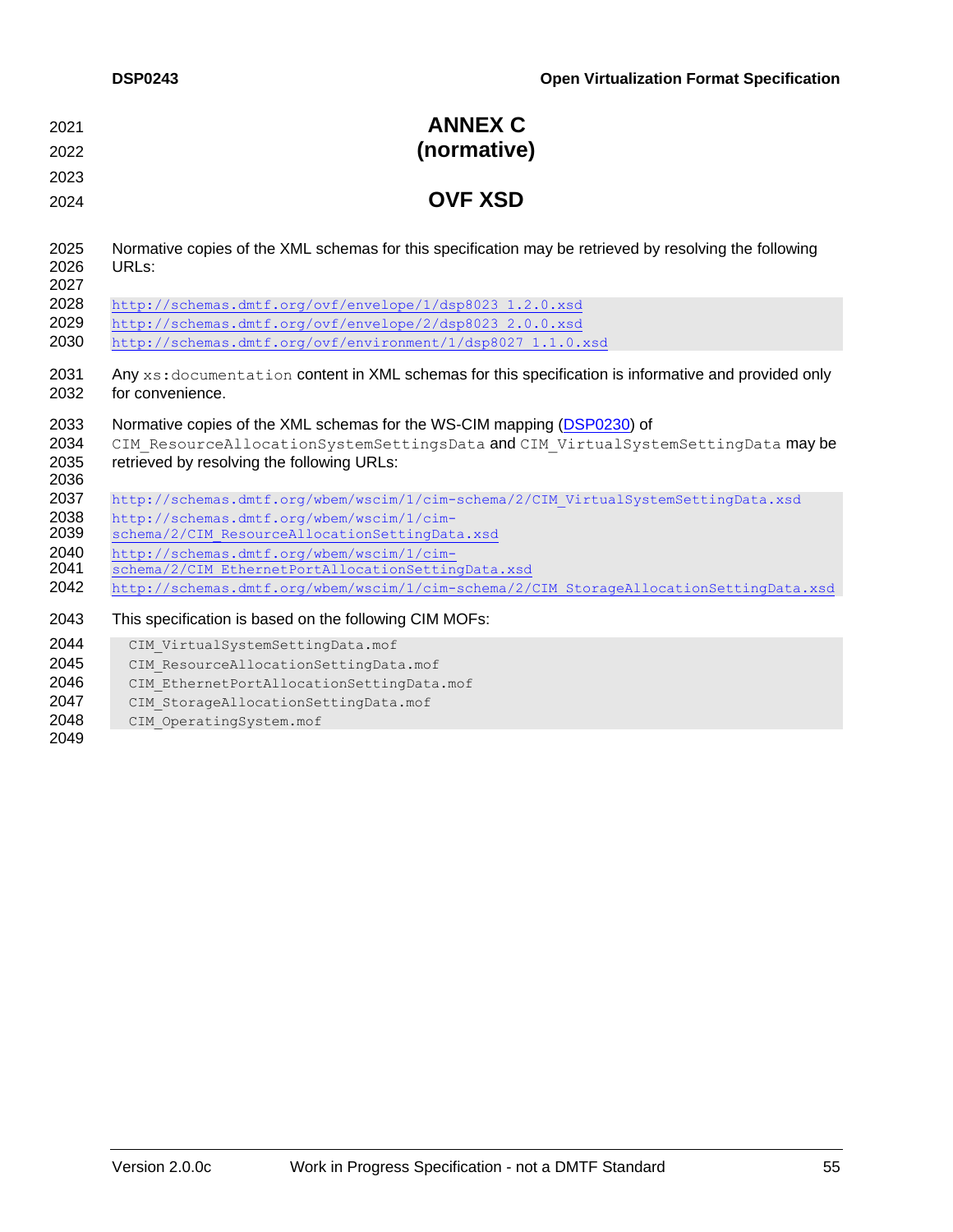<span id="page-55-0"></span>

| 2050<br>2051<br>2052                                                                                                 | <b>ANNEX D</b><br>(informative)                                                                                                                                                                                                                                                                                                                                                                                                                                                                                                                                                                                                                                                                                                                                                                                                                                                                                                                                                                                                                                                                                                                                                                                                                                                                                           |  |
|----------------------------------------------------------------------------------------------------------------------|---------------------------------------------------------------------------------------------------------------------------------------------------------------------------------------------------------------------------------------------------------------------------------------------------------------------------------------------------------------------------------------------------------------------------------------------------------------------------------------------------------------------------------------------------------------------------------------------------------------------------------------------------------------------------------------------------------------------------------------------------------------------------------------------------------------------------------------------------------------------------------------------------------------------------------------------------------------------------------------------------------------------------------------------------------------------------------------------------------------------------------------------------------------------------------------------------------------------------------------------------------------------------------------------------------------------------|--|
| 2053                                                                                                                 | <b>OVF Mime Type Registration Template</b>                                                                                                                                                                                                                                                                                                                                                                                                                                                                                                                                                                                                                                                                                                                                                                                                                                                                                                                                                                                                                                                                                                                                                                                                                                                                                |  |
| 2054                                                                                                                 | <b>Registration Template</b>                                                                                                                                                                                                                                                                                                                                                                                                                                                                                                                                                                                                                                                                                                                                                                                                                                                                                                                                                                                                                                                                                                                                                                                                                                                                                              |  |
| 2055                                                                                                                 | To: ietf-types@iana.org                                                                                                                                                                                                                                                                                                                                                                                                                                                                                                                                                                                                                                                                                                                                                                                                                                                                                                                                                                                                                                                                                                                                                                                                                                                                                                   |  |
| 2056                                                                                                                 | Subject: Registration of media type Application/OVF                                                                                                                                                                                                                                                                                                                                                                                                                                                                                                                                                                                                                                                                                                                                                                                                                                                                                                                                                                                                                                                                                                                                                                                                                                                                       |  |
| 2057                                                                                                                 | Type name: Application                                                                                                                                                                                                                                                                                                                                                                                                                                                                                                                                                                                                                                                                                                                                                                                                                                                                                                                                                                                                                                                                                                                                                                                                                                                                                                    |  |
| 2058                                                                                                                 | Subtype name: OVF                                                                                                                                                                                                                                                                                                                                                                                                                                                                                                                                                                                                                                                                                                                                                                                                                                                                                                                                                                                                                                                                                                                                                                                                                                                                                                         |  |
| 2059                                                                                                                 | Required parameters: none                                                                                                                                                                                                                                                                                                                                                                                                                                                                                                                                                                                                                                                                                                                                                                                                                                                                                                                                                                                                                                                                                                                                                                                                                                                                                                 |  |
| 2060                                                                                                                 | Optional parameters: none                                                                                                                                                                                                                                                                                                                                                                                                                                                                                                                                                                                                                                                                                                                                                                                                                                                                                                                                                                                                                                                                                                                                                                                                                                                                                                 |  |
| 2061                                                                                                                 | Encoding considerations: binary                                                                                                                                                                                                                                                                                                                                                                                                                                                                                                                                                                                                                                                                                                                                                                                                                                                                                                                                                                                                                                                                                                                                                                                                                                                                                           |  |
| 2062<br>2063<br>2064<br>2065<br>2066<br>2067<br>2068<br>2069<br>2070<br>2071<br>2072<br>2073<br>2074<br>2075<br>2076 | Security considerations:<br>An OVF package contains active content that is expected to be launched in a virtual machine.<br>The OVF standard, section 5.1 states: "An OVF package may be signed by signing the manifest<br>file. The digest of the manifest file is stored in a certificate file with extension .cert file along<br>with the base64-encoded X.509 certificate. The .cert file shall have the same base name as the<br>ovf file and be a sibling of the .ovf file. A consumer of the OVF package shall verify the signature.<br>and should validate the certificate.<br>An OVF package may contain passwords as part of the configuration information. The OVF<br>$\bullet$<br>standard, section 9.5 states: "The optional Boolean attribute ovf:password indicates that the<br>property value may contain sensitive information. The default value is FALSE. OVF<br>implementations prompting for property values are advised to obscure these values when<br>ovf:password is set to TRUE. This is similar to HTML text input of type password. Note that this<br>mechanism affords limited security protection only. Although sensitive values are masked from<br>casual observers, default values in the OVF descriptor and assigned values in the OVF<br>environment are still passed in clear text. " |  |
| 2077<br>2078<br>2079                                                                                                 | Interoperability considerations:<br>OVF has demonstrated interoperability via multiple, interoperating implementations in the<br>market.                                                                                                                                                                                                                                                                                                                                                                                                                                                                                                                                                                                                                                                                                                                                                                                                                                                                                                                                                                                                                                                                                                                                                                                  |  |
| 2080<br>2081                                                                                                         | Published specification:<br>DSP0243_2.0.0.pdf                                                                                                                                                                                                                                                                                                                                                                                                                                                                                                                                                                                                                                                                                                                                                                                                                                                                                                                                                                                                                                                                                                                                                                                                                                                                             |  |
| 2082<br>2083<br>2084<br>2085                                                                                         | Applications that use this media type:<br>Implementations of the DMTF Standard: Cloud Infrastructure Management Interface (CIMI)<br>(DSP0263_1.0.0.pdf)<br>Implementations of the SNIA Cloud Data Management Interface (CDMI) - OVF Extension<br>$\bullet$                                                                                                                                                                                                                                                                                                                                                                                                                                                                                                                                                                                                                                                                                                                                                                                                                                                                                                                                                                                                                                                                |  |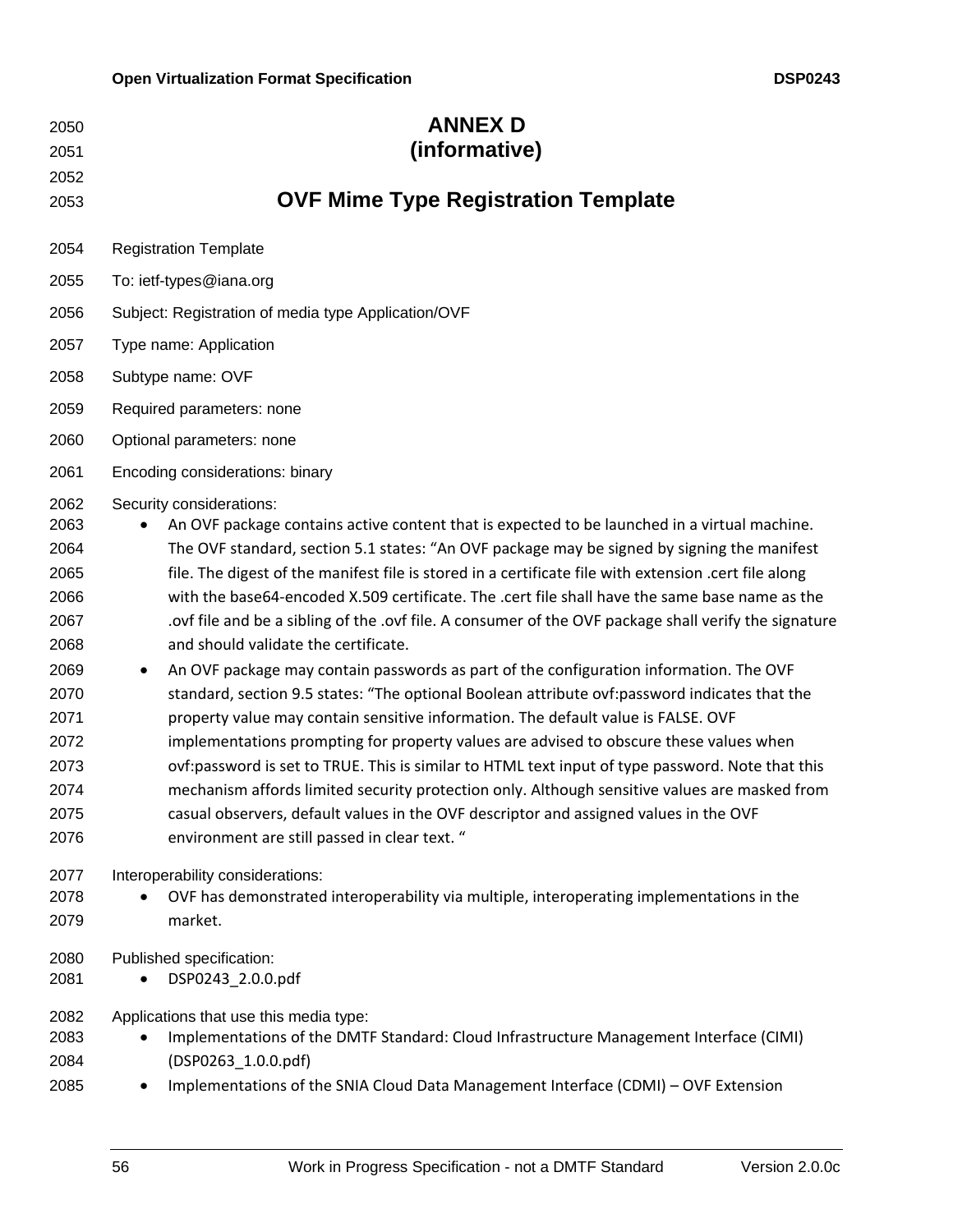- 2086 Additional information:
- 2087 Magic number(s): none
- 2088 File extension(s): .ova
- 2089 Macintosh file type code(s): none
- 2090 Person & email address to contact for further information:
- 2091 Intended usage: (One of COMMON, LIMITED USE or OBSOLETE.)
- 2092 Restrictions on usage: (Any restrictions on where the media type can be used go here.)
- 2093 Author:
- 2094 Change controller: